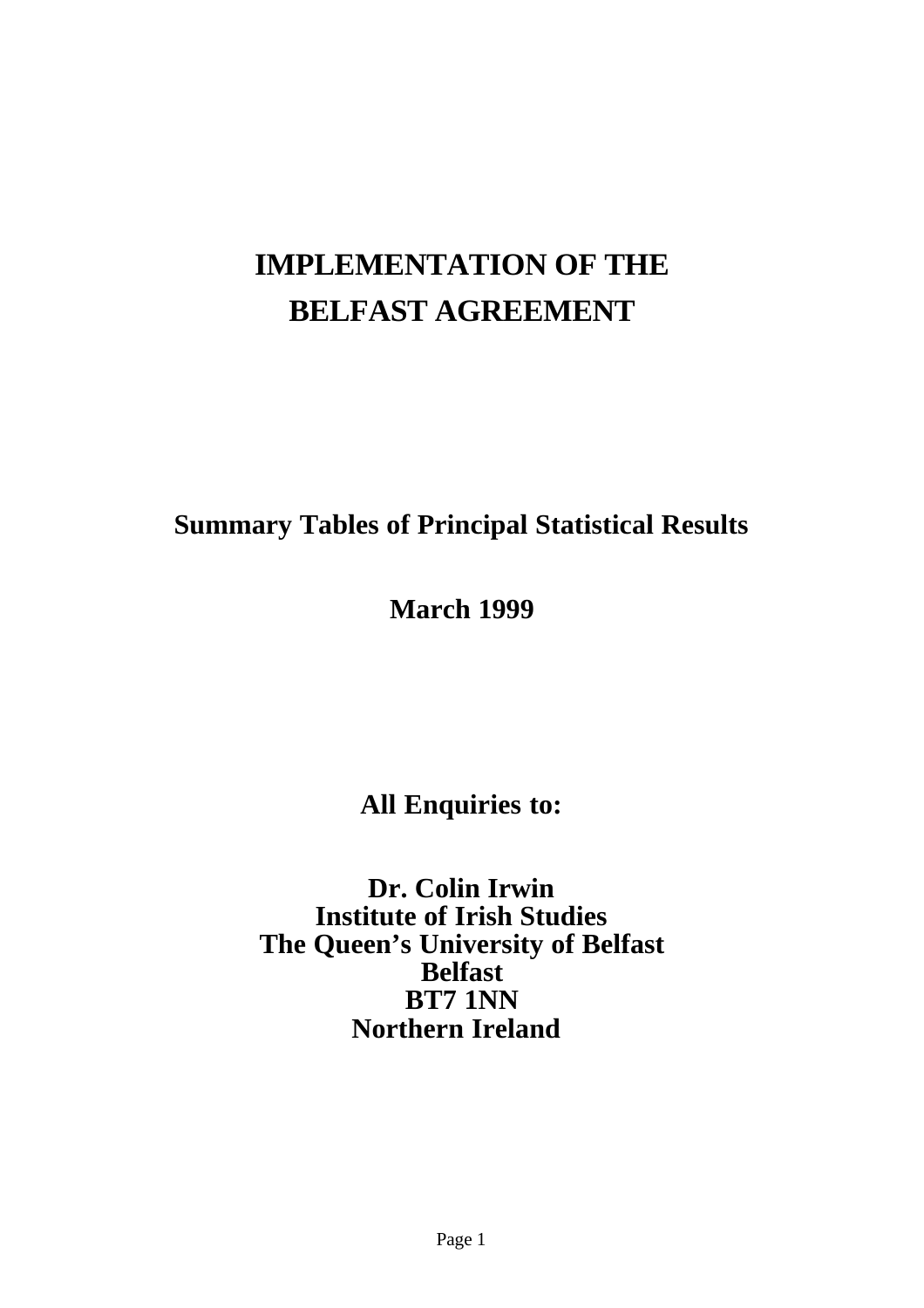| <b>MRNI Ltd.</b>         | <b>Interviewer</b> |  |
|--------------------------|--------------------|--|
| <b>46 Elmwood Avenue</b> |                    |  |
| <b>Belfast</b>           | Date               |  |
| <b>BT9 6AZ</b>           |                    |  |
| Tel (01232) 661037       | <b>Quest No:</b>   |  |

# **IMPLEMENTATION OF THE BELFAST AGREEMENT**

Good morning/afternoon/evening. My name is ........... from MRNI Ltd. We are currently undertaking a survey aimed at discovering how the people of Northern Ireland view the current state of the peace process and the implementation of the Belfast Agreement.

The results of the survey will be analysed and widely published in the local press and in reports that will be sent to all the parties who have been elected to the New Northern Ireland Assembly.

The research is independently funded by the Joseph Rowntree Charitable Trust and is being undertaken by Dr Colin Irwin at the Queen's University of Belfast.

### **All your answers will be kept completely confidential.**

The survey involves interviewing one thousand people from across Northern Ireland to complete a representative sample in terms of age, gender, social class, political and religious affiliation and geographical area.

If you would like to take part in the survey I will start by asking you a few questions about your background to see where you fit into our sample.

Postcode

Parliamentary Constituency

Telephone Number

| FOR OFFICE USE ONLY     |  |
|-------------------------|--|
| <b>I DATE RECEIVED</b>  |  |
| <b>DATE BACKCHECKED</b> |  |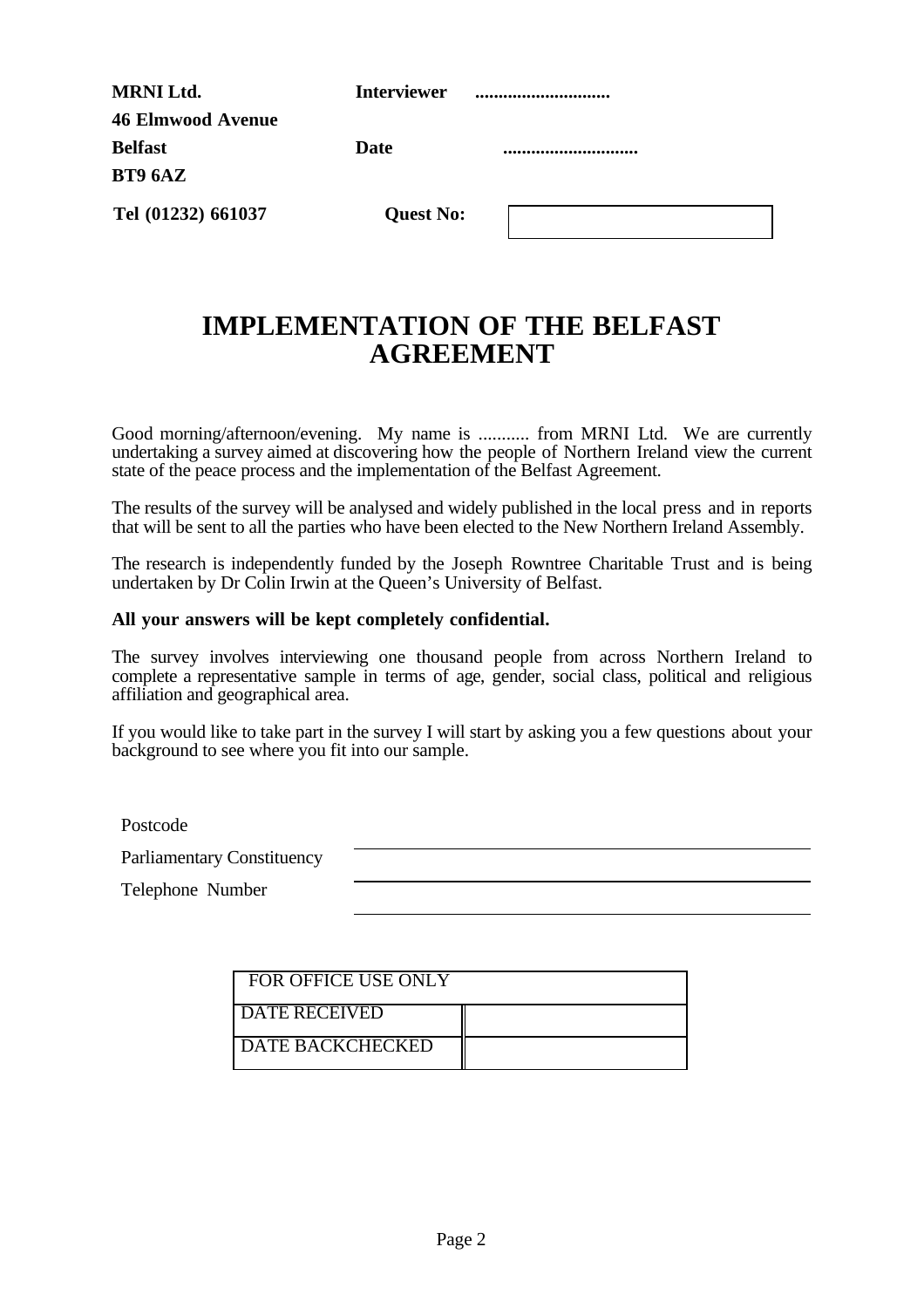# **Background Questions**

It is very important that we answer all the questions in this section to ensure that we have given every section of the community a chance to participate in the survey. Please remember that all responses are totally CONFIDENTIAL.

## **A. Age**

Please indicate into which of the following age ranges you may be placed.

#### All NI

| $18 - 24$            | 12 |
|----------------------|----|
| $25 - 34$            | 21 |
| $\overline{35}$ - 44 | 20 |
| $\overline{45}$ - 54 | 16 |
| $\overline{55}$ - 64 | 13 |
| 65 and over          | 18 |

#### Protestant

| $18 - 24$            | 12 |
|----------------------|----|
| $25 - 34$            | 20 |
| $35 - 44$            | 19 |
| $\overline{45}$ - 54 | 14 |
| $\overline{55}$ - 64 | 14 |
| 65 and over          | 21 |

| $18 - 24$            | 13 |
|----------------------|----|
| $25 - 34$            | 19 |
| $\overline{35} - 44$ | 22 |
| $45 - 54$            | 16 |
| $\overline{55}$ - 64 | 12 |
| 65 and over          | 14 |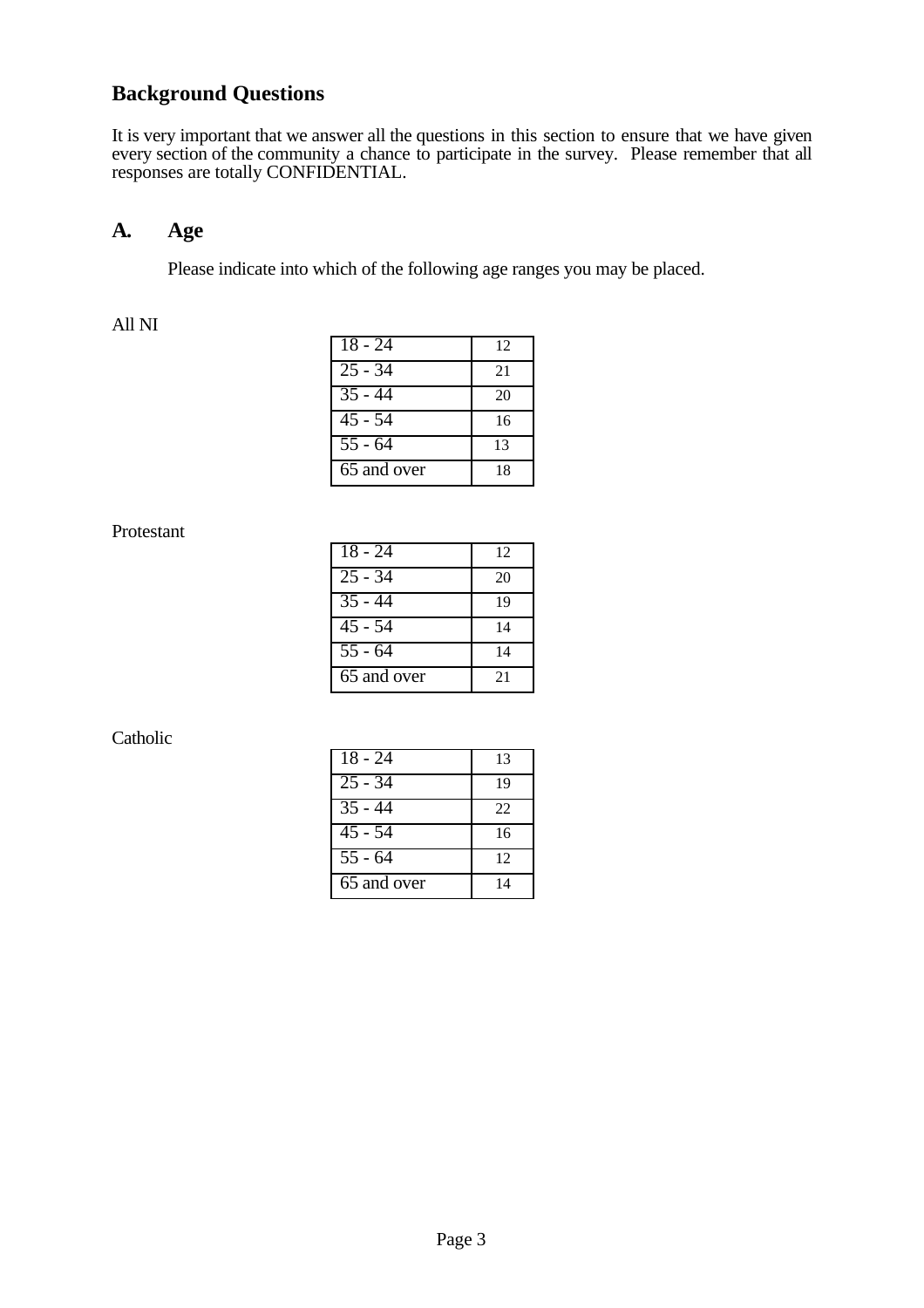| $18 - 24$   | 13 |
|-------------|----|
| $25 - 34$   | 17 |
| $35 - 44$   | 22 |
| $45 - 54$   | 12 |
| $55 - 64$   | 15 |
| 65 and over | 21 |

## UUP

| 18 - 24              | 8  |
|----------------------|----|
| $25 - 34$            | 17 |
| $35 - 44$            | 19 |
| $45 - 54$            | 16 |
| $\overline{55}$ - 64 | 15 |
| 65 and over          | 25 |

## PUP

| $18 - 24$            | 23 |
|----------------------|----|
| $25 - 34$            | 26 |
| $\overline{35} - 44$ | 20 |
| $45 - 54$            | 24 |
| $\overline{55}$ - 64 | 6  |
| 65 and over          |    |

## Alliance

| 18 - 24              | 3  |
|----------------------|----|
| $25 - 34$            | 12 |
| $35 - 44$            | 19 |
| $45 - 54$            | 25 |
| $\overline{55}$ - 64 | 21 |
| 65 and over          | 20 |

# SDLP

| $18 - 24$            | 11 |
|----------------------|----|
| $25 - 34$            | 22 |
| $\overline{3}5 - 44$ | 24 |
| $\overline{45}$ - 54 | 19 |
| $\overline{55 - 64}$ | 10 |
| 65 and over          | 13 |

| $18 - 24$            | 16 |
|----------------------|----|
| $25 - 34$            | 28 |
| $\overline{35}$ - 44 | 18 |
| $\overline{45}$ - 54 | q  |
| $\overline{55}$ - 64 | 13 |
| 65 and over          | 16 |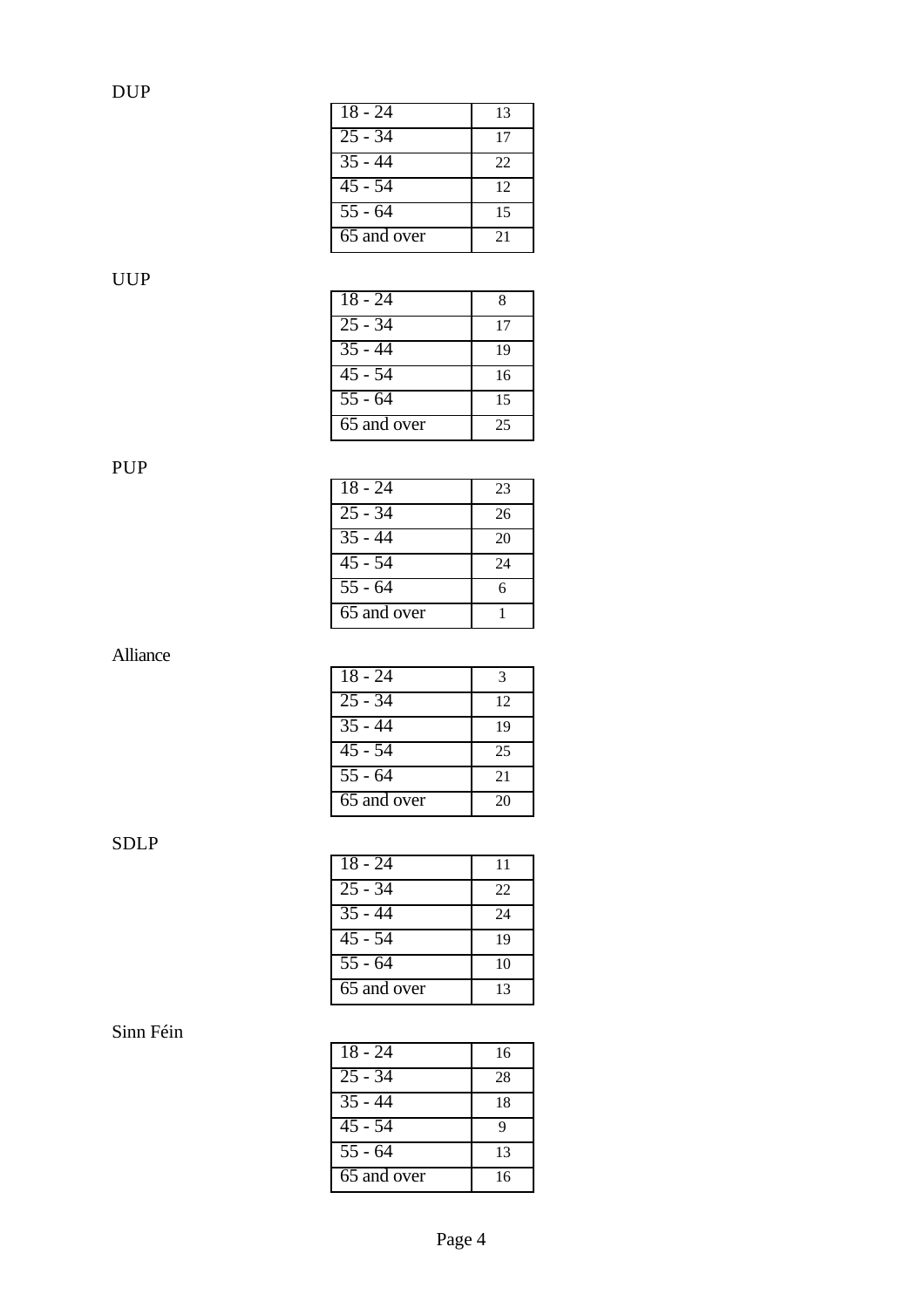# **B. Gender** (Interviewer to code)

|--|

|             | waa    | ェノ              |
|-------------|--------|-----------------|
|             | Female | 51              |
| Protestant  |        |                 |
|             | Male   | 49              |
|             | Female | 51              |
| Catholic    |        |                 |
|             | Male   | 48              |
|             | Female | 52              |
|             |        |                 |
| <b>DUP</b>  | Male   | 51              |
|             | Female | $\overline{49}$ |
|             |        |                 |
| <b>UUP</b>  | Male   | 50              |
|             | Female | 50              |
|             |        |                 |
| <b>PUP</b>  |        |                 |
|             | Male   | 62              |
|             | Female | 38              |
| Alliance    |        |                 |
|             | Male   | 42              |
|             | Female | 58              |
| <b>SDLP</b> |        |                 |
|             | Male   | 48              |
|             | Female | 52              |
|             |        |                 |
| Sinn Féin   | Male   | $\overline{54}$ |
|             | Female | 46              |
|             |        |                 |

| Male   | 49 |
|--------|----|
| Female | 51 |
|        |    |

# Alliance

| Male   |    |
|--------|----|
| Female | 46 |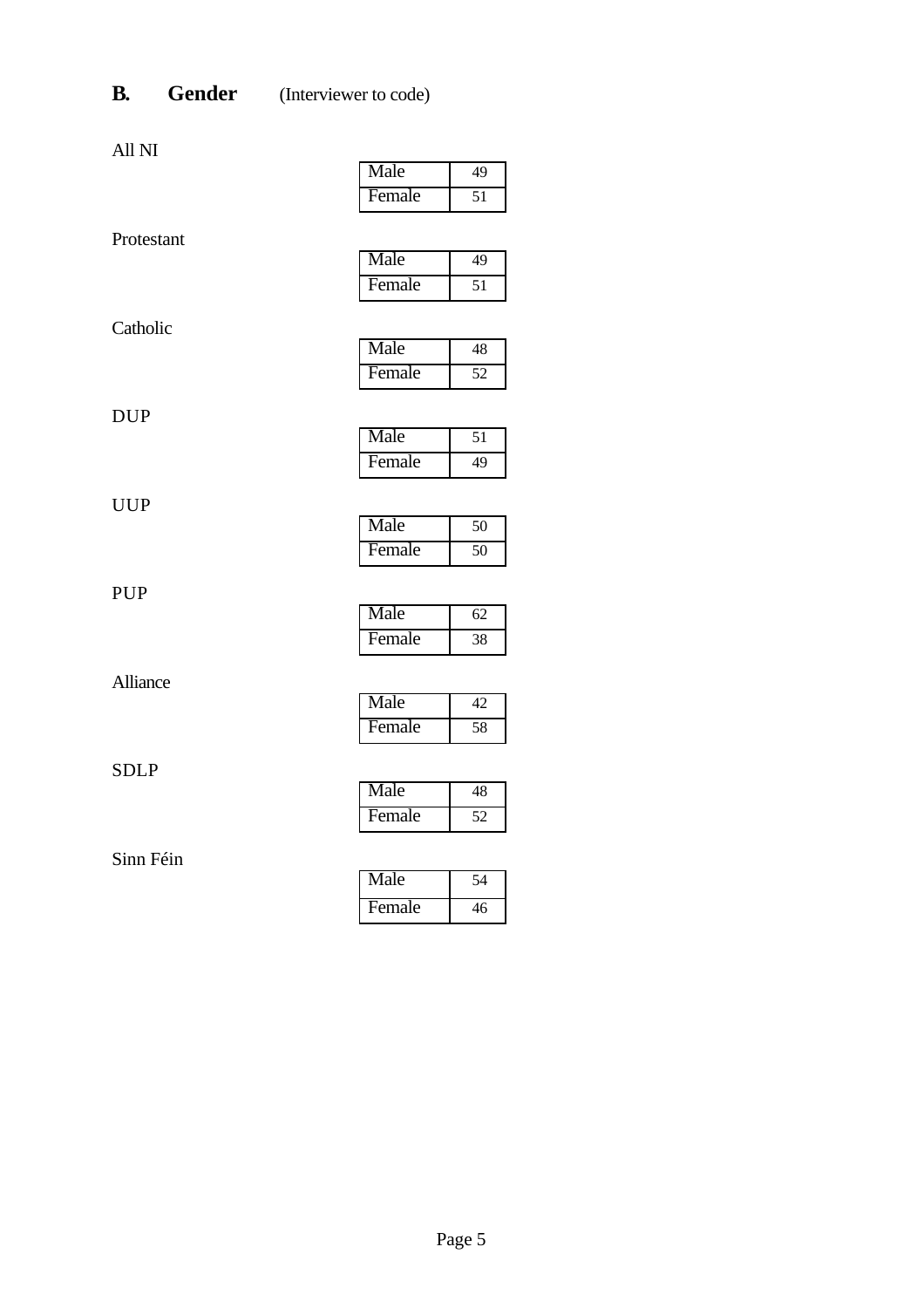# **C. Occupation**

 $\overline{a}$ 

What is or was the occupation of the chief wage earner in your household?

| AB                      | 12 |
|-------------------------|----|
| $\overline{\text{C}}$ 1 | 27 |
| C2                      | 24 |
| $\overline{DE}$         | 37 |

### Protestant

All NI

| AB             | 12 |
|----------------|----|
| C <sub>1</sub> | 29 |
| C2             | 24 |
| DE             | 35 |

| AB             | 11 |
|----------------|----|
| C <sub>1</sub> | 25 |
| C2             | 25 |
| DE             | 39 |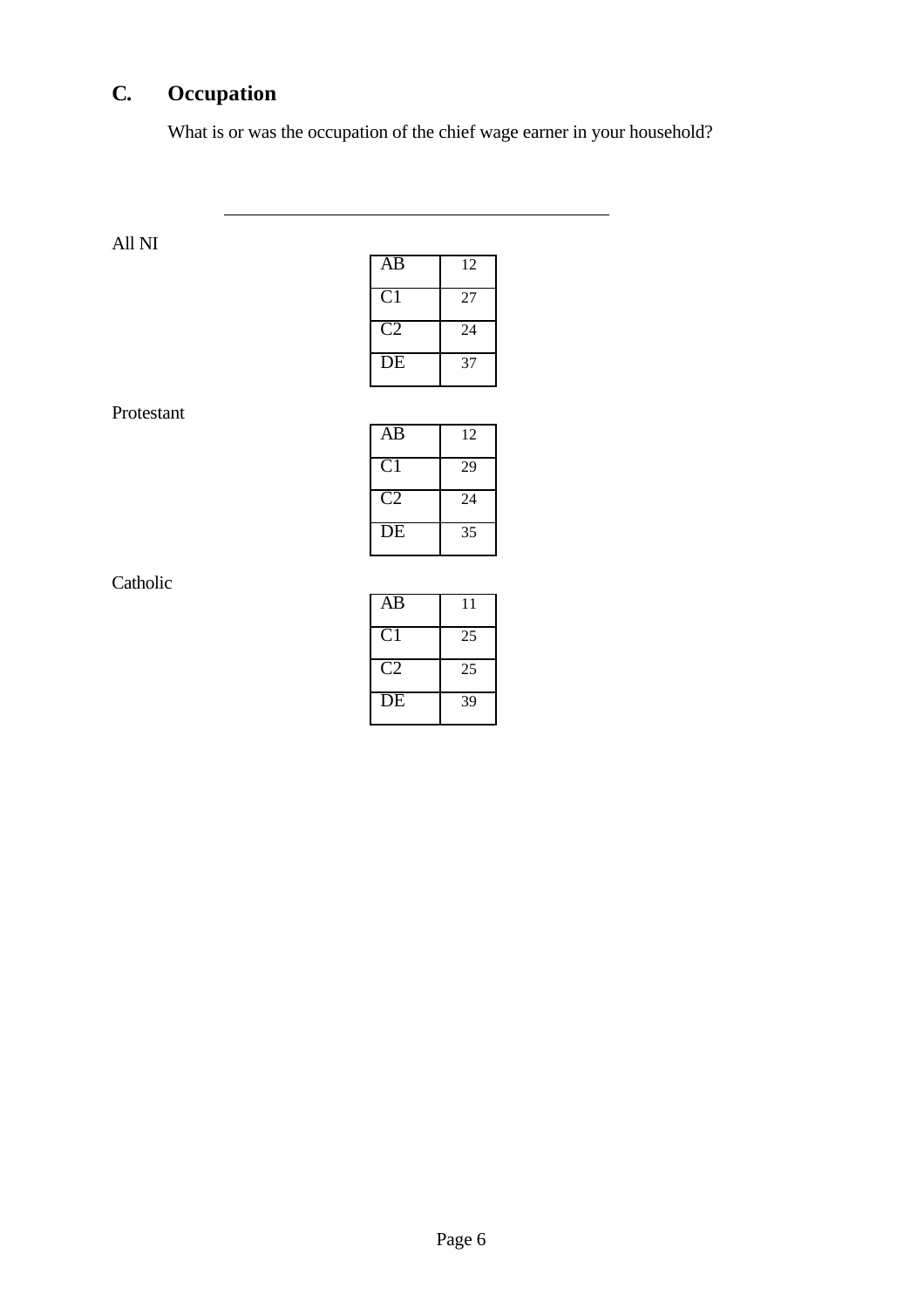| AB             | 6  |
|----------------|----|
| C <sub>1</sub> | 28 |
| C2             | 31 |
| DE             | 35 |

UUP

| AB             | 12 |
|----------------|----|
| C <sub>1</sub> | 32 |
| C2             | 22 |
| DE             | 34 |

# PUP

| AB              |    |
|-----------------|----|
| C <sub>1</sub>  | 15 |
| C <sub>2</sub>  | 19 |
| $\overline{DE}$ | 65 |

# Alliance

| AB             | 29 |
|----------------|----|
| C <sub>1</sub> | 35 |
| C2             | 12 |
| DЕ             | 24 |

# SDLP

| AB             | 10 |
|----------------|----|
| C <sub>1</sub> | 26 |
| C2             | 25 |
| DE             | 39 |

| AB           | 9  |
|--------------|----|
| $\mathbf{C}$ | 15 |
| C2           | 27 |
| DE           | 49 |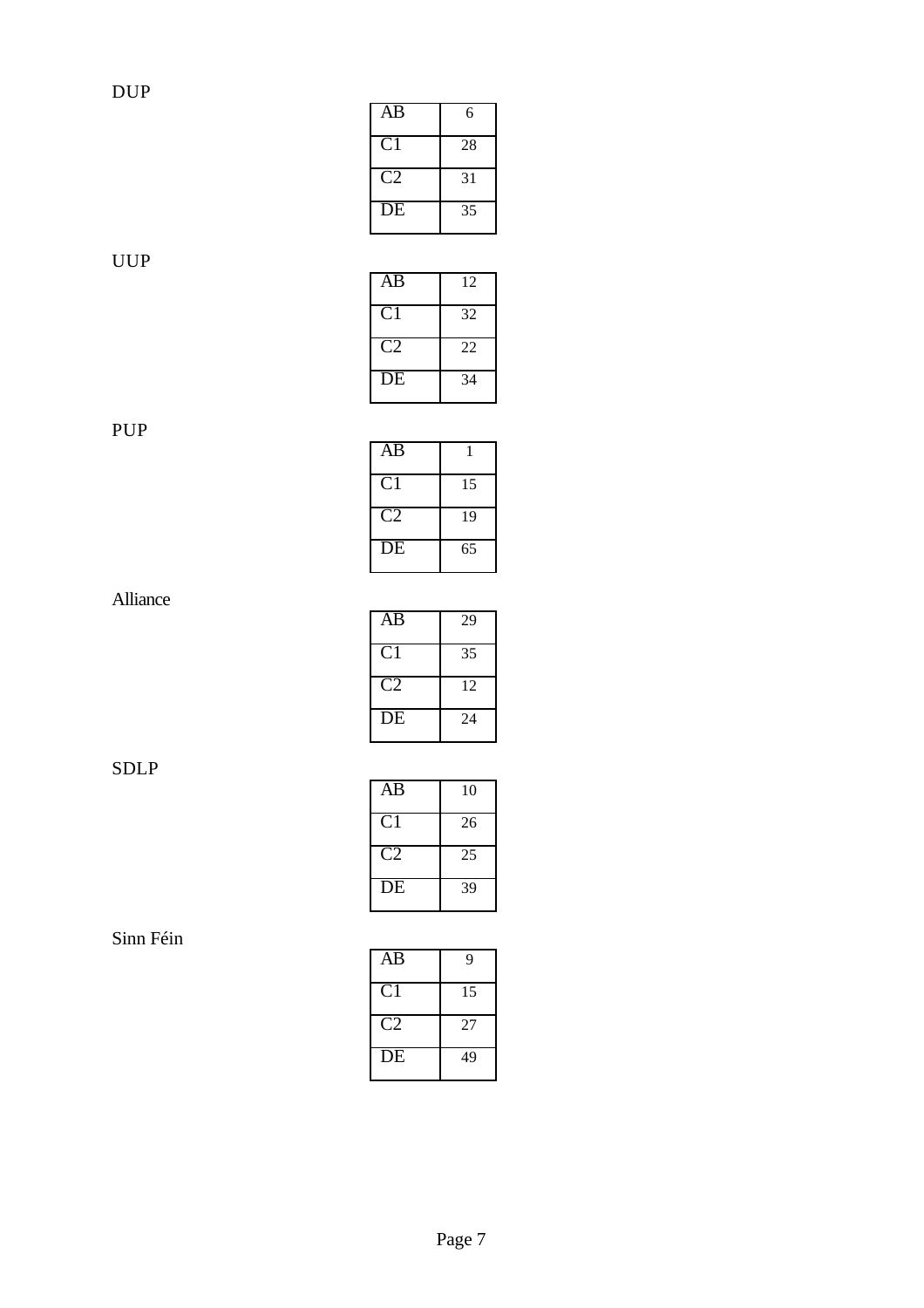# **D. Religion**

Could you please tell me which of the following best describes your religion? (Please remember that all responses are totally CONFIDENTIAL).

#### All NI

| Protestant | 51 |
|------------|----|
| Catholic   | 39 |
| Other      | 3  |
| Refused    |    |

#### Protestant

| Protestant | 100 |
|------------|-----|
| Catholic   |     |
| Other      |     |
| Refused    |     |

| Protestant |     |
|------------|-----|
| Catholic   | 100 |
| Other      |     |
| Refused    |     |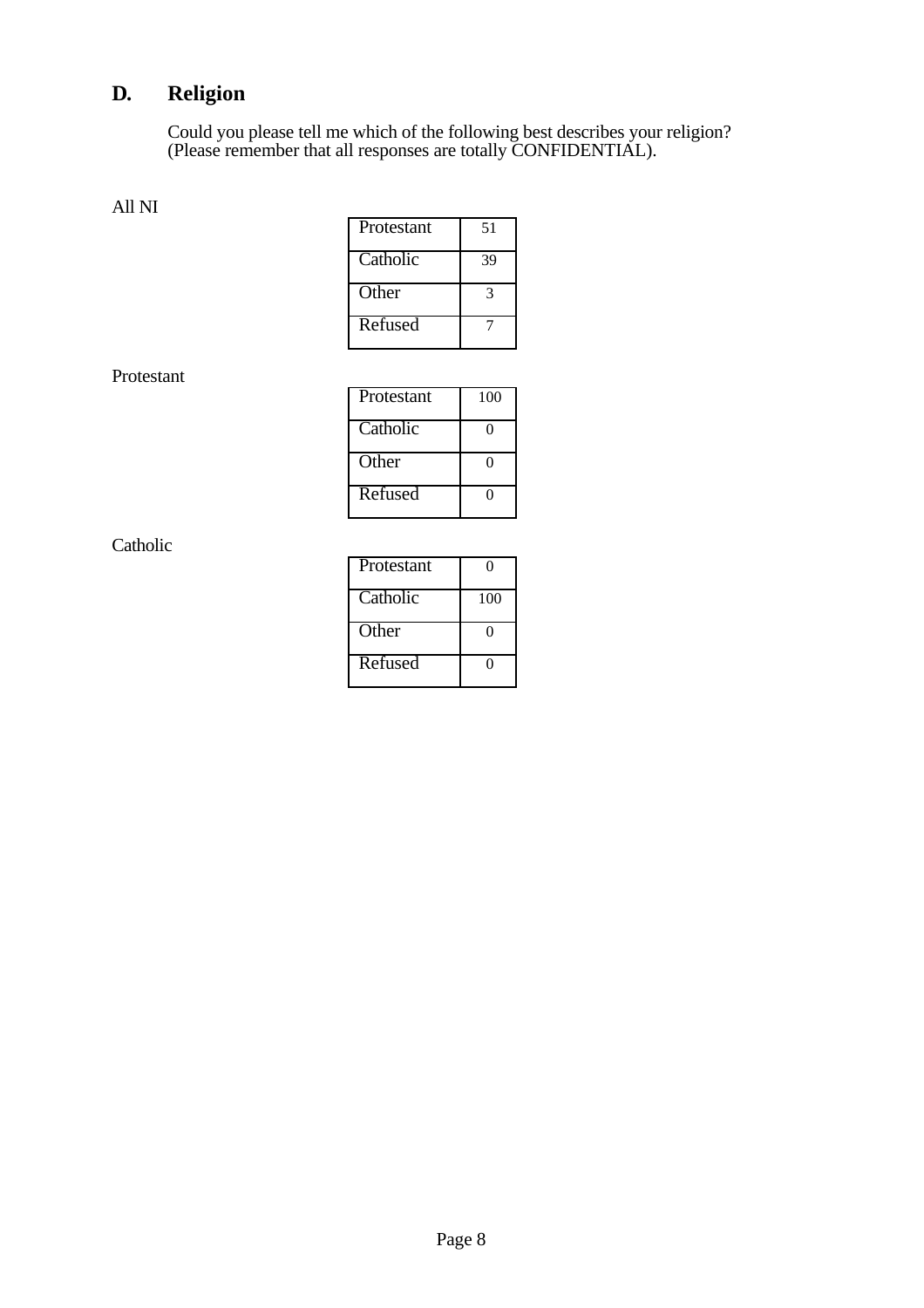| Protestant | 94 |
|------------|----|
| Catholic   | 0  |
| Other      | 3  |
| Refused    | 3  |
|            |    |

# UUP

| Protestant | 94 |
|------------|----|
| Catholic   | 0  |
| Other      |    |
| Refused    | 5  |

# PUP

| Protestant | 94 |
|------------|----|
| Catholic   |    |
| Other      |    |
| Refused    |    |

# Alliance

| Protestant | 64 |
|------------|----|
| Catholic   | 24 |
| Other      |    |
| Refused    | 5  |

# SDLP

| Protestant | 3  |
|------------|----|
| Catholic   | 96 |
| Other      |    |
| Refused    | ×  |

| Protestant | 2  |
|------------|----|
| Catholic   | 91 |
| Other      |    |
| Refused    |    |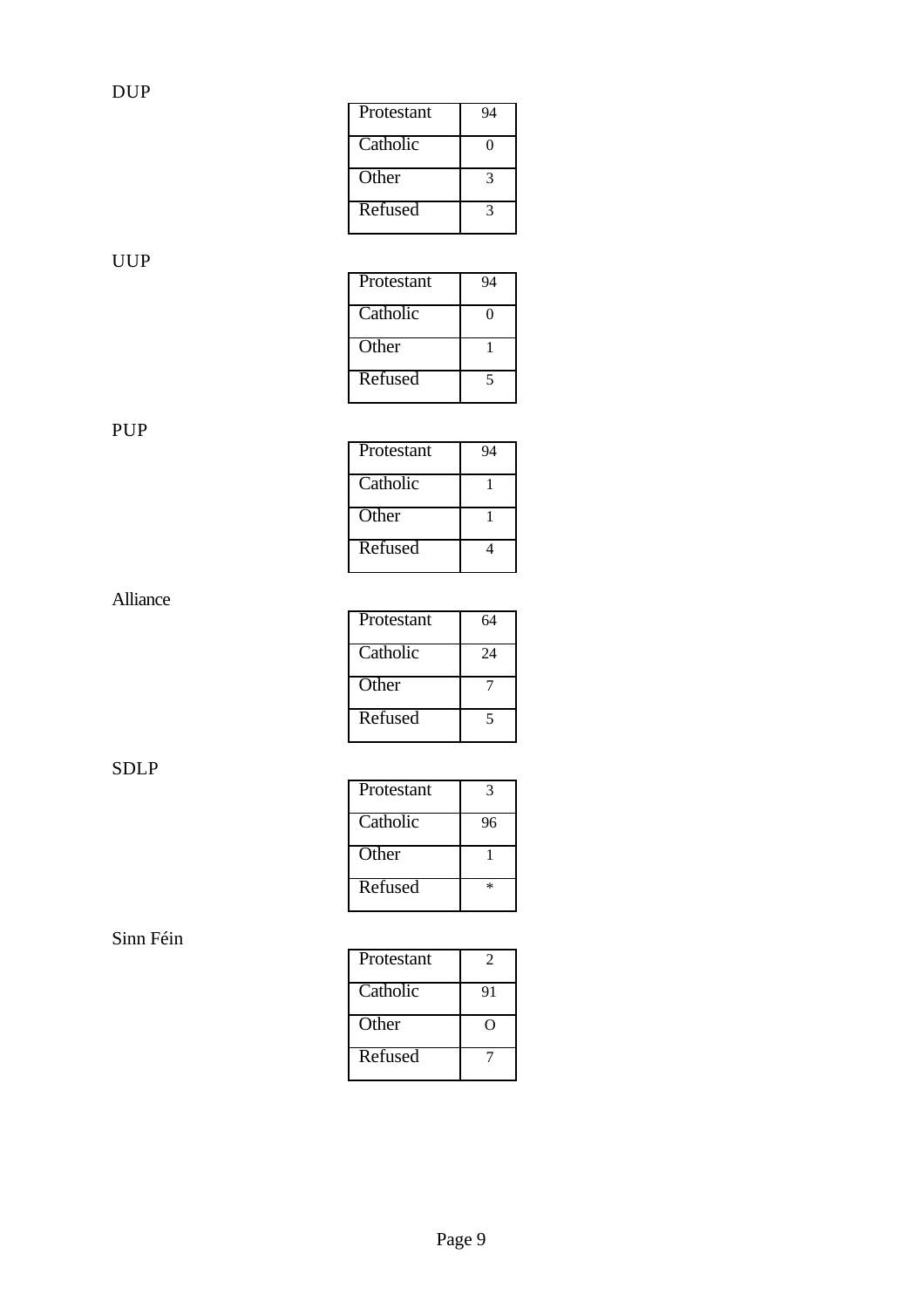# **E. Political support**

Which ONE of these Northern Ireland political parties do you support?

# **SHOWCARD 3**

| <b>UUP/Ulster Unionist Party/OUP/Official Unionist Party</b> | 21.9 |
|--------------------------------------------------------------|------|
| <b>SDLP/Social Democratic Labour Party</b>                   | 19.8 |
| <b>DUP/Democratic Unionist Party</b>                         | 11.7 |
| <b>Sinn Féin</b>                                             | 12.8 |
| <b>Alliance</b>                                              | 5.9  |
| <b>PUP/Progressive Unionist Party</b>                        | 4.2  |
| <b>Woman's Coalition Party of Northern Ireland</b>           | 2.1  |
| <b>UUAP/United Unionist Assembly Party</b>                   | 0.0  |
| <b>NIUP/Northern Ireland Unionist Party</b>                  | 0.1  |
| <b>UKUP/United Kingdom Unionist Party</b>                    | 0.4  |
|                                                              | 4.9  |
| Other (Write in)                                             |      |
| <b>Refused</b>                                               | 16.2 |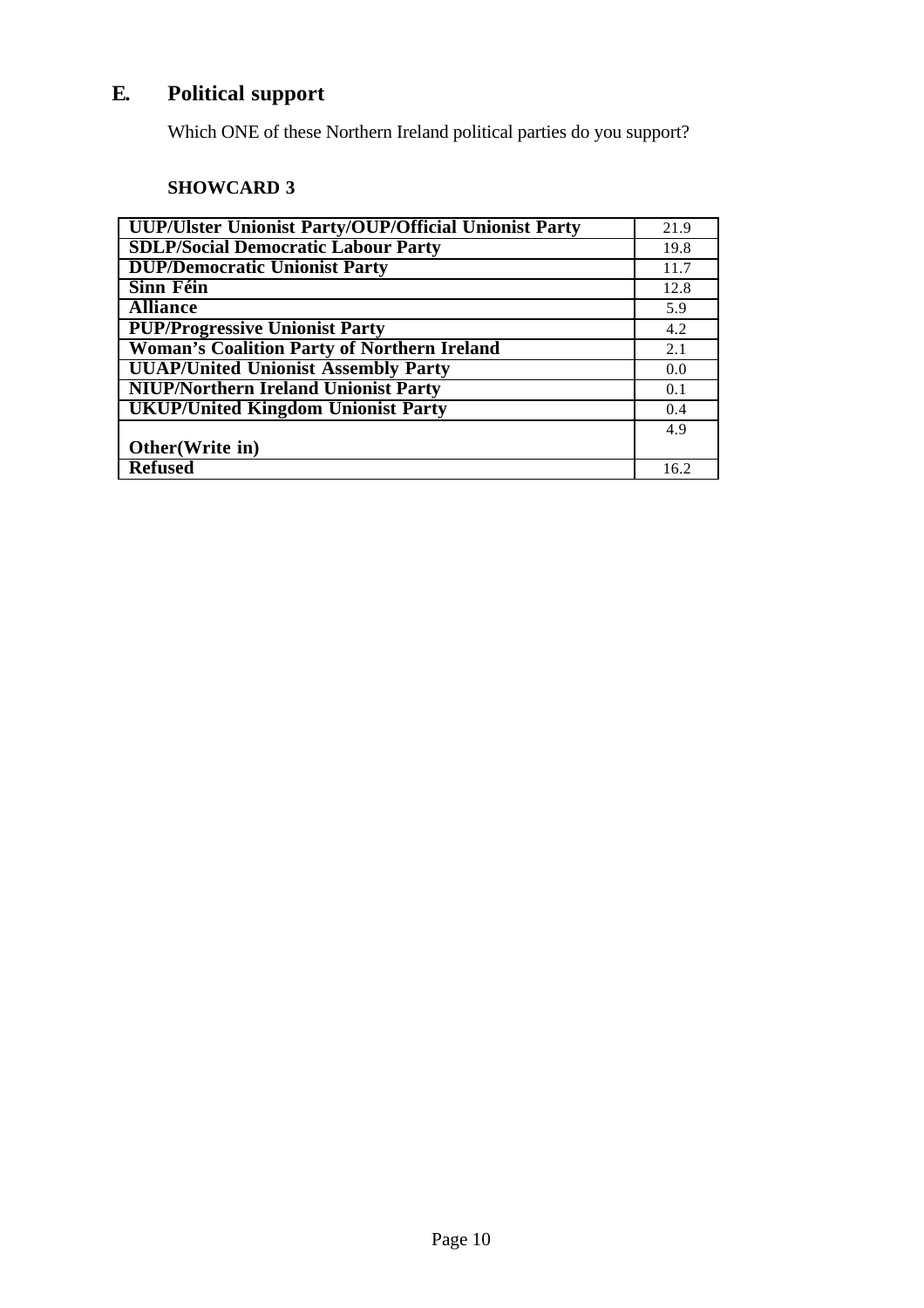# **1 – Making the peace process work**

On May 22<sup>nd</sup> 1998 a majority of the people of Northern Ireland and of the Republic of Ireland accepted the terms of the Belfast Agreement. The Agreement makes many compromises and contains elements that have been included for one community or the other in the hope that the overall package might eventually lead to peace.

From the different parts of the Belfast Agreement listed below please indicate how important you feel each is for the eventual success of the peace process. Please indicate which ones you consider to be 'Very important', 'Important', 'Of some importance', 'Of little importance' or 'Of no importance at all'.

|                                           | Very<br>important | Important | Of some<br>importance | Of little<br>importance | $Of$ no<br>importance at<br>all |
|-------------------------------------------|-------------------|-----------|-----------------------|-------------------------|---------------------------------|
| The New Northern Ireland Assembly.        | 46                | 39        | 8                     | 4                       | 3                               |
| North/South bodies.                       | 34                | 33        | 18                    | 8                       | $\tau$                          |
| The British/Irish Council.                | 29                | 30        | 22                    | 11                      | 8                               |
| The Equality Commission.                  | 39                | 36        | 16                    | 6                       | 3                               |
| The New Human Rights Commission.          | 39                | 37        | 15                    | 6                       | 3                               |
| A Bill of Rights for Northern Ireland.    | 41                | 36        | 15                    | 5                       | 3                               |
| The reform of the police service.         | 32                | 24        | 16                    | 14                      | 14                              |
| The reform of the justice system.         | 33                | 26        | 18                    | 13                      | 10                              |
| The early release of prisoners.           | 23                | 18        | 19                    | 17                      | 23                              |
| The Commission for Victims.               | 39                | 3.5       | 16                    | 6                       | 4                               |
| Decommissioning of paramilitary weapons.  | 57                | 27        | $\tau$                | 5                       | 4                               |
| The demilitarisation of Northern Ireland. | 32                | 27        | 16                    | 13                      | 12                              |
| Changes to the Irish Constitution.        | 32                | 29        | 18                    | 12                      | 9                               |
| Changes to British constitutional law.    | 27                | 28        | 22                    | 13                      | 10                              |
| All parts of the Agreement together.      | 43                | 35        | 16                    | 3                       | 3                               |

All NI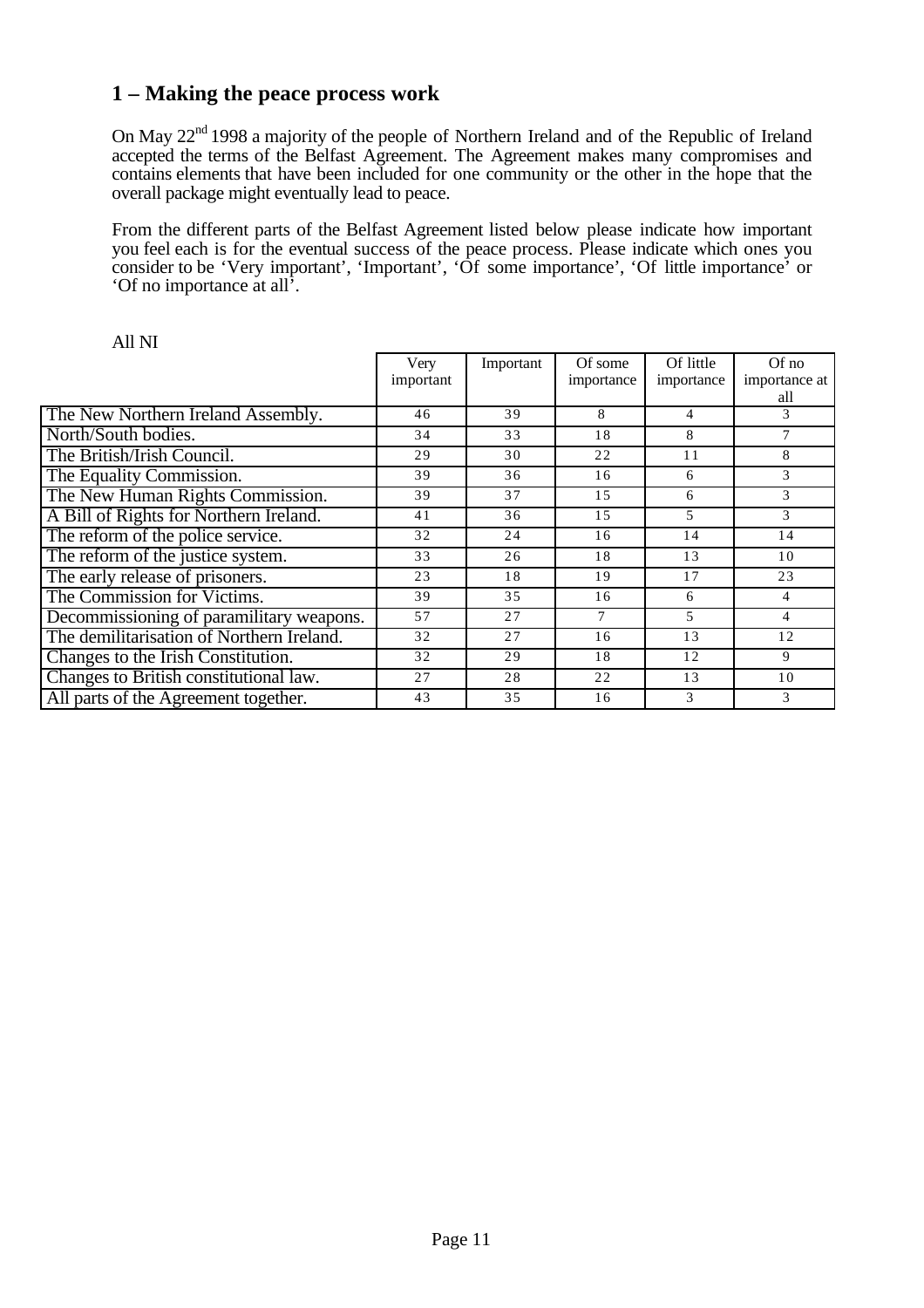### Protestant

|                                           | Very      | Important | Of some    | Of little      | $Of$ no        |
|-------------------------------------------|-----------|-----------|------------|----------------|----------------|
|                                           | important |           | importance | importance     | importance at  |
|                                           |           |           |            |                | all            |
| The New Northern Ireland Assembly.        | 42        | 40        | 9          | 5              | 4              |
| North/South bodies.                       | 21        | 28        | 25         | 13             | 13             |
| The British/Irish Council.                | 20        | 25        | 27         | 15             | 13             |
| The Equality Commission.                  | 31        | 35        | 21         | 8              | 5              |
| The New Human Rights Commission.          | 31        | 36        | 19         | 9              | 5              |
| A Bill of Rights for Northern Ireland.    | 36        | 34        | 19         | 7              | $\overline{4}$ |
| The reform of the police service.         | 15        | 17        | 22         | 20             | 26             |
| The reform of the justice system.         | 19        | 22        | 23         | 20             | 16             |
| The early release of prisoners.           | 14        | 13        | 20         | 20             | 33             |
| The Commission for Victims.               | 39        | 28        | 17         | 9              | 7              |
| Decommissioning of paramilitary weapons.  | 69        | 22        | 6          | $\overline{c}$ |                |
| The demilitarisation of Northern Ireland. | 24        | 18        | 20         | 18             | 20             |
| Changes to the Irish Constitution.        | 35        | 27        | 17         | 11             | 10             |
| Changes to British constitutional law.    | 19        | 25        | 25         | 17             | 14             |
| All parts of the Agreement together.      | 37        | 33        | 21         | 4              | 5              |

|                                           | Very      | Important | Of some        | Of little                   | $Of$ no        |
|-------------------------------------------|-----------|-----------|----------------|-----------------------------|----------------|
|                                           | important |           | importance     | importance                  | importance at  |
|                                           |           |           |                |                             | all            |
| The New Northern Ireland Assembly.        | 51        | 38        | 7              | $\mathcal{D}_{\mathcal{L}}$ | $\mathfrak{D}$ |
| North/South bodies.                       | 51        | 37        | 8              | $\mathfrak{D}$              | 2              |
| The British/Irish Council.                | 40        | 37        | 14             | 6                           | 3              |
| The Equality Commission.                  | 52        | 37        | 8              | $\overline{c}$              |                |
| The New Human Rights Commission.          | 52        | 37        | $\overline{7}$ | $\overline{c}$              | $\overline{2}$ |
| A Bill of Rights for Northern Ireland.    | 49        | 40        | 8              | $\overline{c}$              |                |
| The reform of the police service.         | 56        | 31        | 7              | 3                           | 3              |
| The reform of the justice system.         | 53        | 33        | 10             | $\mathcal{D}_{\mathcal{L}}$ | $\mathfrak{D}$ |
| The early release of prisoners.           | 37        | 27        | 16             | 12                          | 8              |
| The Commission for Victims.               | 40        | 43        | 13             | $\mathfrak{D}$              | $\overline{2}$ |
| Decommissioning of paramilitary weapons.  | 42        | 32        | 8              | 9                           | 9              |
| The demilitarisation of Northern Ireland. | 46        | 38        | 10             | 4                           | $\mathfrak{D}$ |
| Changes to the Irish Constitution.        | 27        | 32        | 17             | 14                          | 10             |
| Changes to British constitutional law.    | 38        | 34        | 15             | 8                           | 5              |
| All parts of the Agreement together.      | 51        | 38        | 9              |                             |                |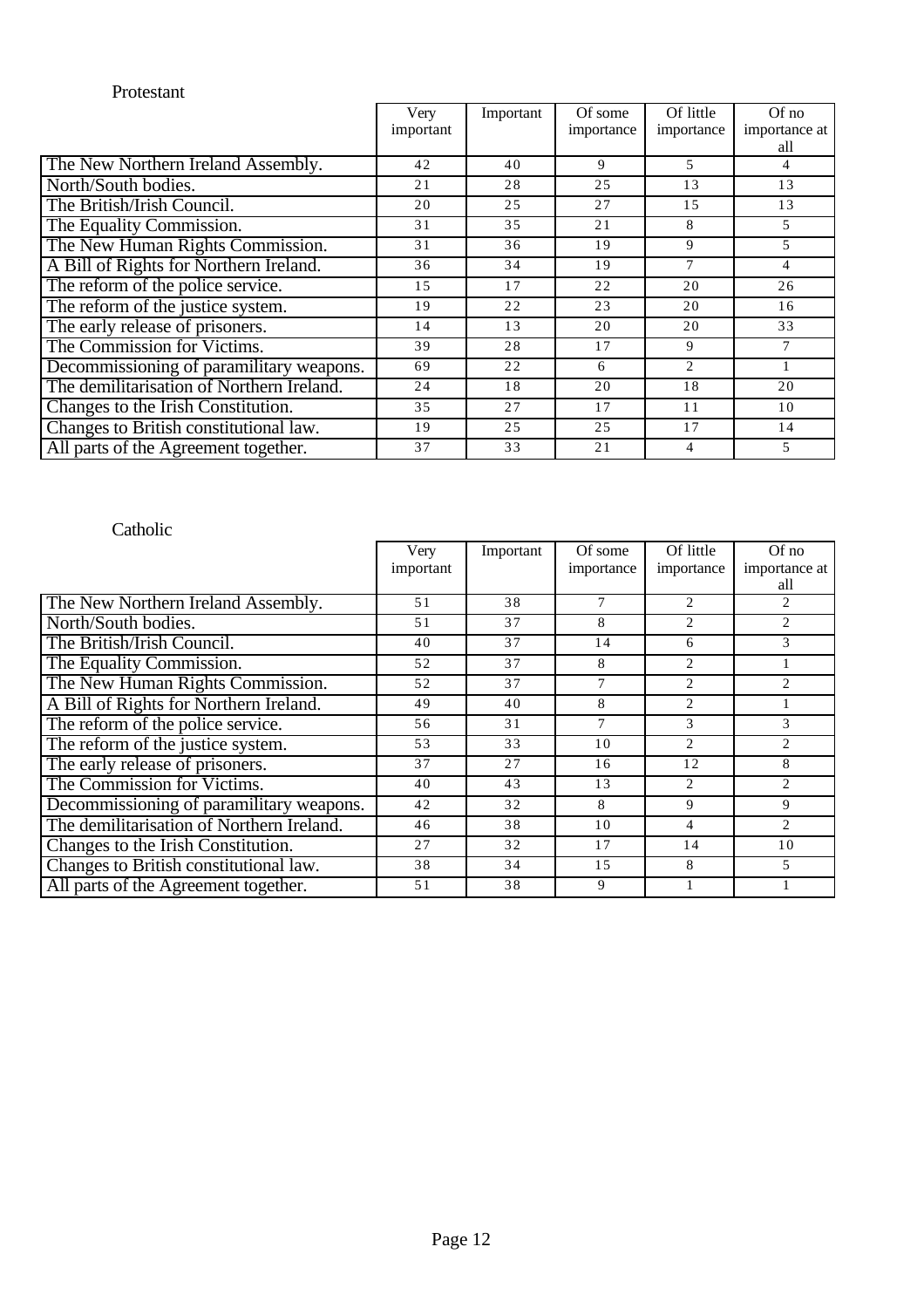| <b>DUP</b>                                | Very      | Important | Of some       | Of little  | Of no          |
|-------------------------------------------|-----------|-----------|---------------|------------|----------------|
|                                           | important |           | importance    | importance | importance at  |
|                                           |           |           |               |            | all            |
| The New Northern Ireland Assembly.        | 30        | 41        | 15            | 10         | 4              |
| North/South bodies.                       | 12        | 20        | 23            | 21         | 24             |
| The British/Irish Council.                | 12        | 17        | 21            | 28         | 22             |
| The Equality Commission.                  | 17        | 34        | 24            | 18         | 7              |
| The New Human Rights Commission.          | 24        | 27        | 27            | 15         | 7              |
| A Bill of Rights for Northern Ireland.    | 31        | 34        | 19            | 11         | 5              |
| The reform of the police service.         | 13        | 15        | 14            | 23         | 35             |
| The reform of the justice system.         | 16        | 22        | 19            | 22         | 21             |
| The early release of prisoners.           |           | 7         | 21            | 24         | 41             |
| The Commission for Victims.               | 40        | 26        | 15            | 13         | 6              |
| Decommissioning of paramilitary weapons.  | 78        | 16        | $\mathcal{F}$ |            | $\overline{c}$ |
| The demilitarisation of Northern Ireland. | 20        | 9         | 17            | 25         | 29             |
| Changes to the Irish Constitution.        | 35        | 20        | 22            | 12         | 11             |
| Changes to British constitutional law.    | 13        | 17        | 35            | 19         | 16             |
| All parts of the Agreement together.      | 22        | 28        | 34            | 8          | 8              |

| <b>UUP</b>                                | Very      | Important | Of some    | Of little      | $Of$ no       |
|-------------------------------------------|-----------|-----------|------------|----------------|---------------|
|                                           | important |           | importance | importance     | importance at |
|                                           |           |           |            |                | all           |
| The New Northern Ireland Assembly.        | 43        | 44        | 7          | $\mathfrak{D}$ | 4             |
| North/South bodies.                       | 14        | 34        | 27         | 14             | 11            |
| The British/Irish Council.                | 13        | 31        | 29         | 1.5            | 12            |
| The Equality Commission.                  | 27        | 36        | 24         | 7              | 6             |
| The New Human Rights Commission.          | 25        | 42        | 20         | 9              | 4             |
| A Bill of Rights for Northern Ireland.    | 30        | 36        | 24         | 6              | 4             |
| The reform of the police service.         | 7         | 16        | 26         | 25             | 26            |
| The reform of the justice system.         | 12        | 23        | 22         | 27             | 16            |
| The early release of prisoners.           | 10        | 17        | 22         | 21             | 30            |
| The Commission for Victims.               | 28        | 34        | 20         | 10             | 8             |
| Decommissioning of paramilitary weapons.  | 67        | 26        | 4          | $\overline{2}$ |               |
| The demilitarisation of Northern Ireland. | 14        | 22        | 18         | 23             | 23            |
| Changes to the Irish Constitution.        | 25        | 30        | 18         | 16             | 11            |
| Changes to British constitutional law.    | 10        | 29        | 24         | 22             | 15            |
| All parts of the Agreement together.      | 32        | 40        | 19         | 5              | 4             |

| <b>PUP</b>                                | Very<br>important | Important | Of some<br>importance | Of little<br>importance | $Of$ no<br>importance at |
|-------------------------------------------|-------------------|-----------|-----------------------|-------------------------|--------------------------|
|                                           |                   |           |                       |                         | all                      |
| The New Northern Ireland Assembly.        | 41                | 32        | 17                    | 6                       | 4                        |
| North/South bodies.                       | 6                 | 13        | 46                    | 21                      | 14                       |
| The British/Irish Council.                | 9                 | 9         | 33                    | 25                      | 24                       |
| The Equality Commission.                  | 50                | 29        | 9                     | 6                       | 6                        |
| The New Human Rights Commission.          | 49                | 28        | 1.5                   | 6                       | $\overline{2}$           |
| A Bill of Rights for Northern Ireland.    | 56                | 27        | 11                    | 5                       |                          |
| The reform of the police service.         | 18                | 9         | 24                    | 34                      | 15                       |
| The reform of the justice system.         | 26                | 16        | 28                    | 21                      | 9                        |
| The early release of prisoners.           | 34                | 19        | 27                    | 9                       | 11                       |
| The Commission for Victims.               | 80                | 11        | $\tau$                |                         |                          |
| Decommissioning of paramilitary weapons.  | 42                | 25        | 28                    | 4                       |                          |
| The demilitarisation of Northern Ireland. | 10                | 7         | 16                    | 22                      | 45                       |
| Changes to the Irish Constitution.        | 48                | 24        | 12                    | 6                       | 10                       |
| Changes to British constitutional law.    | 14                | 18        | 38                    | 17                      | 13                       |
| All parts of the Agreement together.      | 49                | 22        | 18                    | 7                       | 4                        |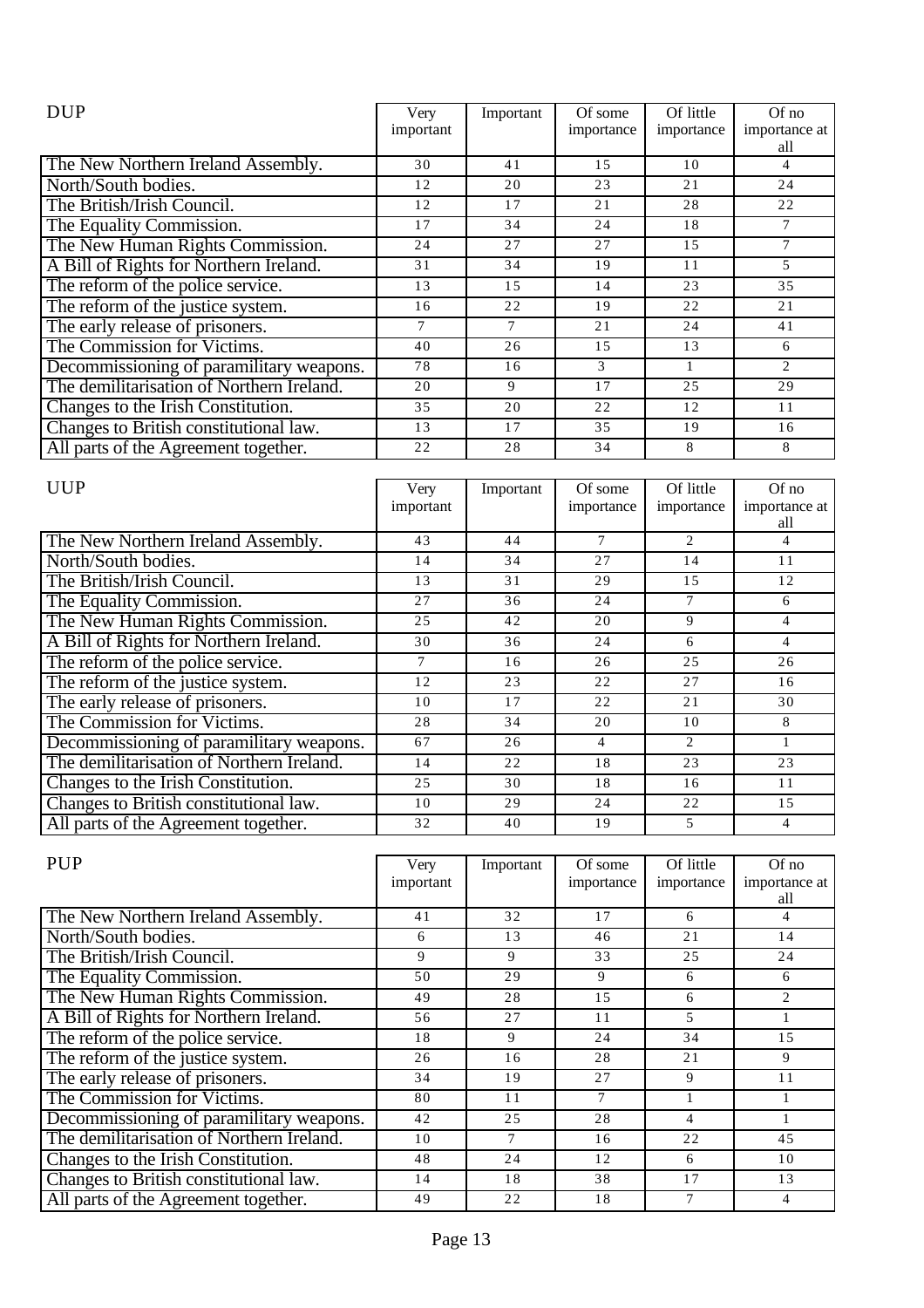| Alliance                                  | Very<br>important | Important | Of some<br>importance | Of little<br>importance     | $Of$ no<br>importance at |
|-------------------------------------------|-------------------|-----------|-----------------------|-----------------------------|--------------------------|
|                                           |                   |           |                       |                             | all                      |
| The New Northern Ireland Assembly.        | 81                | 17        | $\Omega$              | $\mathcal{D}_{\mathcal{L}}$ | $\Omega$                 |
| North/South bodies.                       | 59                | 27        | 14                    | $\Omega$                    | $\Omega$                 |
| The British/Irish Council.                | 57                | 24        | 17                    | $\mathfrak{D}$              | $\Omega$                 |
| The Equality Commission.                  | 67                | 25        | 8                     | 0                           | $\Omega$                 |
| The New Human Rights Commission.          | 65                | 25        | 8                     | $\mathfrak{D}$              | $\Omega$                 |
| A Bill of Rights for Northern Ireland.    | 63                | 26        | 9                     | $\mathcal{D}_{\mathcal{L}}$ | $\Omega$                 |
| The reform of the police service.         | 39                | 22        | 29                    | 3                           | 7                        |
| The reform of the justice system.         | 38                | 17        | 31                    | 9                           | $\overline{5}$           |
| The early release of prisoners.           | 31                | 12        | 17                    | 12                          | 28                       |
| The Commission for Victims.               | 69                | 19        | 10                    | $\mathcal{D}_{\mathcal{L}}$ | $\Omega$                 |
| Decommissioning of paramilitary weapons.  | 81                | 10        | 7                     | 2                           | $\Omega$                 |
| The demilitarisation of Northern Ireland. | 46                | 24        | 22                    | 5                           | 3                        |
| Changes to the Irish Constitution.        | 49                | 19        | 22                    | 5                           | 5                        |
| Changes to British constitutional law.    | 40                | 18        | 28                    | 7                           | 7                        |
| All parts of the Agreement together.      | 68                | 21        | 9                     | $\Omega$                    | $\mathfrak{D}$           |

| <b>SDLP</b>                               | Very      | Important | Of some    | Of little      | $Of$ no        |
|-------------------------------------------|-----------|-----------|------------|----------------|----------------|
|                                           | important |           | importance | importance     | importance at  |
|                                           |           |           |            |                | all            |
| The New Northern Ireland Assembly.        | 56        | 38        | 2          | $\overline{c}$ | $\overline{c}$ |
| North/South bodies.                       | 55        | 37        | 4          | $\overline{c}$ | $\overline{c}$ |
| The British/Irish Council.                | 41        | 39        | 13         | 5              | $\overline{c}$ |
| The Equality Commission.                  | 53        | 36        | 6          | 3              | $\overline{c}$ |
| The New Human Rights Commission.          | 50        | 39        |            | 2              | 2              |
| A Bill of Rights for Northern Ireland.    | 46        | 44        | 7          | $\mathfrak{D}$ |                |
| The reform of the police service.         | 51        | 36        | 8          | 3              | 2              |
| The reform of the justice system.         | 43        | 40        | 11         | 3              | 3              |
| The early release of prisoners.           | 21        | 29        | 24         | 16             | 10             |
| The Commission for Victims.               | 34        | 43        | 18         | 3              | $\overline{c}$ |
| Decommissioning of paramilitary weapons.  | 48        | 37        |            | 5              | 3              |
| The demilitarisation of Northern Ireland. | 38        | 43        | 10         | 6              | 3              |
| Changes to the Irish Constitution.        | 28        | 35        | 22         | 11             | 4              |
| Changes to British constitutional law.    | 35        | 36        | 19         | 6              | 3              |
| All parts of the Agreement together.      | 54        | 39        | 5          |                |                |

| Sinn Féin                                 | Very<br>important | Important | Of some<br>importance | Of little<br>importance     | $Of$ no<br>importance at    |
|-------------------------------------------|-------------------|-----------|-----------------------|-----------------------------|-----------------------------|
|                                           |                   |           |                       |                             | all                         |
| The New Northern Ireland Assembly.        | 43                | 36        | 14                    | 4                           | 3                           |
| North/South bodies.                       | 51                | 34        | 11                    | $\mathcal{D}_{\mathcal{L}}$ | $\mathcal{D}_{\mathcal{L}}$ |
| The British/Irish Council.                | 33                | 35        | 20                    | 8                           | 4                           |
| The Equality Commission.                  | 51                | 36        | 10                    | $\overline{c}$              |                             |
| The New Human Rights Commission.          | 53                | 33        | 10                    | 3                           |                             |
| A Bill of Rights for Northern Ireland.    | 52                | 30        | 12                    | 5                           |                             |
| The reform of the police service.         | 67                | 22        | 5                     | 4                           | $\mathfrak{D}$              |
| The reform of the justice system.         | 70                | 21        | 7                     | $\mathcal{D}_{\mathcal{L}}$ | $\Omega$                    |
| The early release of prisoners.           | 57                | 25        | 8                     | 8                           | $\mathfrak{D}$              |
| The Commission for Victims.               | 39                | 45        | 14                    | $\mathcal{D}_{\mathcal{L}}$ | $\Omega$                    |
| Decommissioning of paramilitary weapons.  | 23                | 30        | 9                     | 18                          | 20                          |
| The demilitarisation of Northern Ireland. | 59                | 31        | 6                     | $\mathcal{D}_{\mathcal{L}}$ | $\mathfrak{D}$              |
| Changes to the Irish Constitution.        | 24                | 27        | 11                    | 21                          | 17                          |
| Changes to British constitutional law.    | 42                | 30        | 10                    | 11                          | 7                           |
| All parts of the Agreement together.      | 46                | 38        | 1.5                   |                             | $\Omega$                    |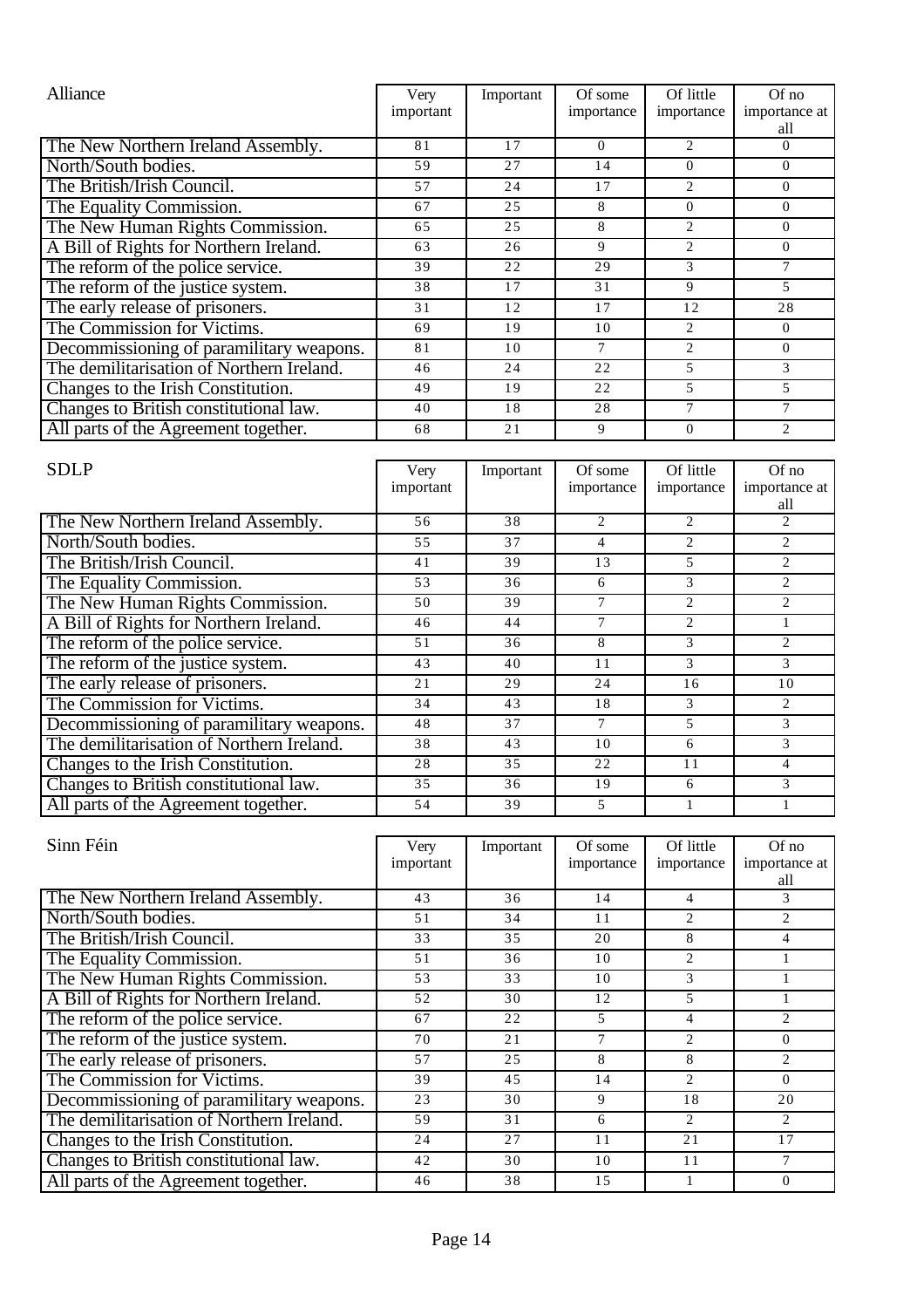Do you want the Belfast Agreement to work?

All NI

| * *** * **      |                        |                 |
|-----------------|------------------------|-----------------|
|                 | Yes                    | 93              |
|                 | N <sub>0</sub>         | $\overline{7}$  |
| Protestant      |                        |                 |
|                 | Yes                    | 89              |
|                 | N <sub>0</sub>         | 11              |
| Catholic        |                        |                 |
|                 | Yes                    | $\overline{97}$ |
|                 | N <sub>0</sub>         | $\overline{3}$  |
| <b>DUP</b>      |                        |                 |
|                 | Yes                    | 73              |
|                 | N <sub>0</sub>         | $\overline{27}$ |
| <b>UUP</b>      |                        |                 |
|                 | Yes                    | 94              |
|                 | $\overline{\text{No}}$ | 6               |
| PUP             |                        |                 |
|                 | Yes                    | 84              |
|                 | N <sub>o</sub>         | $\overline{16}$ |
| <b>Alliance</b> |                        |                 |
|                 | Yes                    | 98              |
|                 | No                     | $\overline{2}$  |
| <b>SDLP</b>     |                        |                 |
|                 | Yes                    | 98              |
|                 | $\overline{\text{No}}$ | $\overline{2}$  |
| Sinn Féin       |                        |                 |
|                 | Yes                    | $\overline{96}$ |
|                 | $\overline{\text{No}}$ | $\overline{4}$  |
|                 |                        |                 |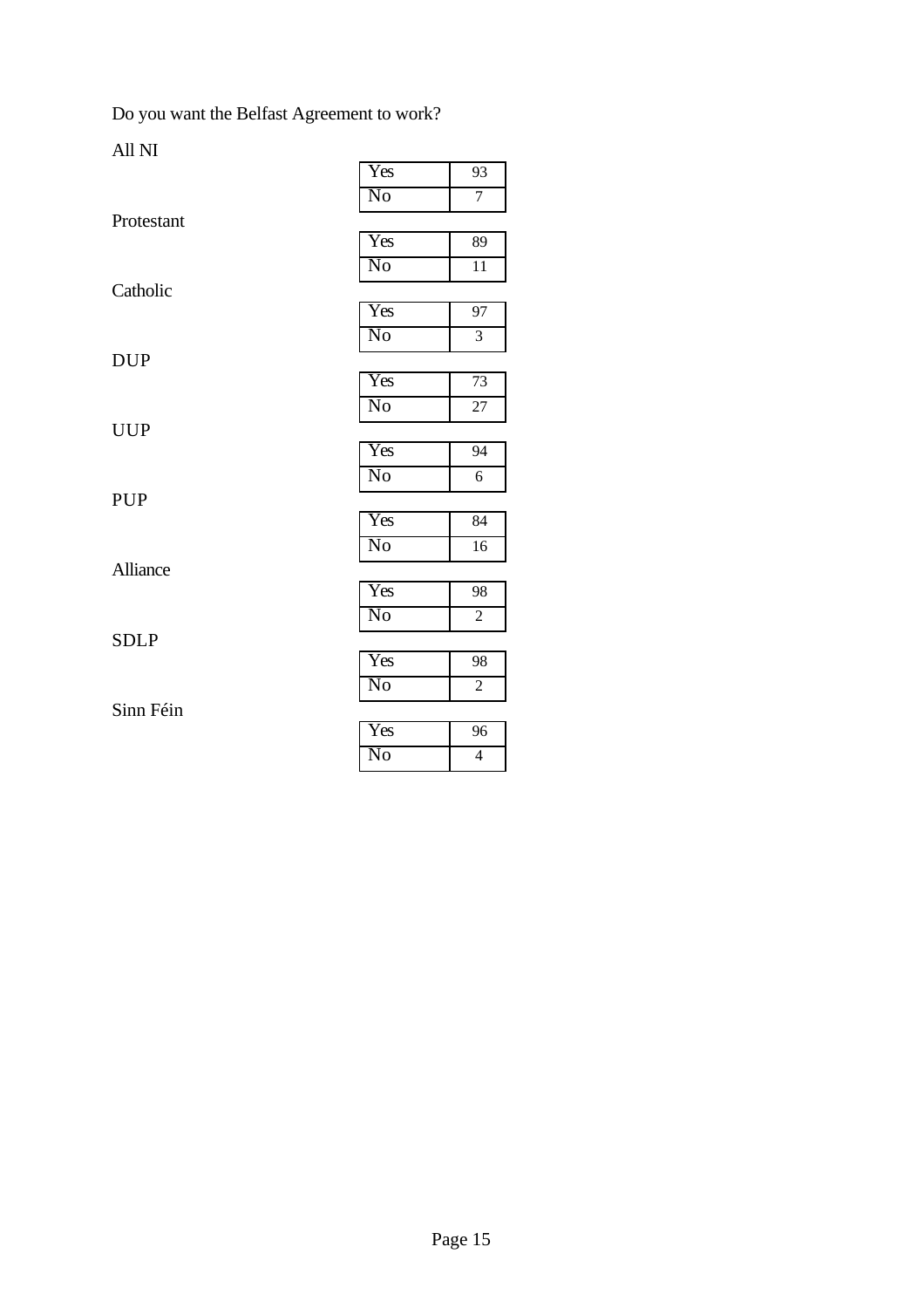# **2 – Paramilitary activity and decommissioning.**

The Belfast Agreement requires a "commitment to non-violence and exclusively peaceful and democratic means" and for "All participants…… to use any influence they have, to achieve the decommissioning of all paramilitary arms within two years….."

The implementation of these parts of the agreement can be undertaken in a number of different ways. Please indicate which ones you consider to be 'Very important', 'Important', 'Of some importance', 'Of little importance' or 'Of no importance at all'.

|                                             | Very      | Important | Of some        | Of little                   | $Of$ no                     |
|---------------------------------------------|-----------|-----------|----------------|-----------------------------|-----------------------------|
|                                             | important |           | importance     | importance                  | importance at               |
|                                             |           |           |                |                             | all                         |
| The maintenance of the IRA cease-fire.      | 84        | 13        | $\mathfrak{D}$ | $\ast$                      |                             |
| The maintenance of the UVF cease-fire.      | 83        | 14        | 2              | $\ast$                      |                             |
| An end to all paramilitary beatings and     | 80        | 15        | $\mathcal{F}$  |                             |                             |
| violence.                                   |           |           |                |                             |                             |
| An end to all paramilitary recruiting and   | 78        | 16        | $\mathcal{R}$  |                             | $\mathcal{D}_{\mathcal{L}}$ |
| targeting.                                  |           |           |                |                             |                             |
| An end to all other paramilitary activity.  | 80        | 15        | $\mathcal{F}$  | 1                           | 1                           |
| The start or act of 'token' decommissioning | 64        | 22        | 7              | 3                           | 4                           |
| undertaken by the LVF last year.            |           |           |                |                             |                             |
| A start or act of 'token' decommissioning   | 73        | 17        | $\overline{4}$ | $\mathfrak{D}$              | 4                           |
| by the IRA.                                 |           |           |                |                             |                             |
| A start or act of 'token' decommissioning   | 71        | 18        | $\overline{5}$ | $\mathfrak{D}$              | 4                           |
| by the UVF.                                 |           |           |                |                             |                             |
| For Sinn Féin "to use any influence they    | 75        | 17        | 3              | $\mathcal{D}_{\mathcal{L}}$ | 3                           |
| have, to achieve the decommissioning of all |           |           |                |                             |                             |
| paramilitary arms within two years"         |           |           |                |                             |                             |
| For the PUP "to use any influence they      | 73        | 18        | $\overline{4}$ | $\mathcal{D}_{\mathcal{L}}$ | 3                           |
| have, to achieve the decommissioning of all |           |           |                |                             |                             |
| paramilitary arms within two years"         |           |           |                |                             |                             |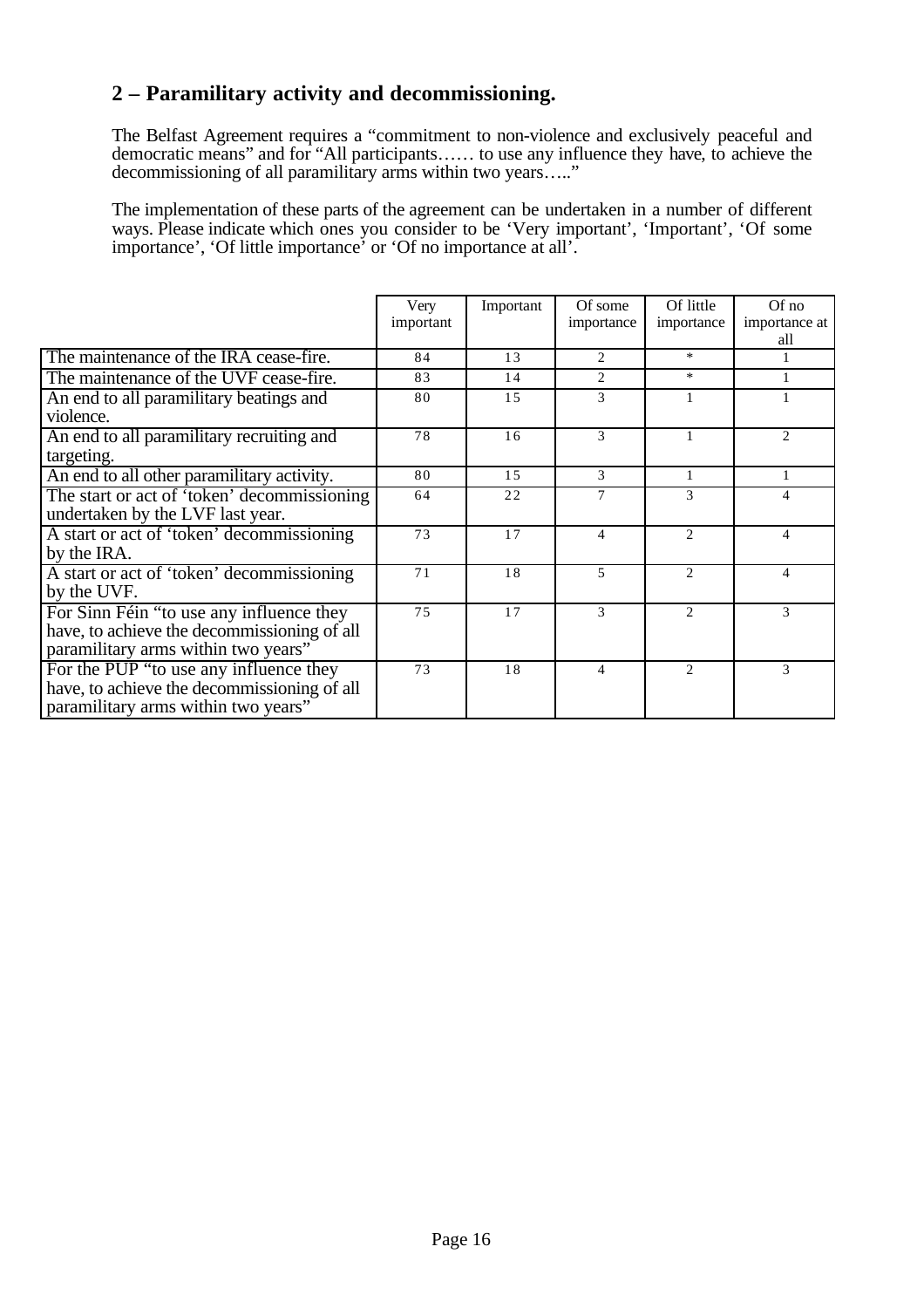## Protestant

|                                                | Very      | Important | Of some                       | Of little        | $Of$ no       |
|------------------------------------------------|-----------|-----------|-------------------------------|------------------|---------------|
|                                                | important |           | importance                    | importance       | importance at |
|                                                |           |           |                               |                  | all           |
| The maintenance of the IRA cease-fire.         | 85        | 12        | $\mathcal{D}_{\mathcal{L}}$   |                  |               |
| The maintenance of the UVF cease-fire.         | 83        | 14        | $\mathcal{D}_{\mathcal{L}}$   | $\theta$         |               |
| End all paramilitary beatings and violence.    | 84        | 14        |                               | $\theta$         |               |
| End all paramilitary recruiting and targeting. | 82        | 15        | $\mathfrak{D}_{\mathfrak{p}}$ | $\theta$         |               |
| An end to all other paramilitary activity.     | 84        | 13        | $\mathcal{D}_{\mathcal{A}}$   | 0                |               |
| The start of LVF decommissioning.              | 71        | 22        |                               |                  |               |
| A start to IRA decommissioning.                | 83        | 14        |                               |                  |               |
| A start to UVF decommissioning.                | 81        | 1.5       | 3                             | $\left( \right)$ |               |
| For Sinn Féin "to use any influence etc."      | 83        | 13        | $\mathcal{D}$                 |                  |               |
| For the PUP "to use any influence etc."        | 80        | 15        |                               |                  |               |

|                                                | Very      | Important | Of some       | Of little  | $Of$ no       |
|------------------------------------------------|-----------|-----------|---------------|------------|---------------|
|                                                | important |           | importance    | importance | importance at |
|                                                |           |           |               |            | all           |
| The maintenance of the IRA cease-fire.         | 80        | 17        | $\mathcal{D}$ | $\theta$   |               |
| The maintenance of the UVF cease-fire.         | 81        | 17        |               | $\theta$   |               |
| End all paramilitary beatings and violence.    | 69        | 19        | h             | 3          |               |
| End all paramilitary recruiting and targeting. | 70        | 19        |               |            |               |
| An end to all other paramilitary activity.     | 73        | 18        | 4             |            |               |
| The start of LVF decommissioning.              | 54        | 23        | 9             |            | 9             |
| A start to IRA decommissioning.                | 54        | 23        | 9             |            | 9             |
| A start to UVF decommissioning.                | 56        | 22        | Q             |            |               |
| For Sinn Féin "to use any influence etc."      | 60        | 23        | 6             |            | 6             |
| For the PUP "to use any influence etc."        | 61        | 22        |               |            |               |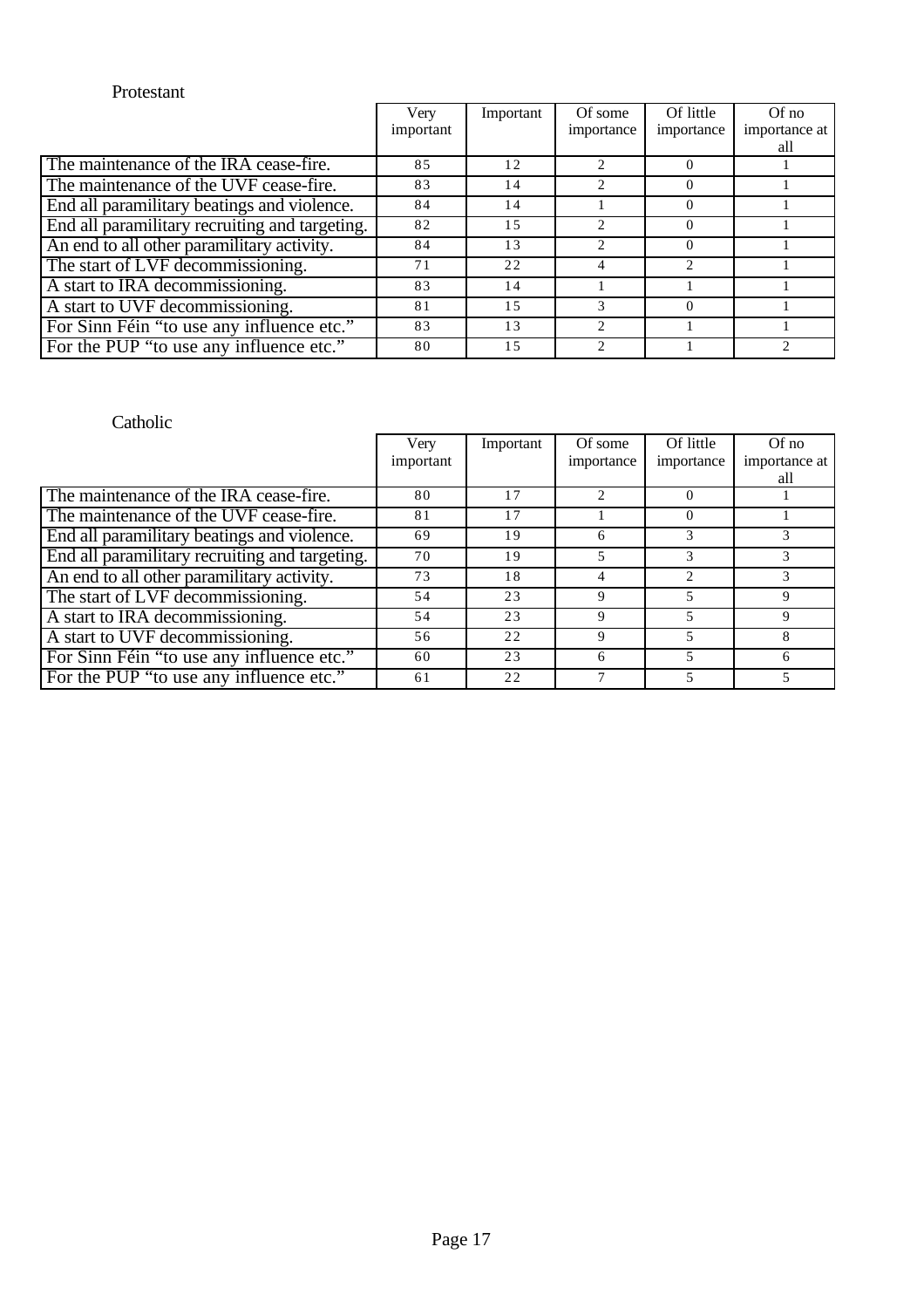|                                                | Very<br>important | Important | Of some<br>importance | Of little<br>importance | $Of$ no<br>importance at<br>all |
|------------------------------------------------|-------------------|-----------|-----------------------|-------------------------|---------------------------------|
| The maintenance of the IRA cease-fire.         | 86                | 9         |                       |                         |                                 |
| The maintenance of the UVF cease-fire.         | 84                | 11        | 3                     |                         |                                 |
| End all paramilitary beatings and violence.    | 88                | 11        | $\Omega$              | $\Omega$                |                                 |
| End all paramilitary recruiting and targeting. | 82                | 13        | 3                     |                         |                                 |
| An end to all other paramilitary activity.     | 85                | 11        | $\mathcal{R}$         | $\Omega$                |                                 |
| The start of LVF decommissioning.              | 70                | 21        |                       |                         |                                 |
| A start to IRA decommissioning.                | 90                | 8         |                       | $\Omega$                |                                 |
| A start to UVF decommissioning.                | 80                | 12        |                       |                         |                                 |
| For Sinn Féin "to use any influence etc."      | 83                | 12        |                       |                         |                                 |
| For the PUP "to use any influence etc."        | 77                | 15        |                       |                         |                                 |

# UUP

|                                                | Very<br>important | Important | Of some<br>importance         | Of little<br>importance | $Of$ no<br>importance at |
|------------------------------------------------|-------------------|-----------|-------------------------------|-------------------------|--------------------------|
|                                                |                   |           |                               |                         | all                      |
| The maintenance of the IRA cease-fire.         | 85                | 12        | $\mathcal{D}$                 |                         |                          |
| The maintenance of the UVF cease-fire.         | 85                | 13        |                               | 0                       |                          |
| End all paramilitary beatings and violence.    | 88                | 12        | $\Omega$                      |                         | $\Omega$                 |
| End all paramilitary recruiting and targeting. | 87                | 13        | $\Omega$                      | $\Omega$                | $\Omega$                 |
| An end to all other paramilitary activity.     | 86                | 12        | $\mathfrak{D}_{\mathfrak{p}}$ | $\Omega$                | $\Omega$                 |
| The start of LVF decommissioning.              | 69                | 24        |                               | $\Omega$                |                          |
| A start to IRA decommissioning.                | 84                | 13        |                               |                         |                          |
| A start to UVF decommissioning.                | 82                | 13        | 4                             |                         |                          |
| For Sinn Féin "to use any influence etc."      | 83                | 13        | 3                             | $\Omega$                |                          |
| For the PUP "to use any influence etc."        | 82                | 1.5       | $\mathcal{D}_{\mathcal{L}}$   |                         |                          |

# PUP

|                                                | Very      | Important | Of some      | Of little  | Of no         |
|------------------------------------------------|-----------|-----------|--------------|------------|---------------|
|                                                | important |           | importance   | importance | importance at |
|                                                |           |           |              |            | all           |
| The maintenance of the IRA cease-fire.         | 89        |           | $\mathbf{3}$ |            | $\Omega$      |
| The maintenance of the UVF cease-fire.         | 64        | 19        | 13           |            |               |
| End all paramilitary beatings and violence.    | 74        | 22        | 4            | 0          | $\Omega$      |
| End all paramilitary recruiting and targeting. | 62        | 20        | 17           |            | $\Omega$      |
| An end to all other paramilitary activity.     | 55        | 18        | 2.1          |            |               |
| The start of LVF decommissioning.              | 36        | 21        | 23           | 14         | 6             |
| A start to IRA decommissioning.                | 86        | 8         | 4            |            |               |
| A start to UVF decommissioning.                | 35        | 19        | 2.7          |            | 8             |
| For Sinn Féin "to use any influence etc."      | 85        | 10        | 4            | $\Omega$   |               |
| For the PUP "to use any influence etc."        | 48        | 20        | 23           |            |               |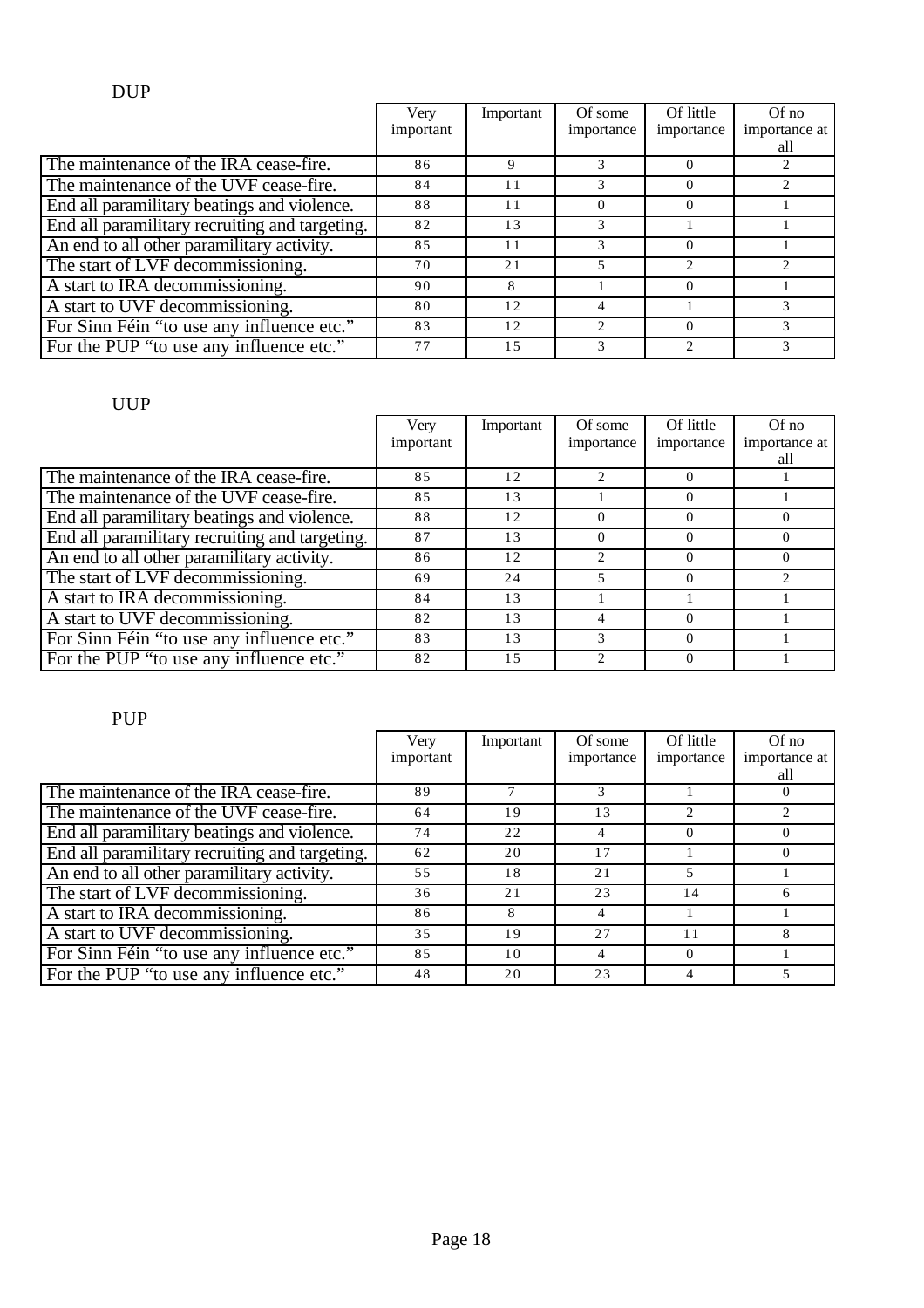# Alliance

|                                                | Very      | Important                     | Of some       | Of little  | $Of$ no       |
|------------------------------------------------|-----------|-------------------------------|---------------|------------|---------------|
|                                                | important |                               | importance    | importance | importance at |
|                                                |           |                               |               |            | all           |
| The maintenance of the IRA cease-fire.         | 98        | $\mathfrak{D}_{\mathfrak{p}}$ | $\Omega$      |            | $\theta$      |
| The maintenance of the UVF cease-fire.         | 98        |                               | $\Omega$      |            | $\theta$      |
| End all paramilitary beatings and violence.    | 95        | 5                             | $\Omega$      | $\theta$   | $\Omega$      |
| End all paramilitary recruiting and targeting. | 95        | 5                             | $\Omega$      | $\Omega$   | $\Omega$      |
| An end to all other paramilitary activity.     | 97        | 3                             | $\Omega$      |            | $\Omega$      |
| The start of LVF decommissioning.              | 80        | 8                             |               |            |               |
| A start to IRA decommissioning.                | 84        | 12                            |               |            | $\Omega$      |
| A start to UVF decommissioning.                | 82        | 14                            | $\mathcal{D}$ |            | $\Omega$      |
| For Sinn Féin "to use any influence etc."      | 93        |                               | $\Omega$      |            | $\Omega$      |
| For the PUP "to use any influence etc."        | 93        |                               | $\Omega$      |            | $\Omega$      |

# SDLP

|                                                | Very<br>important | Important | Of some<br>importance | Of little<br>importance | Of no<br>importance at |
|------------------------------------------------|-------------------|-----------|-----------------------|-------------------------|------------------------|
|                                                |                   |           |                       |                         | all                    |
| The maintenance of the IRA cease-fire.         | 85                | 13        |                       |                         |                        |
| The maintenance of the UVF cease-fire.         | 85                | 13        |                       |                         |                        |
| End all paramilitary beatings and violence.    | 83                | 14        |                       | $\theta$                |                        |
| End all paramilitary recruiting and targeting. | 81                | 17        | $\Omega$              | $\theta$                |                        |
| An end to all other paramilitary activity.     | 80                | 17        |                       | $\Omega$                | 2                      |
| The start of LVF decommissioning.              | 61                | 27        | 9                     |                         |                        |
| A start to IRA decommissioning.                | 70                | 20        | 6                     |                         |                        |
| A start to UVF decommissioning.                | 70                | 22        |                       |                         |                        |
| For Sinn Féin "to use any influence etc."      | 73                | 21        |                       |                         |                        |
| For the PUP "to use any influence etc."        | 72                | 21        | 6                     | $\Omega$                |                        |

|                                                | Very      | Important | Of some        | Of little  | $Of$ no       |
|------------------------------------------------|-----------|-----------|----------------|------------|---------------|
|                                                | important |           | importance     | importance | importance at |
|                                                |           |           |                |            | all           |
| The maintenance of the IRA cease-fire.         | 70        | 24        | 4              |            |               |
| The maintenance of the UVF cease-fire.         | 70        | 26        | $\mathfrak{D}$ | $\Omega$   |               |
| End all paramilitary beatings and violence.    | 42        | 29        | 17             | 6          | 6             |
| End all paramilitary recruiting and targeting. | 46        | 29        | 13             | 6          | 6             |
| An end to all other paramilitary activity.     | 53        | 25        | 12             |            | 6             |
| The start of LVF decommissioning.              | 39        | 17        | 8              | 14         | 22            |
| A start to IRA decommissioning.                | 34        | 20        | 12.            | 11         | 23            |
| A start to UVF decommissioning.                | 38        | 18        |                | 12         | 21            |
| For Sinn Féin "to use any influence etc."      | 39        | 24        | 6              | 14         | 17            |
| For the PUP "to use any influence etc."        | 39        | 24        | 9              | 13         | 15            |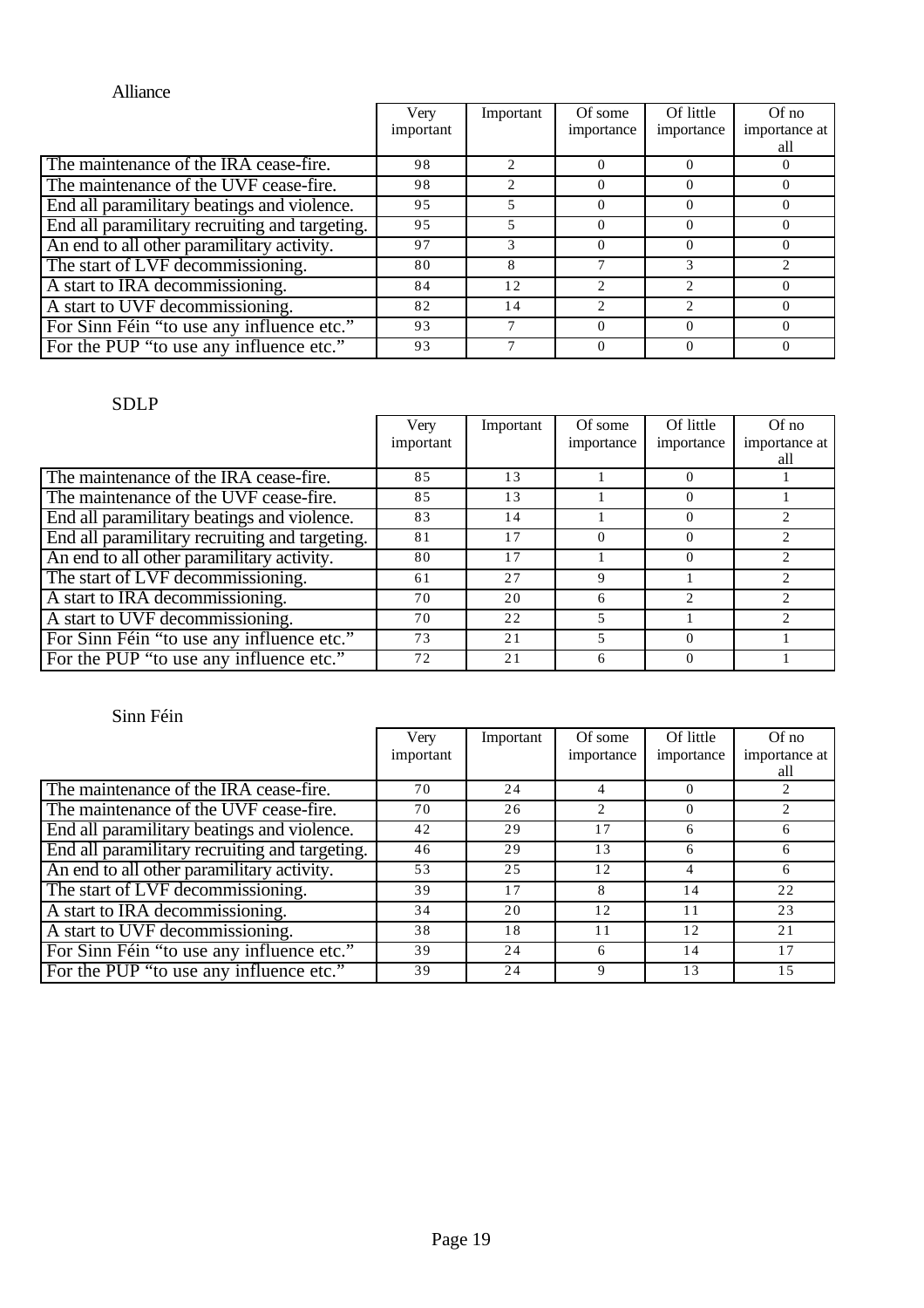# **3 – British security arrangements and policing.**

With regards to policing the Patton Commission is to make recommendations for the establishment of a new "police service that can enjoy widespread support from, and is seen as an integral part of, the community as a whole".

Do you consider this provision of the Belfast Agreement to be 'Very important', 'Important', 'Of some importance', 'Of little importance' or 'Of no importance at all'.

| All NI      |                   |           |                       |                         |                               |
|-------------|-------------------|-----------|-----------------------|-------------------------|-------------------------------|
|             | Very<br>important | Important | Of some<br>importance | Of little<br>importance | Of no<br>importance at<br>all |
|             | 33                | 24        | 17                    | 14                      | 12                            |
| Protestant  |                   |           |                       |                         |                               |
|             | Very<br>important | Important | Of some<br>importance | Of little<br>importance | Of no<br>importance at<br>all |
|             | 16                | 24        | 23                    | 18                      | 19                            |
| Catholic    |                   |           |                       |                         |                               |
|             | Very<br>important | Important | Of some<br>importance | Of little<br>importance | Of no<br>importance at<br>all |
|             | 56                | 26        | 8                     | $\overline{7}$          | 3                             |
| <b>DUP</b>  |                   |           |                       |                         |                               |
|             | Very<br>important | Important | Of some<br>importance | Of little<br>importance | Of no<br>importance at<br>all |
|             | 12                | 29        | 17                    | 18                      | 24                            |
| <b>UUP</b>  |                   |           |                       |                         |                               |
|             | Very<br>important | Important | Of some<br>importance | Of little<br>importance | Of no<br>importance at<br>all |
|             | 17                | 22        | 22                    | 17                      | 22                            |
| <b>PUP</b>  |                   |           |                       |                         |                               |
|             | Very<br>important | Important | Of some<br>importance | Of little<br>importance | Of no<br>importance at<br>all |
|             | $\overline{7}$    | 11        | 23                    | 38                      | 21                            |
| Alliance    |                   |           |                       |                         |                               |
|             | Very<br>important | Important | Of some<br>importance | Of little<br>importance | Of no<br>importance at<br>all |
|             | 30                | 32        | 24                    | 9                       | 5                             |
| <b>SDLP</b> |                   |           |                       |                         |                               |
|             | Very<br>important | Important | Of some<br>importance | Of little<br>importance | Of no<br>importance at<br>all |
|             | 55                | 27        | 8                     | $\overline{7}$          | 3                             |
| Sinn Féin   |                   |           |                       |                         |                               |
|             | Very<br>important | Important | Of some<br>importance | Of little<br>importance | Of no<br>importance at<br>all |
|             | 56                | 23        | $\,$ 8 $\,$           | 9                       | 4                             |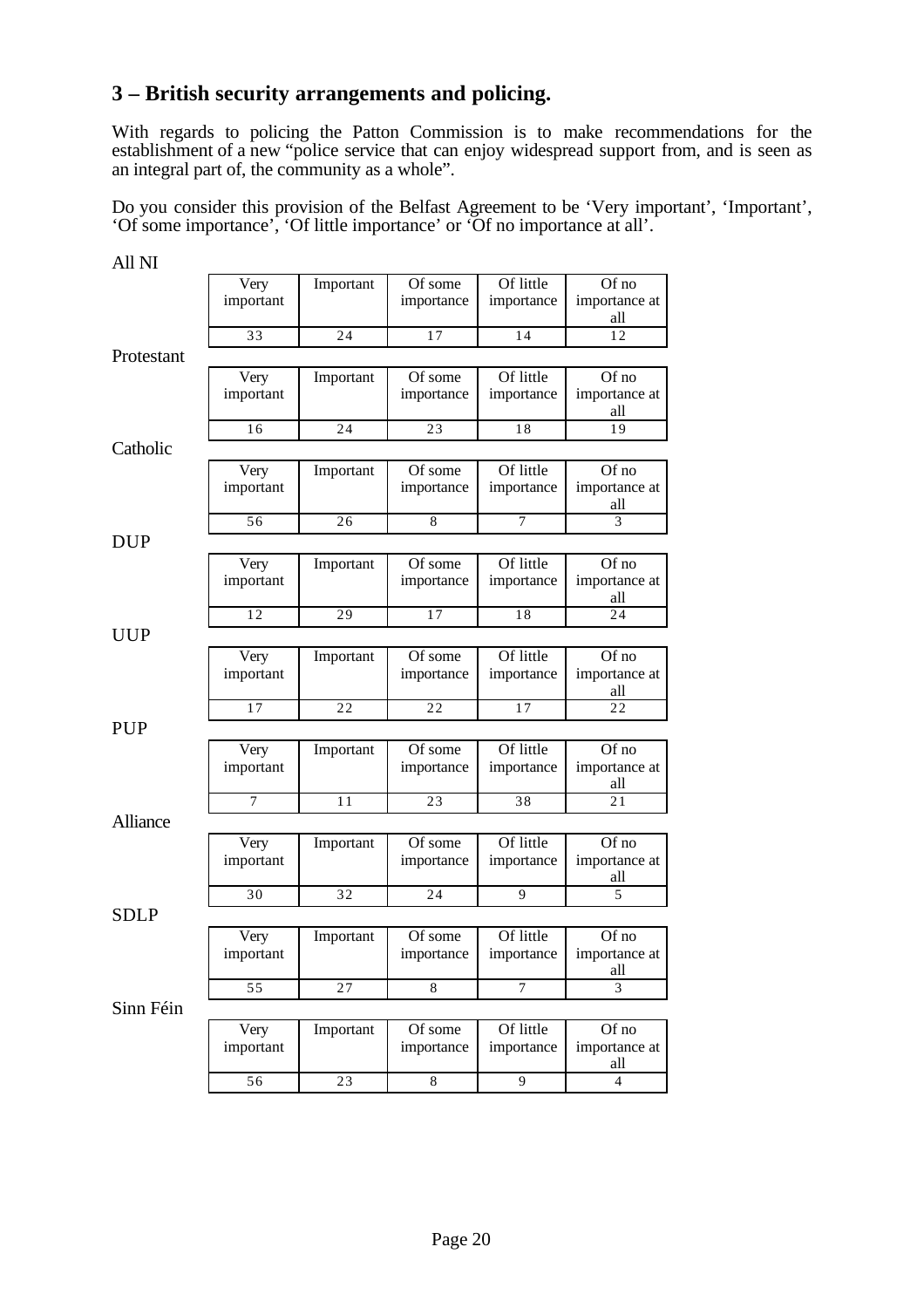"Consistent with the level of threat" the Belfast Agreement requires the British Government to deal with security arrangements in a number of different ways. Please indicate which ones you consider to be 'Very important', 'Important', 'Of some importance', 'Of little importance' or 'Of no importance at all'.

### All NI

|                                                                                    | Very      | Important | Of some    | Of little  | Of no         |
|------------------------------------------------------------------------------------|-----------|-----------|------------|------------|---------------|
|                                                                                    | important |           | importance | importance | importance at |
|                                                                                    |           |           |            |            | all           |
| "the reduction of the numbers and role of<br>the Armed Forces deployed in Northern | 31        | 26        | 19         | 14         | 10            |
| Ireland to levels compatible with a normal<br>peaceful society;"                   |           |           |            |            |               |
| "the removal of security installations;"                                           | 26        | 24        | 22         | 16         | 12            |
| "the removal of emergency powers in<br>Northern Ireland; and"                      | 2.7       | 2.2.      | 23         | 16         | 12.           |
| "other measures appropriate to and<br>compatible with a normal peaceful society."  | 33        | 31        | 18         |            |               |

#### Protestant

|                                            | Verv      | Important | Of some    | Of little  | $Of$ no       |
|--------------------------------------------|-----------|-----------|------------|------------|---------------|
|                                            | important |           | importance | importance | importance at |
|                                            |           |           |            |            | all           |
| "the reduction of the Armed Forces"        |           | 24        |            | 22         |               |
| "the removal of security installations"    |           | 21        | 28         | 26         |               |
| "the removal of emergency powers"          |           | 19        | 29         | 26         |               |
| "measures [for] a normal peaceful society" | 15        | 34        |            |            |               |

|                                            | Very      | Important | Of some    | Of little  | $Of$ no       |
|--------------------------------------------|-----------|-----------|------------|------------|---------------|
|                                            | important |           | importance | importance | importance at |
|                                            |           |           |            |            | all           |
| "the reduction of the Armed Forces"        | 58        | 26        | 10         |            |               |
| "the removal of security installations"    | 52        | 28        |            |            |               |
| "the removal of emergency powers"          | 55        | 25        | 12         |            |               |
| "measures [for] a normal peaceful society" | 58        | 30        |            |            |               |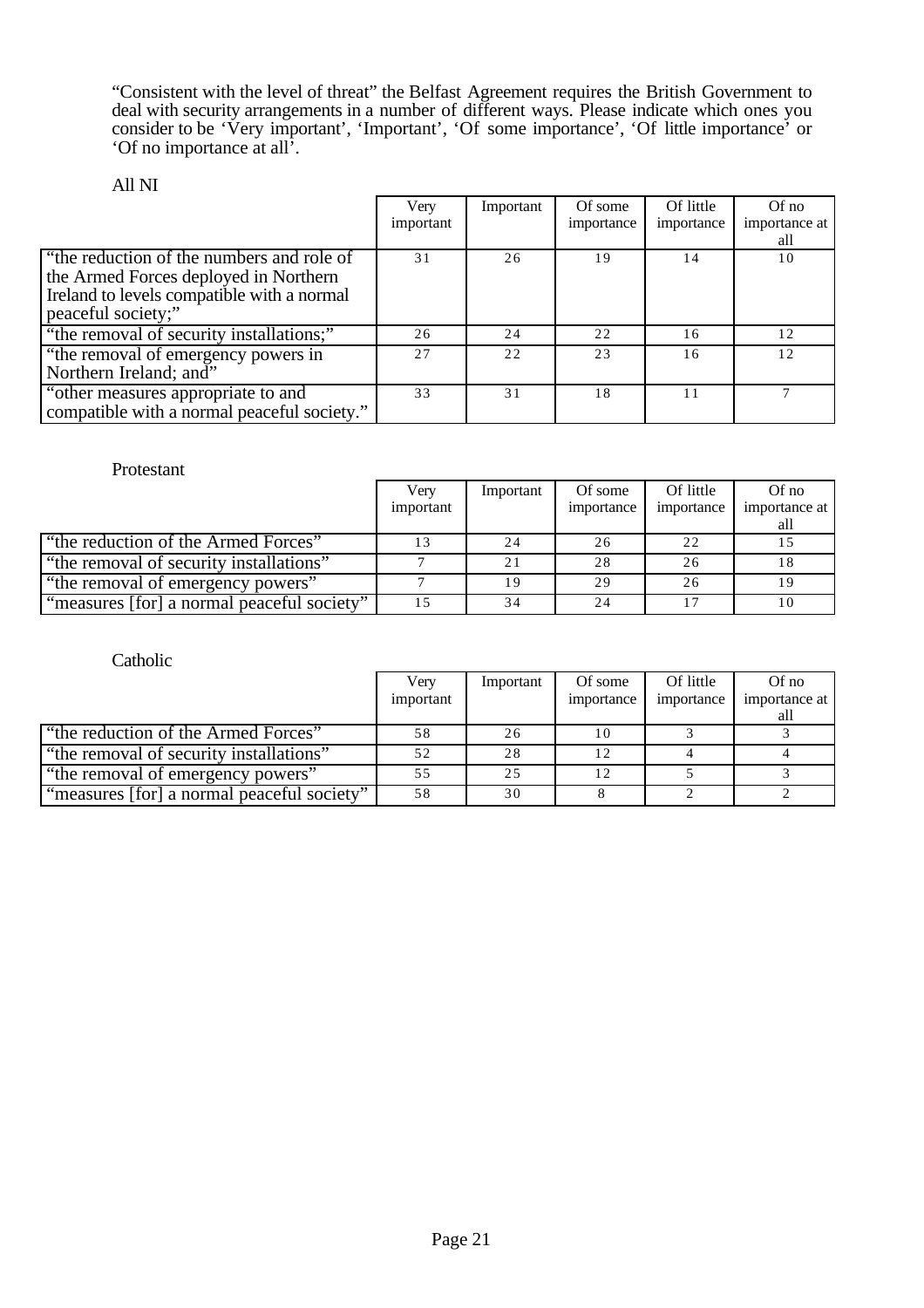|                                            | Verv      | Important | Of some    | Of little   | $Of$ no       |
|--------------------------------------------|-----------|-----------|------------|-------------|---------------|
|                                            | important |           | importance | importance  | importance at |
|                                            |           |           |            |             | all           |
| "the reduction of the Armed Forces"        |           | 19        | 21         | 29          | 20            |
| "the removal of security installations"    |           | 18        | 24         | 32          |               |
| "the removal of emergency powers"          |           | 13        | 2.4        |             |               |
| "measures [for] a normal peaceful society" |           | 30        | 28         | $\bigcap$ 1 |               |

## UUP

|                                            | Very<br>important | Important | Of some<br>importance | Of little<br>importance | $Of$ no<br>importance at |
|--------------------------------------------|-------------------|-----------|-----------------------|-------------------------|--------------------------|
|                                            |                   |           |                       |                         | all                      |
| "the reduction of the Armed Forces"        | -6                | 25        | 27                    |                         | 13                       |
| "the removal of security installations"    |                   | 19        | 32                    | 2.1                     | 20                       |
| "the removal of emergency powers"          |                   | 18        | 29                    | 23                      | 23                       |
| "measures [for] a normal peaceful society" | 16                | 35        | 26                    |                         |                          |

# PUP

|                                            | Very      | Important | Of some    | Of little  | $Of$ no       |
|--------------------------------------------|-----------|-----------|------------|------------|---------------|
|                                            | important |           | importance | importance | importance at |
|                                            |           |           |            |            | all           |
| "the reduction of the Armed Forces"        |           |           | 25         | 30         | 33            |
| "the removal of security installations"    |           |           | 29         | 24         | 35            |
| "the removal of emergency powers"          |           |           | 30         | 25         | 33            |
| "measures [for] a normal peaceful society" | 10        | 23        | 30         |            | 18            |

## Alliance

|                                            | Very      | Important | Of some    | Of little  | $Of$ no       |
|--------------------------------------------|-----------|-----------|------------|------------|---------------|
|                                            | important |           | importance | importance | importance at |
|                                            |           |           |            |            | all           |
| "the reduction of the Armed Forces"        | 22        | 38        | 26         |            |               |
| "the removal of security installations"    |           | 40        | 26         |            |               |
| "the removal of emergency powers"          | 16        | 39        | 33         |            |               |
| "measures [for] a normal peaceful society" | 36        | 39        |            |            |               |

# SDLP

|                                            | Very      | Important | Of some    | Of little  | $Of$ no       |
|--------------------------------------------|-----------|-----------|------------|------------|---------------|
|                                            | important |           | importance | importance | importance at |
|                                            |           |           |            |            | all           |
| "the reduction of the Armed Forces"        | 53        | 25        |            |            |               |
| "the removal of security installations"    | 45        | 27        | 16         |            |               |
| "the removal of emergency powers"          | 48        | 25        |            |            |               |
| "measures [for] a normal peaceful society" | 50        | 29        |            |            |               |

Sinn Féin

|                                            | Verv      | Important | Of some    | Of little  | $Of$ no       |
|--------------------------------------------|-----------|-----------|------------|------------|---------------|
|                                            | important |           | importance | importance | importance at |
|                                            |           |           |            |            | all           |
| "the reduction of the Armed Forces"        | 66        | 23        |            |            |               |
| "the removal of security installations"    | 63        | 24        |            |            |               |
| "the removal of emergency powers"          | 63        | 24        | 10         |            |               |
| "measures [for] a normal peaceful society" | 63        | 28        |            |            |               |

# **4 - Devolution of powers**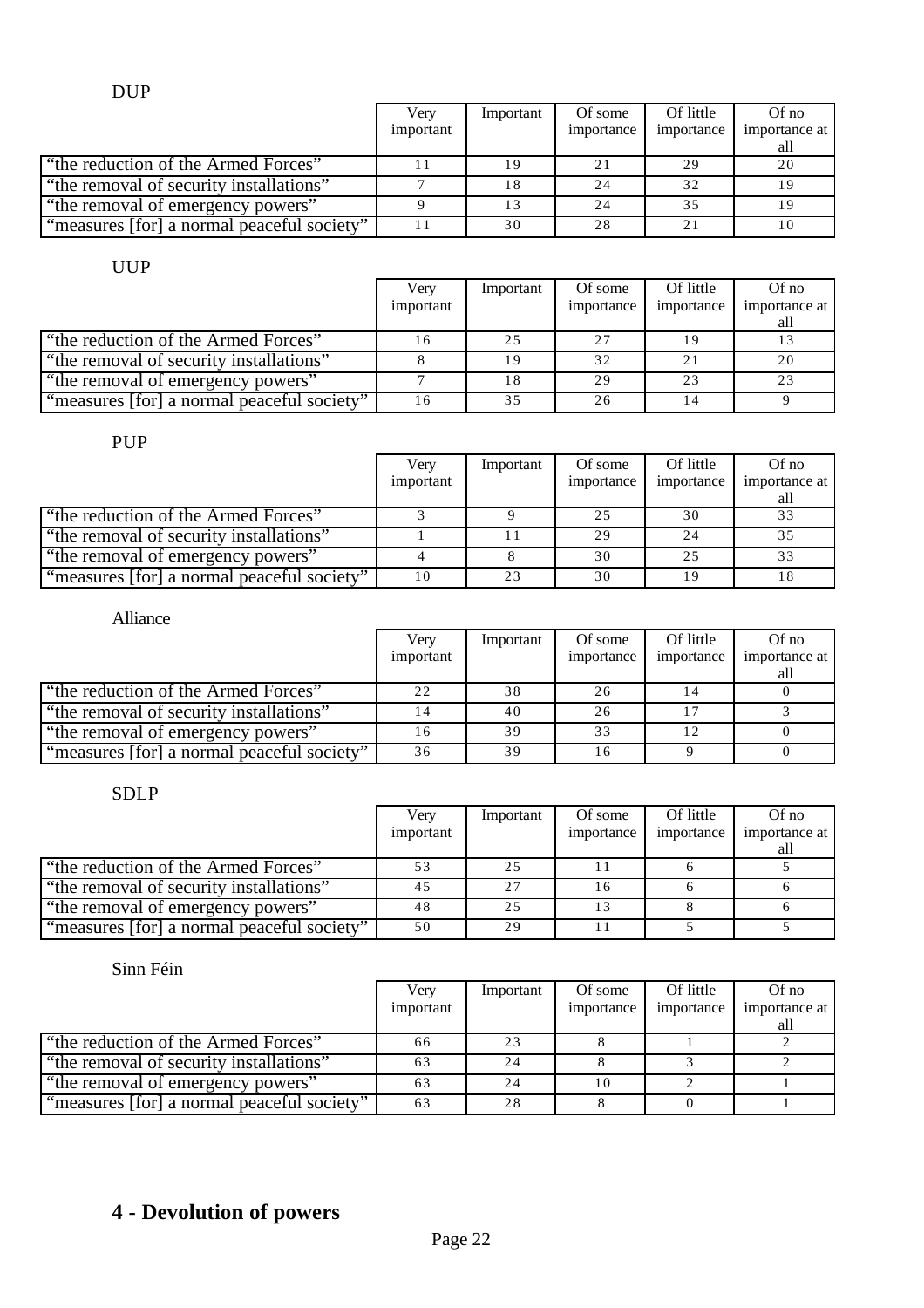Under the terms of the Belfast Agreement it has been agreed that the New Assembly will establish ten departments to manage powers devolved to Northern Ireland from Westminster.

Please indicate which ones you consider to be 'Very important', 'Important', 'Of some importance', 'Of little importance' or 'Of no importance at all'.

#### **Areas of responsibility devolved to the New Northern Ireland Assembly**

All NI

|                                            | Very      | Important | Of some    | Of little                   | $Of$ no                       |
|--------------------------------------------|-----------|-----------|------------|-----------------------------|-------------------------------|
|                                            | important |           | importance | importance                  | importance at                 |
|                                            |           |           |            |                             | all                           |
| <b>Agriculture and Rural Development</b>   | 41        | 40        | 14         | 3                           | $\mathfrak{D}_{\mathfrak{p}}$ |
| Environment                                | 42        | 42        | 12         | 3                           |                               |
| <b>Regional Development</b>                | 43        | 42        | 11         | 2                           |                               |
| <b>Social Development</b>                  | 43        | 42        | 10         | 3                           | $\mathfrak{D}$                |
| Education                                  | 58        | 35        | 5          |                             |                               |
| Higher and Further Education, Training and | 58        | 35        | 5          |                             |                               |
| Employment                                 |           |           |            |                             |                               |
| Enterprise, Trade and Investment           | 52        | 38        | 8          |                             |                               |
| Culture, Arts and Leisure                  | 33        | 39        | 18         | 6                           |                               |
| Health, Social Services and Public Safety  | 58        | 35        | 5          |                             |                               |
| <b>Finance and Personal</b>                | 42        | 44        | 12         | $\mathcal{D}_{\mathcal{A}}$ |                               |

#### Protestant

|                                            | Very      | Important | Of some    | Of little      | $Of$ no                       |
|--------------------------------------------|-----------|-----------|------------|----------------|-------------------------------|
|                                            | important |           | importance | importance     | importance at                 |
|                                            |           |           |            |                | all                           |
| <b>Agriculture and Rural Development</b>   | 41        | 38        | 1.5        | 4              |                               |
| Environment                                | 41        | 42        | 13         | 3              |                               |
| <b>Regional Development</b>                | 43        | 41        | 10         | 4              | $\mathfrak{D}_{\mathfrak{p}}$ |
| <b>Social Development</b>                  | 43        | 41        | 11         | 3              | $\mathfrak{D}$                |
| Education                                  | 59        | 34        | 5          |                |                               |
| Higher and Further Education, Training and | 58        | 34        | 6          |                |                               |
| Employment                                 |           |           |            |                |                               |
| Enterprise, Trade and Investment           | 51        | 37        | 8          | $\mathfrak{D}$ |                               |
| Culture, Arts and Leisure                  | 30        | 38        | 19         | 8              | 5                             |
| Health, Social Services and Public Safety  | 58        | 3.5       | 5          |                |                               |
| <b>Finance and Personal</b>                | 41        | 43        | 13         |                |                               |

#### Catholic

|                                            | Very      | Important | Of some    | Of little  | $Of$ no        |
|--------------------------------------------|-----------|-----------|------------|------------|----------------|
|                                            | important |           | importance | importance | importance at  |
|                                            |           |           |            |            | all            |
| <b>Agriculture and Rural Development</b>   | 39        | 45        | 12.        | 3          |                |
| Environment                                | 41        | 45        | 11         |            |                |
| <b>Regional Development</b>                | 44        | 44        | 10         |            |                |
| <b>Social Development</b>                  | 47        | 43        | 8          |            |                |
| Education                                  | 59        | 36        | 5          | $\Omega$   | $\Omega$       |
| Higher and Further Education, Training and | 57        | 37        | 5          |            | $\Omega$       |
| Employment                                 |           |           |            |            |                |
| Enterprise, Trade and Investment           | 52        | 40        |            |            | $\Omega$       |
| Culture, Arts and Leisure                  | 36        | 43        | 1.5        | 4          | $\mathfrak{D}$ |
| Health, Social Services and Public Safety  | 58        | 37        | 5          | $\Omega$   | $\Omega$       |
| <b>Finance and Personal</b>                | 44        | 46        | 9          |            | $\Omega$       |

DUP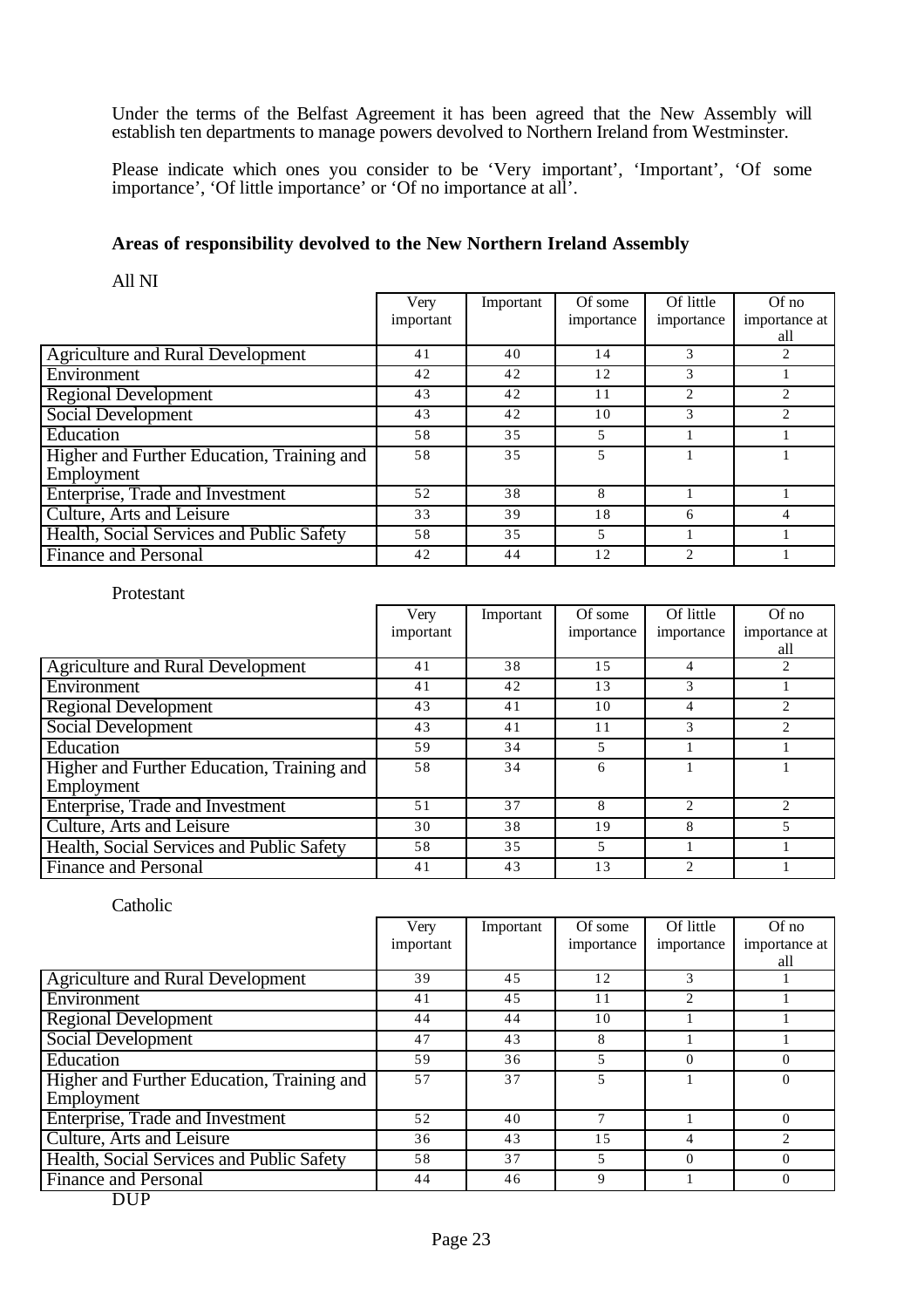|                                            | Very      | Important | Of some    | Of little  | $Of$ no                     |
|--------------------------------------------|-----------|-----------|------------|------------|-----------------------------|
|                                            | important |           | importance | importance | importance at<br>all        |
| <b>Agriculture and Rural Development</b>   | 43        | 32        | 17         |            |                             |
| Environment                                | 41        | 34        | 16         | 6          | 3                           |
| <b>Regional Development</b>                | 42        | 33        | 11         | 9          | 5                           |
| Social Development                         | 40        | 37        | 11         |            |                             |
| Education                                  | 54        | 37        | 4          | 3          | $\mathcal{D}_{\mathcal{A}}$ |
| Higher and Further Education, Training and | 54        | 38        | 5          |            |                             |
| Employment                                 |           |           |            |            |                             |
| Enterprise, Trade and Investment           | 47        | 36        | 9          | 4          |                             |
| Culture, Arts and Leisure                  | 31        | 27        | 24         | 11         |                             |
| Health, Social Services and Public Safety  | 56        | 32        |            | 3          | $\mathfrak{D}$              |
| <b>Finance and Personal</b>                | 38        | 36        | 18         |            | 3                           |

# UUP

|                                            | Very<br>important | Important | Of some<br>importance | Of little<br>importance | $Of$ no<br>importance at |
|--------------------------------------------|-------------------|-----------|-----------------------|-------------------------|--------------------------|
|                                            |                   |           |                       |                         | all                      |
| <b>Agriculture and Rural Development</b>   | 36                | 42        | 18                    | $\mathfrak{D}$          |                          |
| Environment                                | 38                | 45        | 14                    | $\mathfrak{D}$          |                          |
| <b>Regional Development</b>                | 36                | 50        | 12                    |                         |                          |
| <b>Social Development</b>                  | 37                | 48        | 12                    |                         |                          |
| Education                                  | 56                | 38        | 5                     |                         | $\Omega$                 |
| Higher and Further Education, Training and | 57                | 37        | 6                     | $\Omega$                | $\Omega$                 |
| Employment                                 |                   |           |                       |                         |                          |
| Enterprise, Trade and Investment           | 50                | 41        | 8                     |                         | $\Omega$                 |
| Culture, Arts and Leisure                  | 24                | 42        | 19                    | 10                      |                          |
| Health, Social Services and Public Safety  | 56                | 39        | 4                     | $\Omega$                |                          |
| <b>Finance and Personal</b>                | 40                | 47        | 12                    |                         | $\theta$                 |

PUP

|                                            | Very      | Important | Of some    | Of little      | $Of$ no                       |
|--------------------------------------------|-----------|-----------|------------|----------------|-------------------------------|
|                                            | important |           | importance | importance     | importance at                 |
|                                            |           |           |            |                | all                           |
| <b>Agriculture and Rural Development</b>   | 43        | 27        | 19         | 8              | 3                             |
| Environment                                | 44        | 30        | 17         | 6              | 3                             |
| <b>Regional Development</b>                | 49        | 27        | 17         |                | 3                             |
| <b>Social Development</b>                  | 54        | 26        | 1.5        | $\mathfrak{D}$ | 3                             |
| Education                                  | 61        | 21        | 13         | 3              | $\mathcal{D}_{\mathcal{L}}$   |
| Higher and Further Education, Training and | 68        | 18        | 11         |                |                               |
| Employment                                 |           |           |            |                |                               |
| Enterprise, Trade and Investment           | 68        | 18        | 9          | 3              | $\mathfrak{D}_{\mathfrak{p}}$ |
| Culture, Arts and Leisure                  | 49        | 30        | 16         | 3              | $\mathfrak{D}_{\mathfrak{p}}$ |
| Health, Social Services and Public Safety  | 66        | 20        | 11         |                |                               |
| <b>Finance and Personal</b>                | 48        | 26        | 22         | $\mathfrak{D}$ | $\mathfrak{D}_{\mathfrak{p}}$ |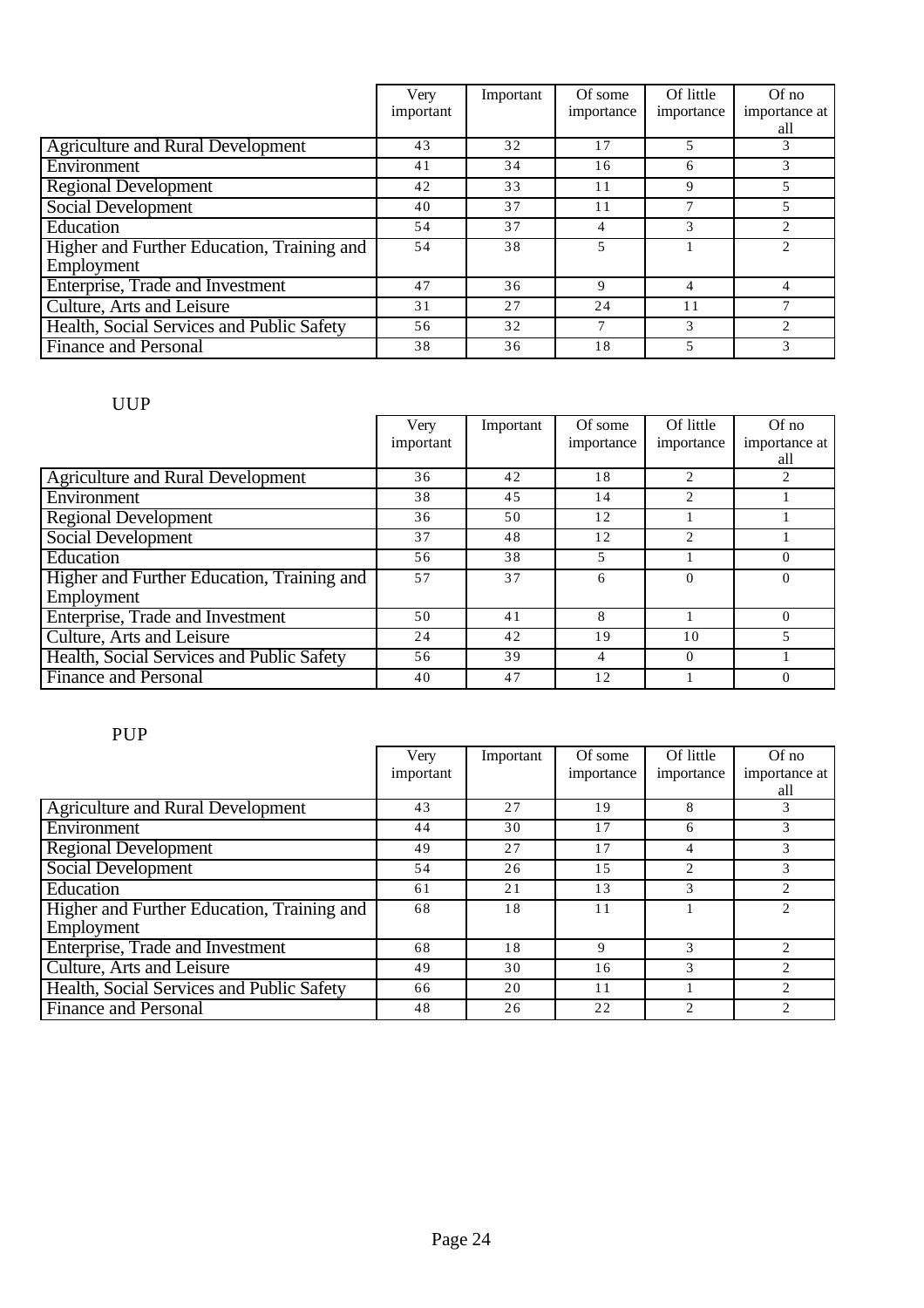|                                            | Very<br>important | Important | Of some<br>importance         | Of little<br>importance | $Of$ no<br>importance at |
|--------------------------------------------|-------------------|-----------|-------------------------------|-------------------------|--------------------------|
|                                            |                   |           |                               |                         | all                      |
| <b>Agriculture and Rural Development</b>   | 56                | 42        | $\mathfrak{D}$                | 0                       | $\theta$                 |
| Environment                                | 56                | 42        | $\mathfrak{D}_{\mathfrak{p}}$ | $\Omega$                | $\Omega$                 |
| <b>Regional Development</b>                | 61                | 34        | 5                             |                         | $\Omega$                 |
| Social Development                         | 62                | 36        | 2                             | $\Omega$                | $\Omega$                 |
| Education                                  | 76                | 22        | $\mathfrak{D}$                | $\Omega$                | $\Omega$                 |
| Higher and Further Education, Training and | 73                | 25        | $\mathfrak{D}$                | $\Omega$                | $\Omega$                 |
| Employment                                 |                   |           |                               |                         |                          |
| Enterprise, Trade and Investment           | 75                | 25        | $\Omega$                      | $\Omega$                | $\Omega$                 |
| Culture, Arts and Leisure                  | 41                | 49        | 8                             | $\mathfrak{D}$          | $\Omega$                 |
| Health, Social Services and Public Safety  | 73                | 27        | $\Omega$                      | $\Omega$                | $\Omega$                 |
| <b>Finance and Personal</b>                | 53                | 44        | 3                             | 0                       | $\Omega$                 |

# SDLP

|                                            | Very      | Important | Of some                     | Of little      | $Of$ no       |
|--------------------------------------------|-----------|-----------|-----------------------------|----------------|---------------|
|                                            | important |           | importance                  | importance     | importance at |
|                                            |           |           |                             |                | all           |
| <b>Agriculture and Rural Development</b>   | 37        | 47        | 12                          | 3              |               |
| Environment                                | 40        | 48        | 9                           | $\mathfrak{D}$ |               |
| <b>Regional Development</b>                | 44        | 46        | 8                           |                |               |
| <b>Social Development</b>                  | 47        | 46        | $\overline{4}$              | 2              |               |
| Education                                  | 65        | 33        | $\mathcal{D}_{\mathcal{L}}$ | $\Omega$       | $\Omega$      |
| Higher and Further Education, Training and | 62        | 35        | 3                           | $\Omega$       | $\Omega$      |
| Employment                                 |           |           |                             |                |               |
| Enterprise, Trade and Investment           | 51        | 40        |                             |                |               |
| Culture, Arts and Leisure                  | 32        | 49        | 13                          | 4              | 2             |
| Health, Social Services and Public Safety  | 60        | 34        | $\overline{4}$              |                |               |
| <b>Finance and Personal</b>                | 42        | 47        | 8                           | C              |               |

|                                            | Very      | Important | Of some    | Of little      | $Of$ no        |
|--------------------------------------------|-----------|-----------|------------|----------------|----------------|
|                                            | important |           | importance | importance     | importance at  |
|                                            |           |           |            |                | all            |
| <b>Agriculture and Rural Development</b>   | 36        | 44        | 16         | $\mathfrak{D}$ | $\mathfrak{D}$ |
| Environment                                | 39        | 41        | 17         | 2              |                |
| <b>Regional Development</b>                | 40        | 45        | 13         |                |                |
| <b>Social Development</b>                  | 42        | 41        | 16         | $\Omega$       |                |
| Education                                  | 47        | 42        | 9          |                |                |
| Higher and Further Education, Training and | 48        | 41        | 9          |                |                |
| Employment                                 |           |           |            |                |                |
| Enterprise, Trade and Investment           | 51        | 41        |            | $\Omega$       |                |
| Culture, Arts and Leisure                  | 38        | 39        | 16         | 5              |                |
| Health, Social Services and Public Safety  | 54        | 41        | 5          | $\Omega$       | $\Omega$       |
| <b>Finance and Personal</b>                | 41        | 47        |            | $\Omega$       |                |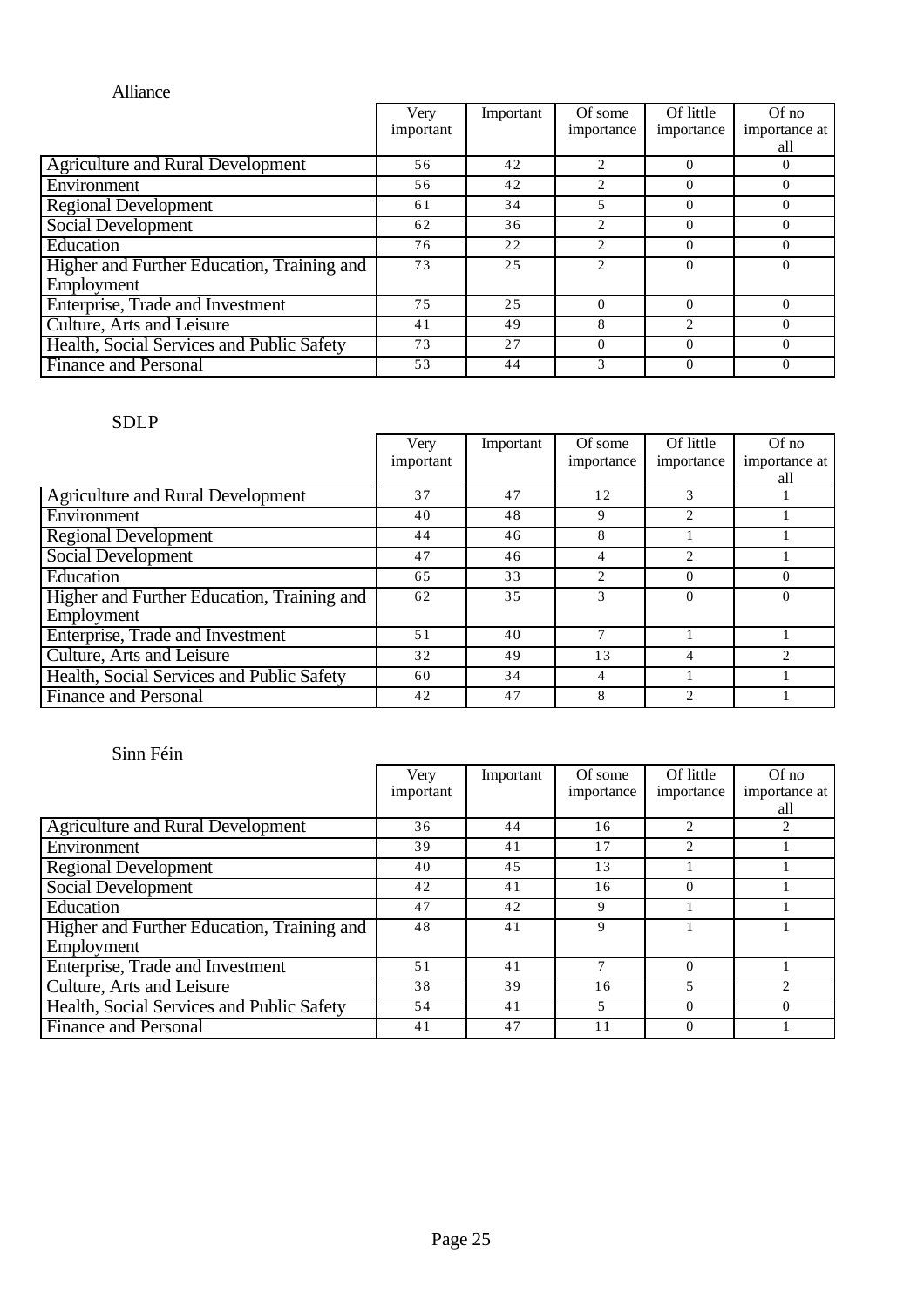In the New Northern Ireland Assembly the Office of the First Minister and Deputy First Minister will have special responsibility for equality. Do you think it would be better if the New Northern Ireland Assembly had a separate 'Department of Equality'?

All NI

|             | Yes                    | 62              |
|-------------|------------------------|-----------------|
|             | No                     | 38              |
| Protestant  |                        |                 |
|             | Yes                    | 56              |
|             | N <sub>0</sub>         | 44              |
|             |                        |                 |
| Catholic    |                        |                 |
|             | Yes                    | 68              |
|             | $\overline{N_0}$       | 32              |
| <b>DUP</b>  |                        |                 |
|             | Yes                    | 58              |
|             | $\overline{\text{No}}$ | 42              |
|             |                        |                 |
| <b>UUP</b>  | Yes                    | 52              |
|             | N <sub>o</sub>         | $\sqrt{48}$     |
|             |                        |                 |
| PUP         |                        |                 |
|             | Yes                    | $\overline{65}$ |
|             | N <sub>0</sub>         | $\overline{35}$ |
|             |                        |                 |
| Alliance    | Yes                    | $\sqrt{48}$     |
|             | $\overline{\text{No}}$ | $\overline{52}$ |
|             |                        |                 |
| <b>SDLP</b> |                        |                 |
|             | Yes                    | $\overline{70}$ |
|             | $\overline{\text{No}}$ | $30\,$          |
| Sinn Féin   |                        |                 |
|             | Yes                    | 78              |
|             |                        |                 |

No 22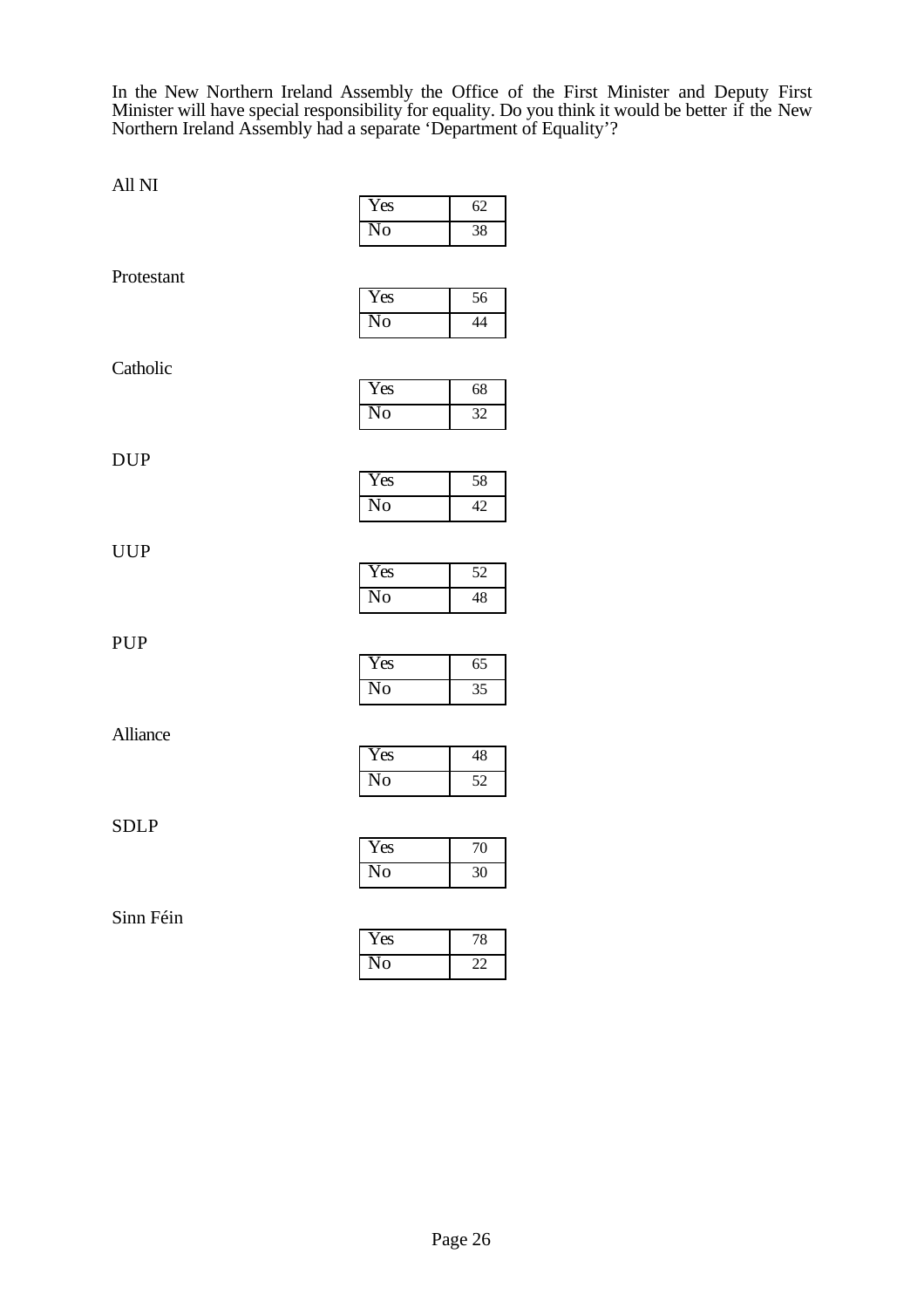## **5 - Cross border bodies**

Under the terms of the Belfast Agreement it has been agreed that six implementation bodies will be established to manage projects in the North and South of Ireland as well as six areas for more general co-operation between the Republic and Northern Ireland.

Please indicate which ones you consider to be 'Very important', 'Important', 'Of some importance', 'Of little importance' or 'Of no importance at all'.

### **North/South implementation bodies which jointly develop policies on matters of mutual benefit - and implement them.**

#### All NI

|                                       | Very      | Important | Of some    | Of little  | $Of$ no       |
|---------------------------------------|-----------|-----------|------------|------------|---------------|
|                                       | important |           | importance | importance | importance at |
|                                       |           |           |            |            | all           |
| Inland Waterways                      | 24        | 40        | 22.        |            |               |
| <b>Food Safety</b>                    | 44        | 39        |            |            |               |
| <b>Trade and Business Development</b> | 44        | 37        | 12         |            |               |
| <b>Special EU Programs</b>            | 34        | 42        | 16         |            |               |
| Language (Irish and Ulster Scots)     | 23        | 28        | 18         | 16         | 15            |
| <b>Aquaculture and Marine Matters</b> | 25        | 37        | 2.1        | 10         |               |

#### Protestant

|                                       | Verv      | Important | Of some    | Of little  | $Of$ no       |
|---------------------------------------|-----------|-----------|------------|------------|---------------|
|                                       | important |           | importance | importance | importance at |
|                                       |           |           |            |            | all           |
| Inland Waterways                      | 20        | 38        | 24         |            |               |
| <b>Food Safety</b>                    | 41        | 39        |            |            |               |
| <b>Trade and Business Development</b> | 39        | 39        | 13         |            |               |
| <b>Special EU Programs</b>            | 27        | 43        | 19         |            |               |
| Language (Irish and Ulster Scots)     | 16        | 20        |            | 22         | 25            |
| <b>Aquaculture and Marine Matters</b> | 20        | 34        | 23         | 14         |               |

|                                       | Very      | Important | Of some    | Of little  | Of no         |
|---------------------------------------|-----------|-----------|------------|------------|---------------|
|                                       | important |           | importance | importance | importance at |
|                                       |           |           |            |            | all           |
| <b>Inland Waterways</b>               | 28        | 43        | 20         |            |               |
| <b>Food Safety</b>                    | 47        | 39        |            |            |               |
| <b>Trade and Business Development</b> | 49        | 37        | 10         |            |               |
| <b>Special EU Programs</b>            | 42        | 43        |            |            |               |
| Language (Irish and Ulster Scots)     | 33        | 39        | 18         |            |               |
| <b>Aquaculture and Marine Matters</b> | 30        | 41        | 19         |            |               |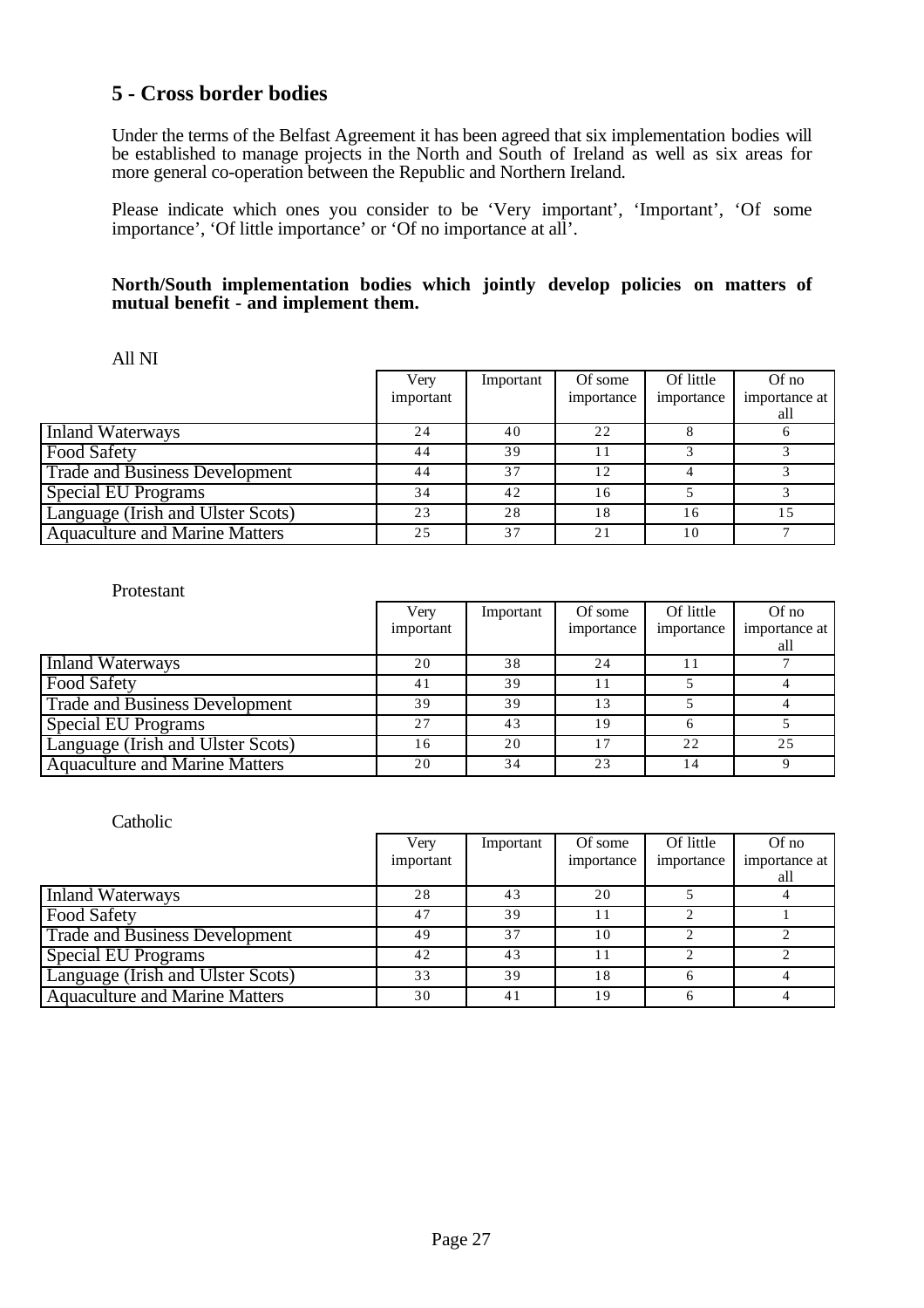| <b>DUP</b>                            | Very<br>important | Important | Of some<br>importance | Of little<br>importance | $Of$ no<br>importance at<br>all |
|---------------------------------------|-------------------|-----------|-----------------------|-------------------------|---------------------------------|
| Inland Waterways                      | 16                | 30        | 25                    | 13                      | 16                              |
| <b>Food Safety</b>                    | 39                | 32        |                       |                         | 12                              |
| <b>Trade and Business Development</b> | 30                | 29        | 13                    | 13                      |                                 |
| <b>Special EU Programs</b>            | 19                | 36        | 2.1                   |                         | 13                              |
| Language (Irish and Ulster Scots)     | 10                | 11        | 1.5                   | 24                      | 40                              |
| <b>Aquaculture and Marine Matters</b> | 13                | 22        | 25                    | 21                      | 19                              |

| <b>UUP</b>                            | Very<br>important | Important | Of some<br>importance | Of little<br>importance | $Of$ no<br>importance at |
|---------------------------------------|-------------------|-----------|-----------------------|-------------------------|--------------------------|
|                                       |                   |           |                       |                         | all                      |
| Inland Waterways                      | 19                | 36        | 29                    | 10                      |                          |
| <b>Food Safety</b>                    | 43                | 37        |                       |                         |                          |
| <b>Trade and Business Development</b> | 41                | 39        | $\overline{4}$        |                         |                          |
| <b>Special EU Programs</b>            | 26                | 43        | 22                    |                         |                          |
| Language (Irish and Ulster Scots)     | 13                | 18        | -7                    | 28                      | 24                       |
| <b>Aquaculture and Marine Matters</b> | 20                | 33        | 24                    | 1.5                     |                          |

| <b>PUP</b>                            | Very<br>important | Important | Of some<br>importance | Of little<br>importance | $Of$ no<br>importance at<br>all |
|---------------------------------------|-------------------|-----------|-----------------------|-------------------------|---------------------------------|
| Inland Waterways                      | 16                | 25        | 37                    | 11                      |                                 |
| <b>Food Safety</b>                    | 36                | 27        | 23                    |                         |                                 |
| <b>Trade and Business Development</b> | 50                | 24        | 15                    |                         |                                 |
| <b>Special EU Programs</b>            | 30                | 30        | 27                    |                         |                                 |
| Language (Irish and Ulster Scots)     | 11                |           | 35                    | 19                      | 26                              |
| <b>Aquaculture and Marine Matters</b> | 16                | 23        | 39                    | 11                      | 11                              |

| Alliance                              | Very<br>important | Important | Of some<br>importance | Of little<br>importance | $Of$ no<br>importance at<br>all |
|---------------------------------------|-------------------|-----------|-----------------------|-------------------------|---------------------------------|
| Inland Waterways                      | 42                | 49        |                       |                         |                                 |
| <b>Food Safety</b>                    | 44                | 49        |                       |                         |                                 |
| <b>Trade and Business Development</b> | 46                | 42        |                       |                         |                                 |
| <b>Special EU Programs</b>            | 48                | 42        |                       |                         |                                 |
| Language (Irish and Ulster Scots)     | 39                | 52        |                       |                         |                                 |
| <b>Aquaculture and Marine Matters</b> | 46                | 45        |                       |                         |                                 |

| <b>SDLP</b>                           | Very      | Important | Of some    | Of little  | Of no                |
|---------------------------------------|-----------|-----------|------------|------------|----------------------|
|                                       | important |           | importance | importance | importance at<br>all |
| <b>Inland Waterways</b>               | 26        | 47        | 16         |            |                      |
| Food Safety                           | 53        | 38        |            |            |                      |
| <b>Trade and Business Development</b> | 52        | 37        |            |            |                      |
| <b>Special EU Programs</b>            | 41        | 42        | 12         |            |                      |
| Language (Irish and Ulster Scots)     | 31        | 41        | 18         |            |                      |
| <b>Aquaculture and Marine Matters</b> | 31        | 40        | 18         |            |                      |

| Sinn Féin                             | Very      | Important | Of some    | Of little  | $Of$ no       |
|---------------------------------------|-----------|-----------|------------|------------|---------------|
|                                       | important |           | importance | importance | importance at |
|                                       |           |           |            |            | all           |
| Inland Waterways                      | 24        | 39        | 25         |            |               |
| <b>Food Safety</b>                    | 39        | 38        | 19         |            |               |
| <b>Trade and Business Development</b> | 46        | 37        | 12         |            |               |
| Special EU Programs                   | 37        | 45        | 14         |            |               |
| Language (Irish and Ulster Scots)     | 37        | 35        | 18         |            |               |
| <b>Aquaculture and Marine Matters</b> | 29        | 44        | 19         |            |               |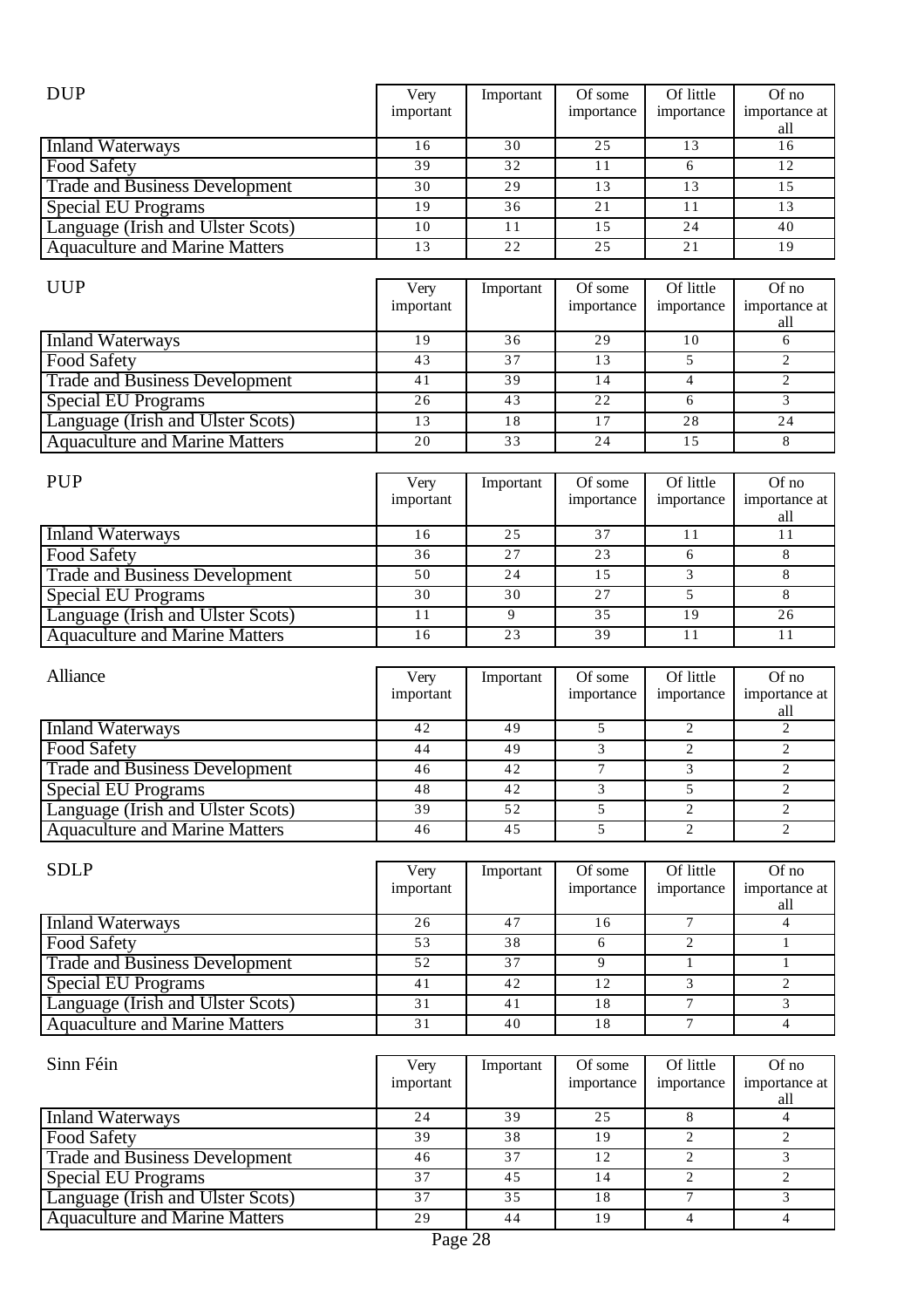### **North/South areas of co-operation with joint development of policies on matters of mutual benefit - but with separate implementation.**

All NI

|             | Very      | Important | Of some    | Of little  | Of no                |
|-------------|-----------|-----------|------------|------------|----------------------|
|             | important |           | importance | importance | importance at<br>all |
| Transport   | 37        | 47        | 12         |            |                      |
| Agriculture | 39        | 43        | 12         |            |                      |
| Education   | 46        | 39        | 10         |            |                      |
| Health      | 50        | 36        |            |            |                      |
| Environment | 40        | 44        | 10         |            |                      |
| Tourism     | 42        | 43        | 10         |            |                      |

### Protestant

|                  | Very      | Important | Of some    | Of little  | Of no         |
|------------------|-----------|-----------|------------|------------|---------------|
|                  | important |           | importance | importance | importance at |
|                  |           |           |            |            | all           |
| <b>Transport</b> | 34        | 50        | 10         |            |               |
| Agriculture      | 36        | 44        | 12         |            |               |
| Education        | 42        | 41        |            |            |               |
| Health           | 47        | 36        |            |            |               |
| Environment      | 36        | 45        | 10         |            |               |
| Tourism          | 36        | 45        | 12         |            |               |

|                  | Very      | Important | Of some    | Of little  | Of no         |
|------------------|-----------|-----------|------------|------------|---------------|
|                  | important |           | importance | importance | importance at |
|                  |           |           |            |            | all           |
| <b>Transport</b> | 39        | 45        | 14         |            |               |
| Agriculture      | 41        | 43        | 14         |            |               |
| Education        | 50        | 38        | 10         |            |               |
| Health           | 53        | 37        |            |            |               |
| Environment      | 42        | 43        |            | ◠          |               |
| Tourism          | 47        | 42        | $\Omega$   |            |               |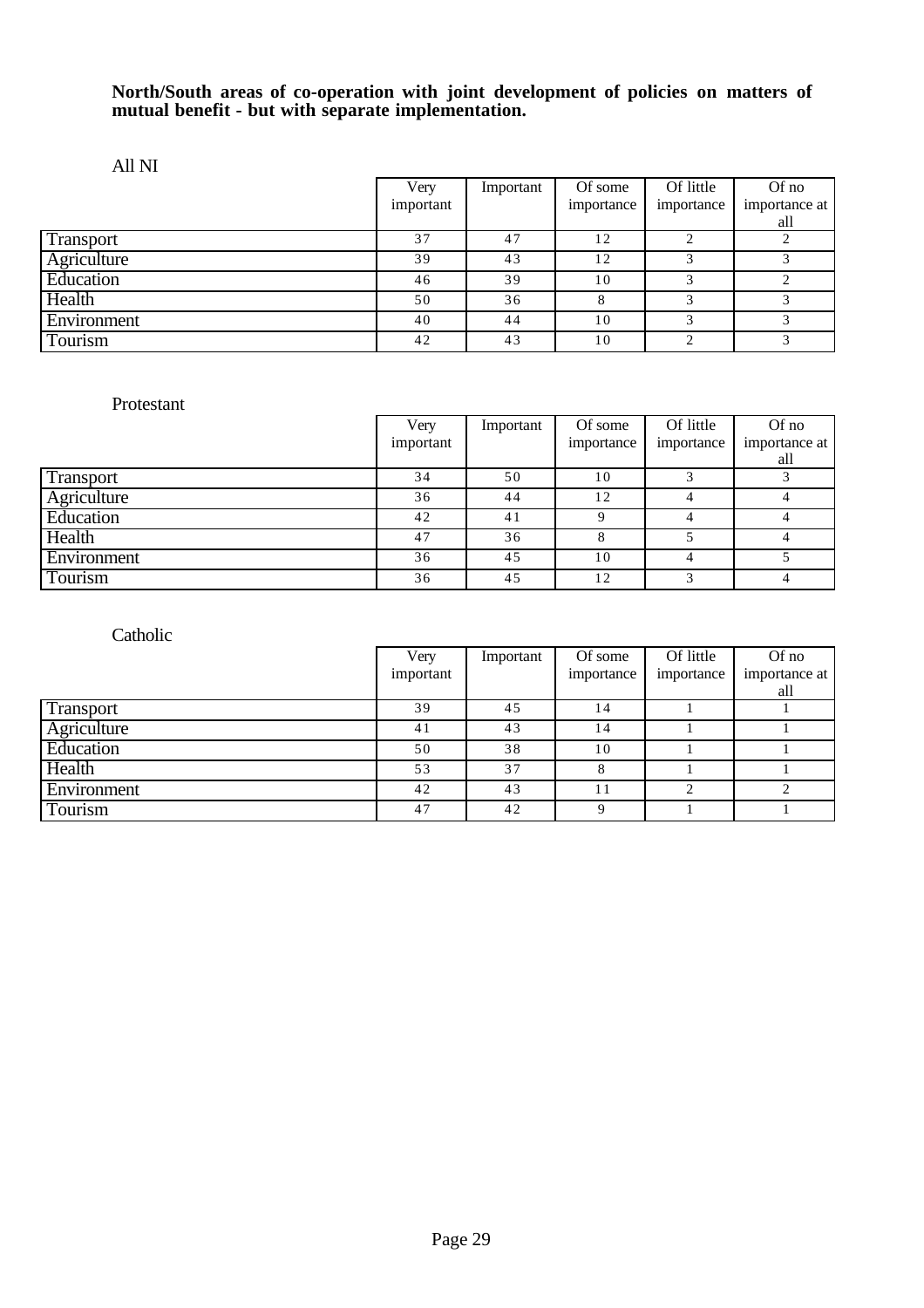| <b>DUP</b>             | Very            | Important       | Of some                  | Of little               | Of no                          |
|------------------------|-----------------|-----------------|--------------------------|-------------------------|--------------------------------|
|                        | important       |                 | importance               | importance              | importance at                  |
|                        |                 |                 |                          |                         | all                            |
| <b>Transport</b>       | $\overline{29}$ | 45              | $\overline{13}$          | $\overline{4}$          | $\overline{9}$                 |
| Agriculture            | $\overline{29}$ | 39              | 16                       | 6                       | $\overline{10}$                |
| Education              | $\overline{36}$ | 38              | 9                        | 6                       | 11                             |
| Health                 | 41              | 30              | $\overline{9}$           | $\overline{9}$          | $1\,1$                         |
| Environment            | 25              | $\overline{36}$ | 15                       | $\overline{9}$          | 15                             |
|                        | $\overline{29}$ | $\overline{38}$ |                          |                         | $\overline{11}$                |
| Tourism                |                 |                 | 16                       | 6                       |                                |
|                        |                 |                 |                          |                         |                                |
| <b>UUP</b>             | Very            | Important       | Of some                  | Of little               | Of no                          |
|                        | important       |                 | importance               | importance              | importance at                  |
|                        |                 |                 |                          |                         | all                            |
| Transport              | $\overline{37}$ | 51              | $\,8$                    | $\overline{2}$          | $\overline{2}$                 |
| <b>Agriculture</b>     | $\overline{43}$ | $\overline{43}$ | 8                        | $\overline{3}$          | $\overline{3}$                 |
| Education              | 48              | 38              | 10                       | $\overline{2}$          | $\overline{2}$                 |
| Health                 | $\overline{53}$ | 32              | 8                        | $\overline{4}$          | 3                              |
| Environment            | $\overline{43}$ | 47              | $\overline{7}$           | $\mathbf{1}$            | $\overline{2}$                 |
| Tourism                | 43              | 42              | 11                       | $\overline{2}$          | $\overline{2}$                 |
|                        |                 |                 |                          |                         |                                |
| <b>PUP</b>             | Very            | Important       | Of some                  | Of little               | Of no                          |
|                        | important       |                 | importance               | importance              | importance at                  |
|                        |                 |                 |                          |                         | all                            |
| Transport              | 30              | 32              | 27                       | 3                       | 8                              |
| Agriculture            | $\overline{23}$ | $\overline{29}$ | $\overline{34}$          | 5                       | 9                              |
|                        |                 |                 |                          | $\overline{7}$          |                                |
| Education              | $\overline{27}$ | $\overline{27}$ | $\overline{30}$          |                         | 9                              |
| Health                 | 34              | 30              | 20                       | $\overline{7}$          | 9                              |
| Environment            | $\overline{23}$ | 30              | $\overline{32}$          | 6                       | $\overline{9}$                 |
| Tourism                | 25              | 33              | $\overline{30}$          | $\overline{3}$          | $\overline{9}$                 |
|                        |                 |                 |                          |                         |                                |
|                        |                 |                 |                          |                         |                                |
|                        |                 |                 |                          |                         |                                |
| Alliance               | Very            | Important       | Of some                  | Of little               | Of no                          |
|                        | important       |                 | importance               | importance              | importance at                  |
|                        | 42              | 49              | 5                        | $\sqrt{2}$              | all<br>$\overline{c}$          |
| Transport              | 44              |                 | 3                        | $\overline{c}$          | $\overline{c}$                 |
| Agriculture            |                 | 49              |                          |                         | $\overline{2}$                 |
| Education              | 46              | 42              | $\overline{7}$           | 3                       |                                |
| Health                 | 48              | 42              | $\overline{3}$           | 5                       | $\overline{2}$                 |
| Environment            | $\overline{39}$ | $\overline{52}$ | 5                        | $\overline{2}$          | 2                              |
| Tourism                | 46              | 45              | $\overline{5}$           | $\overline{2}$          | $\overline{2}$                 |
|                        |                 |                 |                          |                         |                                |
| <b>SDLP</b>            | Very            | Important       | Of some                  | Of little               | $Of$ no                        |
|                        | important       |                 | importance               | importance              | importance at                  |
|                        |                 |                 |                          |                         | all                            |
| Transport              | $\overline{38}$ | 49              | $\overline{12}$          | $\overline{0}$          | $\mathbf{1}$                   |
| <b>Agriculture</b>     | 41              | 45              | $1\,1$                   | $\mathbf{1}$            | $\overline{2}$                 |
| Education              | 55              | 38              | 6                        | $\mathbf{1}$            | $\overline{0}$                 |
| Health                 | 56              | 37              | 5                        | $\mathbf{1}$            | $\mathbf{1}$                   |
|                        | 44              | 46              | $\overline{6}$           | $\overline{2}$          | $\overline{2}$                 |
| Environment            | 49              | 44              | 5                        | $\mathbf{1}$            | $\mathbf{1}$                   |
| <b>Tourism</b>         |                 |                 |                          |                         |                                |
|                        |                 |                 |                          |                         |                                |
| Sinn Féin              | Very            | Important       | Of some                  | Of little               | Of no                          |
|                        | important       |                 | importance               | importance              | importance at                  |
|                        |                 |                 |                          |                         | all                            |
| Transport              | 39              | $\overline{41}$ | 18                       | $\mathbf{1}$            | 1                              |
| Agriculture            | 38              | 43              | 17                       | $\mathbf{1}$            | $\mathbf{1}$                   |
| Education              | 47              | 38              | 13                       | $\mathbf{1}$            | $\mathbf{1}$                   |
| Health                 | 47              | 38              | 12                       | $\mathbf{1}$            | $\overline{2}$                 |
| Environment<br>Tourism | 41<br>45        | 39<br>44        | $1\,8$<br>$\overline{9}$ | $\,1$<br>$\overline{1}$ | $\mathbf{1}$<br>$\overline{1}$ |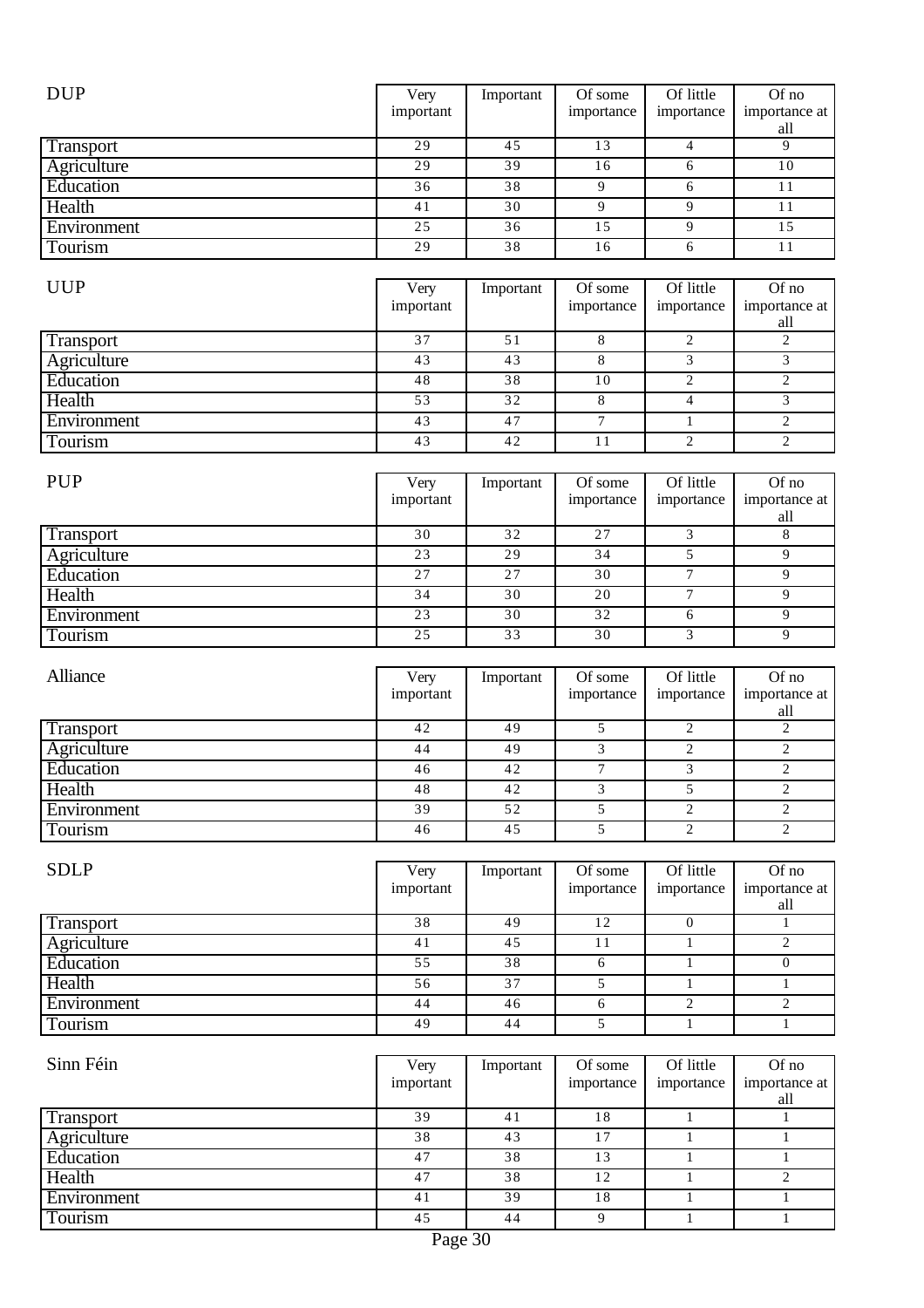Please also indicate which of these areas of general co-operation you think should eventually become matters for implementation in both the North and South.

All NI

|                  | Co-operation       | Implementation |
|------------------|--------------------|----------------|
|                  | $\overline{0}$ nly | North and      |
|                  |                    | South          |
| <b>Transport</b> | 46                 | 54             |
| Agriculture      | 45                 | 55             |
| Education        | 59                 | 41             |
| Health           | 60                 | 40             |
| Environment      | 43                 | 57             |
| Tourism          | 36                 | 64             |

#### Protestant

|             | Co-operation | Implementation |
|-------------|--------------|----------------|
|             | only         | North and      |
|             |              | South          |
| Transport   | 66           | 34             |
| Agriculture | 66           | 34             |
| Education   | 81           | 19             |
| Health      | 80           | 20             |
| Environment | 64           | 36             |
| Tourism     | 53           | 47             |

# Catholic

|                | Co-operation      | Implementation |
|----------------|-------------------|----------------|
|                | $\overline{only}$ | North and      |
|                |                   | South          |
| Transport      | 22                | 78             |
| Agriculture    | 19                | 81             |
| Education      | 31                | 69             |
| Health         | 34                | 66             |
| Environment    | 19                | 81             |
| <b>Tourism</b> | 17                | 83             |

### DUP

|             | Co-operation | Implementation |
|-------------|--------------|----------------|
|             | Only         | North and      |
|             |              | South          |
| Transport   | 78           | 22             |
| Agriculture | 78           | 22             |
| Education   | 90           | 10             |
| Health      | 90           | 10             |
| Environment | 79           | 21             |
| Tourism     | 69           | 31             |

UUP

|             | Co-operation<br>only | Implementation<br>North and |
|-------------|----------------------|-----------------------------|
|             |                      | South                       |
| Transport   | 59                   | 41                          |
| Agriculture | 61                   | 39                          |
| Education   | 82                   | 18                          |
| Health      | 79                   | 21                          |
| Environment | 56                   | 44                          |
| Tourism     | 41                   | 59                          |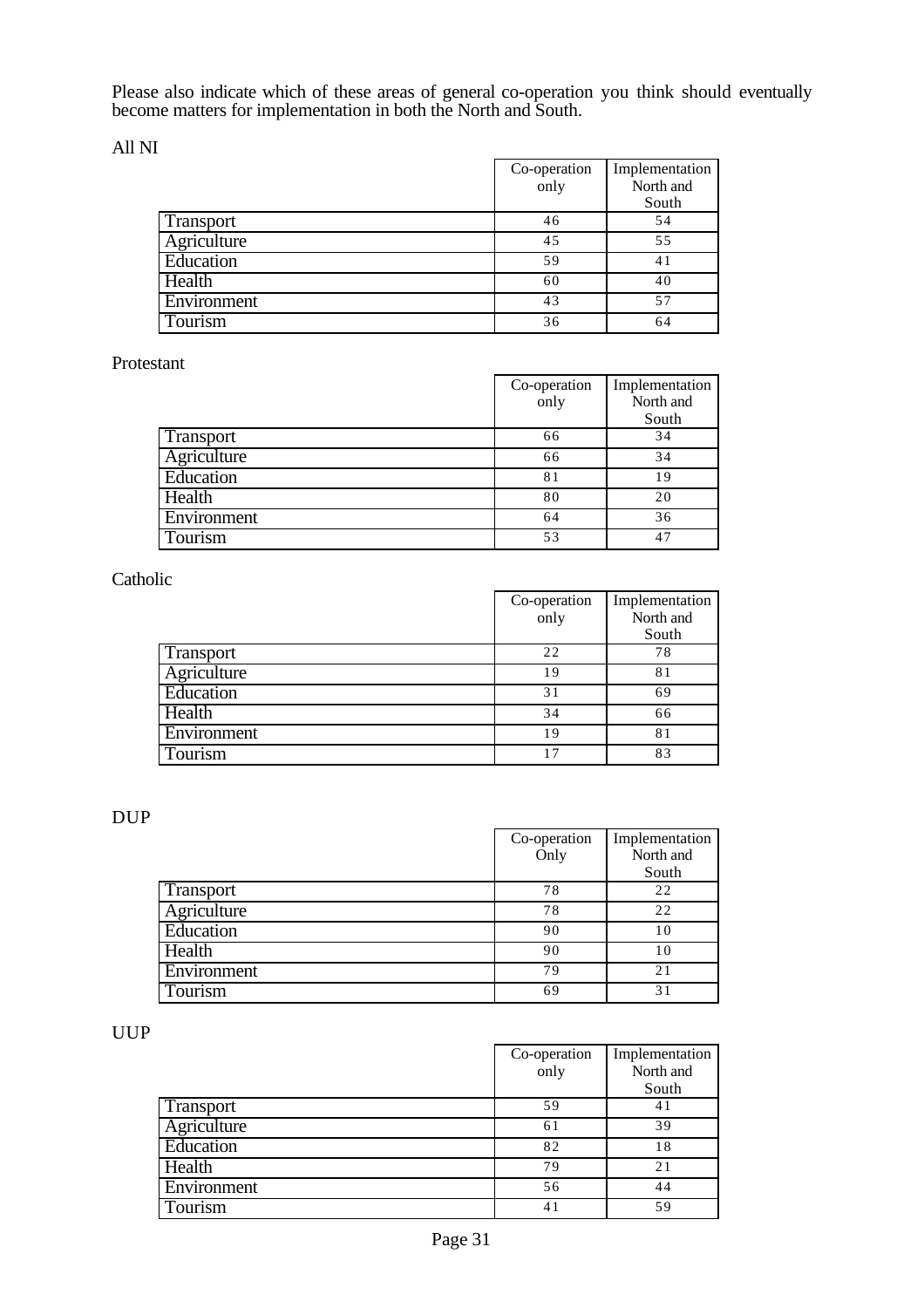|                  | Co-operation<br>only | Implementation<br>North and<br>South |
|------------------|----------------------|--------------------------------------|
| <b>Transport</b> | 65                   | 35                                   |
| Agriculture      | 79                   | 21                                   |
| Education        | 87                   | 13                                   |
| Health           | 84                   | 16                                   |
| Environment      | 80                   | 20                                   |
| Tourism          | 55                   | 45                                   |

## Alliance

|             | Co-operation<br>only | Implementation<br>North and<br>South |
|-------------|----------------------|--------------------------------------|
| Transport   | 49                   | 51                                   |
| Agriculture | 53                   | 47                                   |
| Education   | 75                   | 25                                   |
| Health      | 73                   | 2.7                                  |
| Environment | 53                   | 47                                   |
| Tourism     | 41                   | 59                                   |

# SDLP

|             | Co-operation<br>Only | Implementation<br>North and |
|-------------|----------------------|-----------------------------|
|             |                      | South                       |
| Transport   | 22                   | 78                          |
| Agriculture | 21                   | 79                          |
| Education   | 38                   | 62                          |
| $He$ alth   | 45                   | 55                          |
| Environment | 23                   | 77                          |
| Tourism     | 17                   | 83                          |

|             | Co-operation | Implementation |
|-------------|--------------|----------------|
|             | Only         | North and      |
|             |              | South          |
| Transport   | 21           | 79             |
| Agriculture | 15           | 85             |
| Education   | 23           | 77             |
| Health      | 22           | 78             |
| Environment | 16           | 84             |
| Tourism     | 19           | 81             |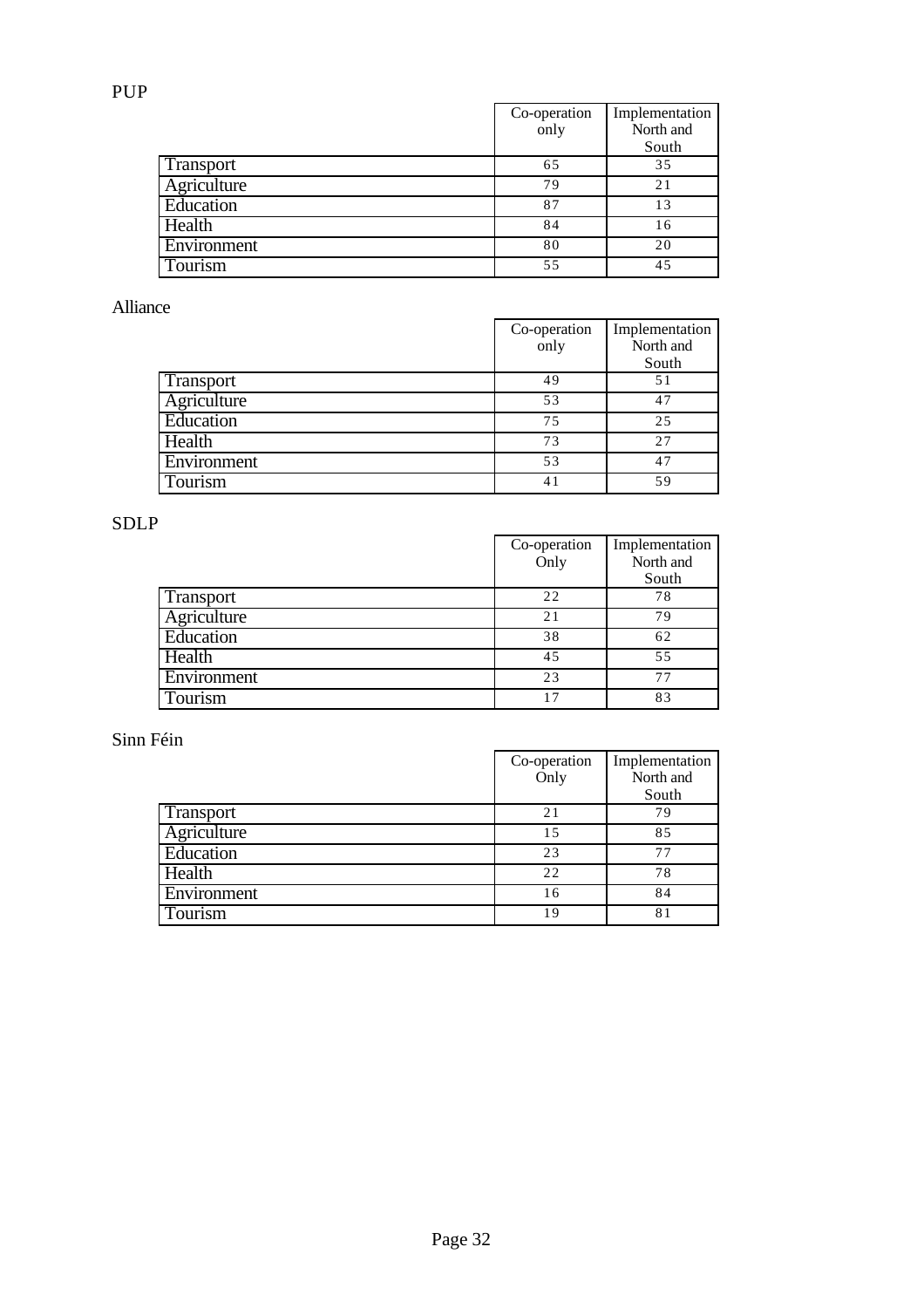## **6 - Establishing the Executive**

Under the terms of the Belfast Agreement it has been agreed that an Executive should be established in the New Northern Ireland Assembly comprised of the First Minister, Deputy First Minister, three UUP Ministers, three SDLP Ministers, two DUP Ministers and two Sinn Féin Ministers.

This Executive is essential for the successful working of all the new institutions of government created under the terms of the Belfast Agreement.

From the different possibilities listed below what do you think will happen if the Executive is not established or if Sinn Féin are excluded from it. Please indicate which ones you consider to be 'Very probable', 'Probable', 'Not sure' about, 'Improbable' or 'Very improbable'.

| All NI                                      | Very<br>probable | Probable | Not sure | Improbable | Very<br>improbable          |
|---------------------------------------------|------------------|----------|----------|------------|-----------------------------|
| The Belfast Agreement and peace process     | 21               | 25       | 30       | 15         |                             |
| will collapse because Unionists will not    |                  |          |          |            |                             |
| work the Agreement in good faith.           |                  |          |          |            |                             |
| The Belfast Agreement and peace process     | 23               | 28       | 27       | 13         | 9                           |
| will collapse because Republicans will not  |                  |          |          |            |                             |
| work the Agreement in good faith.           |                  |          |          |            |                             |
| Dissident Republican paramilitary groups    | 37               | 32       | 23       | 5          | 3                           |
| will become more active.                    |                  |          |          |            |                             |
| The IRA and other Republican groups will    | 33               | 25       | 26       | 11         | 5                           |
| break their cease-fires and return to war.  |                  |          |          |            |                             |
| Dissident Loyalist paramilitary groups will | 30               | 38       | 24       | 6          | $\mathcal{D}_{\mathcal{A}}$ |
| become more active.                         |                  |          |          |            |                             |
| The UVF and other Loyalist groups will      | 25               | 29       | 32       | 10         | 4                           |
| break their cease-fires and return to war.  |                  |          |          |            |                             |
| The British and Irish governments will      | 22               | 27       | 36       | 10         | 5                           |
| impose the terms of the Belfast Agreement   |                  |          |          |            |                             |
| through Joint Authority.                    |                  |          |          |            |                             |

| Protestant                                | Very     | Probable | Not sure | Improbable | Very       |
|-------------------------------------------|----------|----------|----------|------------|------------|
|                                           | probable |          |          |            | improbable |
| Unionists collapse peace process          | -5       | 20       | 37       | 16         |            |
| Republicans collapse peace process        | 29       | 29       | 29       |            |            |
| Dissident Republicans become more active  | 42       | 32       | 2.1      |            |            |
| The IRA will break their cease-fires      | 41       | 29       | 23       |            |            |
| Dissident Loyalists become more active    | 29       | 39       | 25       |            |            |
| The UVF will break their cease-fires      | 27       | 31       | 32       |            |            |
| Belfast Agreement through Joint Authority | 2.5      | 2.5      | 39       |            |            |

| Catholic                                  | Very<br>probable | Probable | Not sure | Improbable | Very<br>improbable |
|-------------------------------------------|------------------|----------|----------|------------|--------------------|
|                                           |                  |          |          |            |                    |
| Unionists collapse peace process          | 28               | 32       | 2.1      |            |                    |
| Republicans collapse peace process        | 15               | 2.5      | 25       | 22         | 13                 |
| Dissident Republicans become more active  | 31               | 32       | 24       |            |                    |
| The IRA will break their cease-fires      | 2.1              | 20       | 2.7      | 22         | 10                 |
| Dissident Loyalists become more active    | 30               | 37       | 22.      |            |                    |
| The UVF will break their cease-fires      | 2.1              | 28       | 28       | 16         |                    |
| Belfast Agreement through Joint Authority | 17               | 30       | 30       | 15         |                    |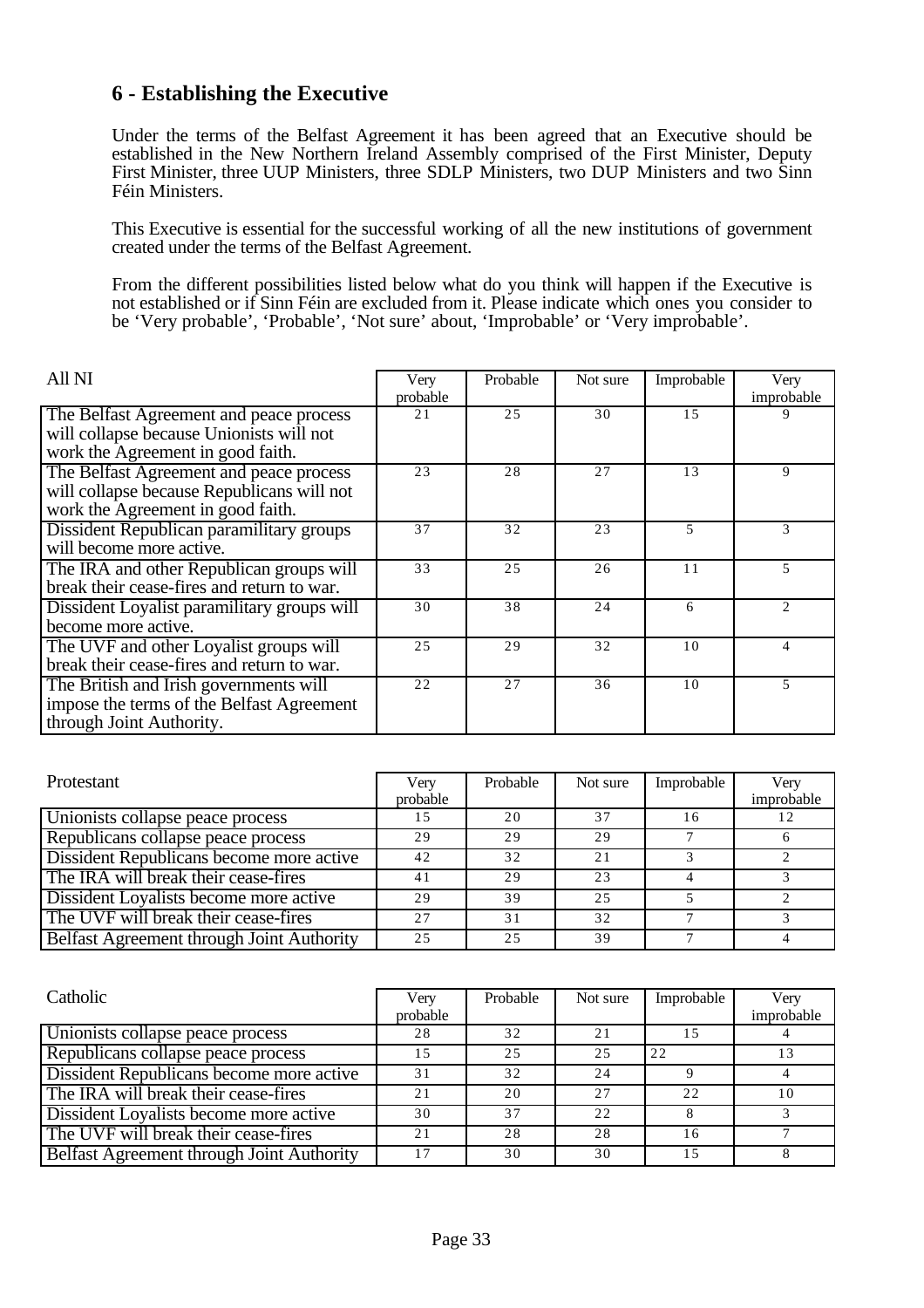| <b>DUP</b>                                                                     | Very             | Probable        | Not sure        | Improbable              | Very                   |
|--------------------------------------------------------------------------------|------------------|-----------------|-----------------|-------------------------|------------------------|
|                                                                                | probable         |                 |                 |                         | improbable             |
| Unionists collapse peace process                                               | 18               | 20              | 37              | 11                      | 14                     |
| Republicans collapse peace process                                             | 36               | 32              | 20              | 5                       | $\overline{7}$         |
| Dissident Republicans become more active                                       | 55               | 26              | 15              | $\overline{\mathbf{3}}$ | $\mathbf{1}$           |
| The IRA will break their cease-fires                                           | 55               | 25              | 15              | $\overline{\mathbf{3}}$ | $\overline{2}$         |
| Dissident Loyalists become more active                                         | 35               | 35              | 21              | 7                       | $\overline{c}$         |
| The UVF will break their cease-fires                                           | 36               | 27              | 28              | $\tau$                  | $\mathfrak{2}$         |
| Belfast Agreement through Joint Authority                                      | 35               | 28              | 28              | 6                       | 3                      |
| <b>UUP</b>                                                                     | Very             | Probable        | Not sure        | Improbable              | Very                   |
|                                                                                | probable         |                 |                 |                         | improbable             |
| Unionists collapse peace process                                               | 7                | 16              | 37              | 23                      | 17                     |
| Republicans collapse peace process                                             | 19               | 30              | 35              | $\overline{7}$          | 9                      |
| Dissident Republicans become more active                                       | 34               | 35              | 24              | 5                       | $\mathfrak{2}$         |
| The IRA will break their cease-fires                                           | 33               | 33              | 26              | 5                       | 3                      |
| Dissident Loyalists become more active                                         | $\overline{24}$  | 41              | 27              | 6                       | $\overline{2}$         |
| The UVF will break their cease-fires                                           | 23               | 34              | 34              | 7                       | $\overline{c}$         |
| Belfast Agreement through Joint Authority                                      | 16               | 25              | 47              | 9                       | 3                      |
|                                                                                |                  |                 |                 |                         |                        |
| <b>PUP</b>                                                                     | Very             | Probable        | Not sure        | Improbable              | Very                   |
| Unionists collapse peace process                                               | probable<br>14   | 20              | 50              | 13                      | improbable<br>3        |
| Republicans collapse peace process                                             | 59               | 27              | 12              | $\mathbf{1}$            | $\mathbf{1}$           |
| Dissident Republicans become more active                                       | 60               | 28              | 11              | $\overline{0}$          | $\mathbf{1}$           |
| The IRA will break their cease-fires                                           | 64               | 21              | 13              | $\mathbf{1}$            | $\mathbf{1}$           |
| Dissident Loyalists become more active                                         | 12               | 22              | 64              | $\mathbf{1}$            | $\mathbf{1}$           |
| The UVF will break their cease-fires                                           | 9                | 11              | 73              | 6                       | $\mathbf{1}$           |
| Belfast Agreement through Joint Authority                                      | 32               | 32              | 35              | $\overline{0}$          | $\mathbf{1}$           |
|                                                                                |                  |                 |                 |                         |                        |
|                                                                                |                  |                 |                 |                         |                        |
| Alliance                                                                       | Very             | Probable        | Not sure        | Improbable              | Very                   |
|                                                                                | probable         |                 |                 |                         | improbable             |
| Unionists collapse peace process                                               | 24               | 24              | 29              | 15                      | 8                      |
| Republicans collapse peace process                                             | 32               | 24              | 27              | 10                      | 7                      |
| Dissident Republicans become more active                                       | 36               | 40              | 22              | $\overline{c}$          | $\boldsymbol{0}$       |
| The IRA will break their cease-fires                                           | $\overline{27}$  | 27              | $\overline{36}$ | $\overline{7}$          | 3                      |
| Dissident Loyalists become more active                                         | 25               | $\overline{37}$ | $\overline{31}$ | 5                       | $\overline{c}$         |
| The UVF will break their cease-fires                                           | 20               | 24              | 45              | 8                       | 3                      |
| Belfast Agreement through Joint Authority                                      | 27               | 33              | 29              | 8                       | 3                      |
| <b>SDLP</b>                                                                    |                  |                 |                 |                         |                        |
|                                                                                | Very<br>probable | Probable        | Not sure        | Improbable              | Very<br>improbable     |
| Unionists collapse peace process                                               | 9                | 30              | 30              | $\overline{23}$         | 8                      |
| Republicans collapse peace process                                             | 6                | 27              | 31              | 25                      | 11                     |
| Dissident Republicans become more active                                       | $\overline{23}$  | 29              | $\overline{28}$ | $\overline{13}$         | $\overline{7}$         |
| The IRA will break their cease-fires                                           | $\overline{15}$  | 20              | $\overline{33}$ | 23                      | 9                      |
| Dissident Loyalists become more active                                         | 17               | 37              | 27              | 13                      | 6                      |
| The UVF will break their cease-fires                                           | 11               | 27              | 35              | 18                      | 9                      |
| Belfast Agreement through Joint Authority                                      | $\overline{13}$  | 23              | 36              | $\overline{18}$         | 10                     |
|                                                                                |                  |                 |                 |                         |                        |
| Sinn Féin                                                                      | Very             | Probable        | Not sure        | Improbable              | Very                   |
|                                                                                | probable<br>48   | $\overline{35}$ | 11              | 6                       | improbable<br>$\Omega$ |
| Unionists collapse peace process                                               | 22               | 20              | $10$            | 27                      | 21                     |
| Republicans collapse peace process                                             | 34               | 38              | 19              | $\tau$                  | 2                      |
| Dissident Republicans become more active                                       | 21               | 18              | 20              | 29                      | 12                     |
| The IRA will break their cease-fires                                           | 37               | 45              | 15              | 3                       | $\overline{0}$         |
| Dissident Loyalists become more active<br>The UVF will break their cease-fires | 29               | 31              | 21              | $\overline{15}$         | 4                      |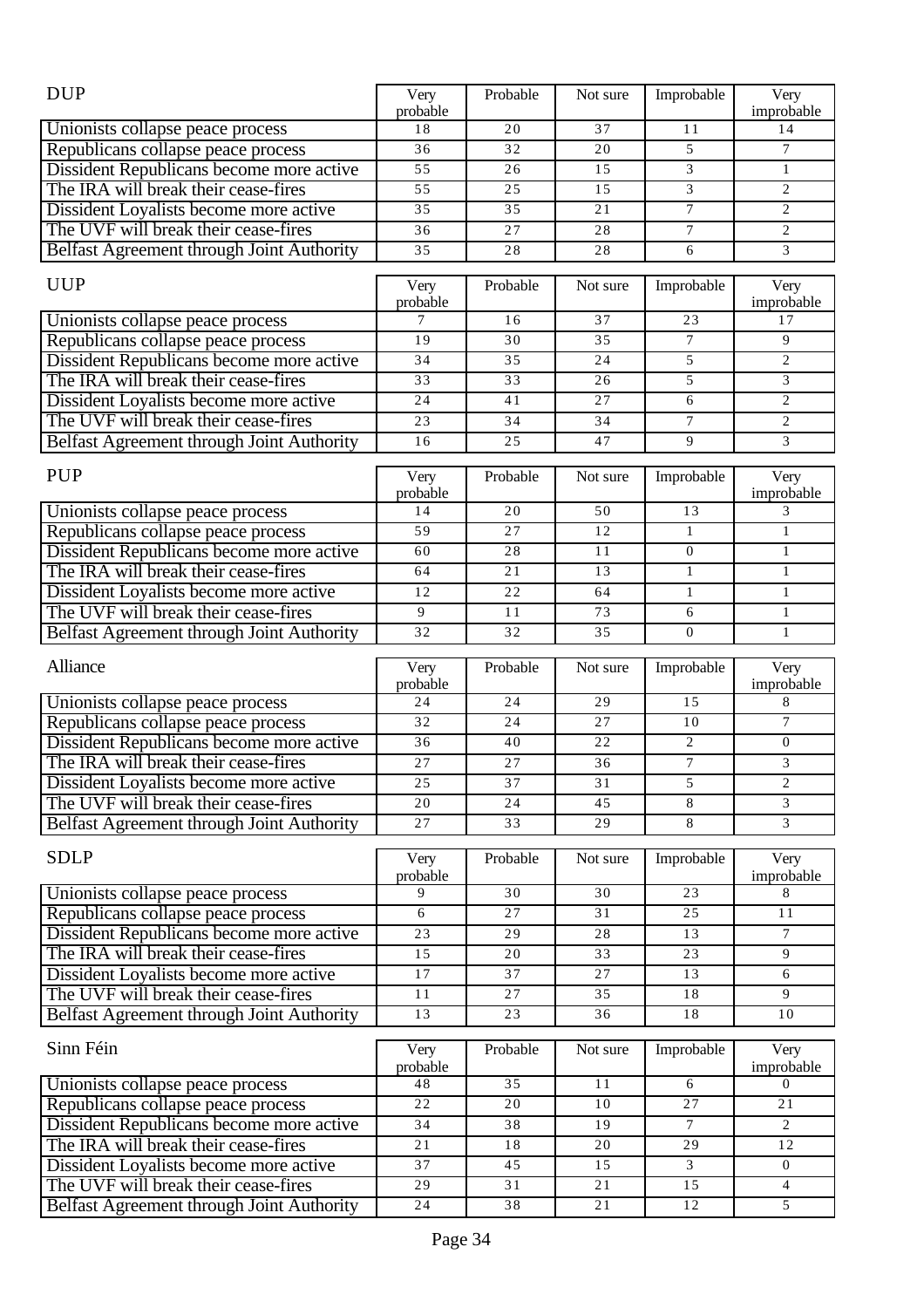# **7 – Implementation of the Belfast Agreement**

I would now like you to consider various options for making progress with the implementation of the Belfast Agreement by indicating which ones you consider to be 'Essential', 'Desirable', 'Acceptable', 'Tolerable' or 'Unacceptable'.

For the purposes of this question the meaning of 'Essential', 'Desirable', 'Acceptable', 'Tolerable' and 'Unacceptable' are outlined on this card:

### **SHOWCARD 10**

#### **Do you consider this option to be.....**

**'Essential'** - You believe this option is a necessary part of the peace process if it is to be successful and that it should be fully implemented.

**'Desirable'** - This option is not what you would consider to be 'Essential', but you think this option, or something very similar to it, is a good idea and should be put into practice.

**'Acceptable'** - This option is not what you would consider to be 'Desirable', if you were given a choice, but you could certainly 'live with it'.

**'Tolerable'** - This option is not what you want. But, as part of a successful peace process, you would be willing to put up with it.

**'Unacceptable'** - This option is completely unacceptable. You would not accept it, even as part of a successful peace process.

**You may use each of the terms 'Essential', 'Desirable', 'Acceptable', 'Tolerable' and 'Unacceptable' as many times as you wish in each question.**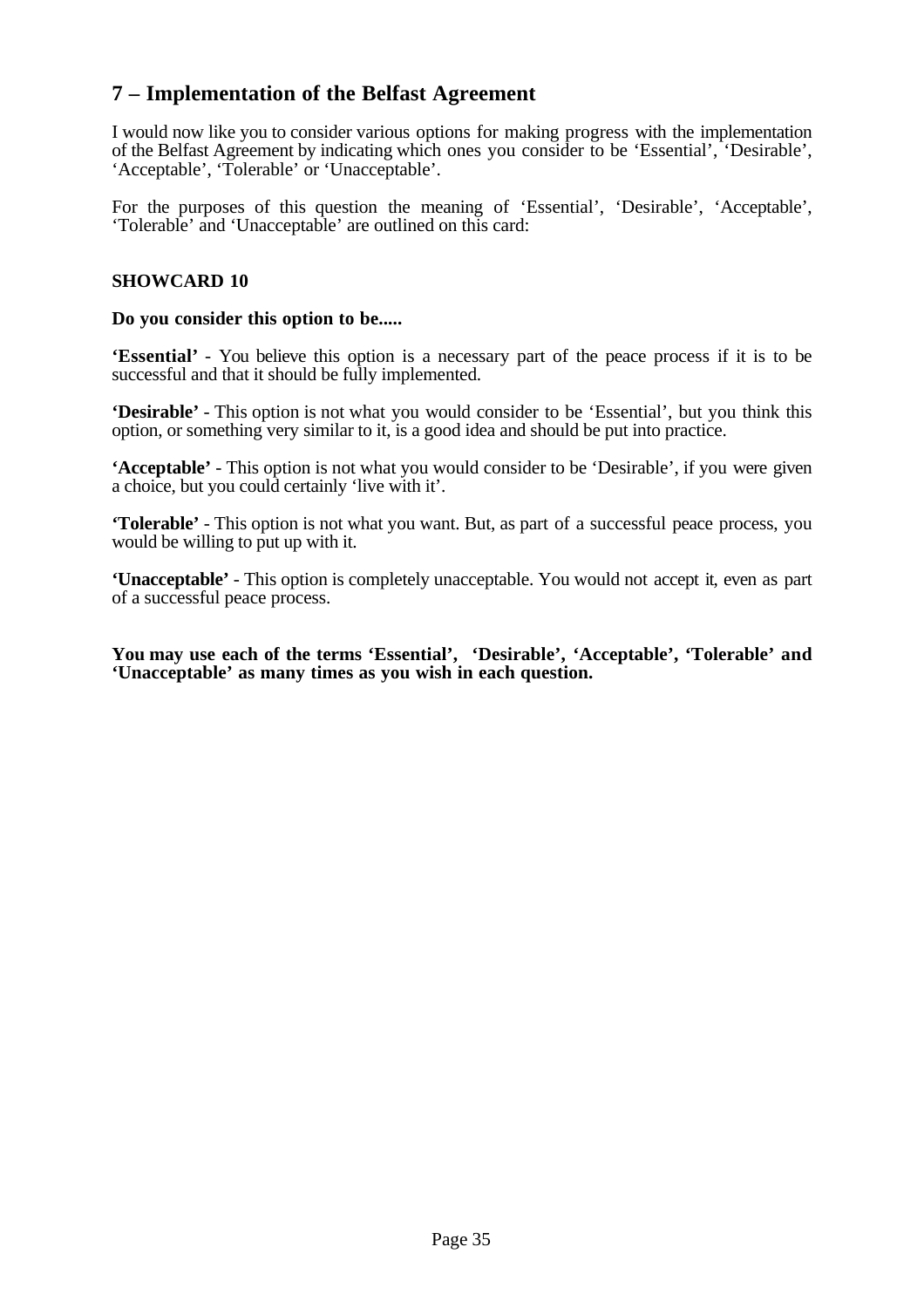Now please read this card carefully and indicate which options you consider to be 'Essential', 'Desirable', 'Acceptable', 'Tolerable' or 'Unacceptable'.

## All NI

|                                                                         | Essential | Desirable | Acceptable | Tolerable      | Unacceptable    |
|-------------------------------------------------------------------------|-----------|-----------|------------|----------------|-----------------|
| The Executive of the New Northern Ireland                               | 30        | 12.       | 14         | 12             | 32              |
| Assembly should be established, including                               |           |           |            |                |                 |
| Sinn Féin, without any preconditions and                                |           |           |            |                |                 |
| without any further delay.                                              |           |           |            |                |                 |
| The Executive of the New Northern Ireland                               | 22        | 22        | 23         | 14             | $\overline{19}$ |
| Assembly should be established, including                               |           |           |            |                |                 |
| Sinn Féin, and the problem of establishing a                            |           |           |            |                |                 |
| credible decommissioning process should                                 |           |           |            |                |                 |
| be dealt with by General de Chastelain and                              |           |           |            |                |                 |
| his International Commission.                                           |           |           |            |                |                 |
| The Executive of the New Northern Ireland                               | 26        | 18        | 20         | 12             | 24              |
| Assembly should be established, including                               |           |           |            |                |                 |
| Sinn Féin, but they should not be allowed to                            |           |           |            |                |                 |
| stay in government if the IRA do not                                    |           |           |            |                |                 |
| decommission within the two years allowed                               |           |           |            |                |                 |
| for in the Belfast Agreement.<br>Republicans should co-operate with the | 49        | 22        | 14         | 6              | 9               |
| RUC with a view to bringing an end to all                               |           |           |            |                |                 |
| paramilitary beatings and violence.                                     |           |           |            |                |                 |
| Loyalists should co-operate with the RUC                                | 48        | 24        | 15         | $\tau$         | 6               |
| with a view to bringing an end to all                                   |           |           |            |                |                 |
| paramilitary beatings and violence.                                     |           |           |            |                |                 |
| Everyone should co-operate with a new                                   | 47        | 22        | 17         | $\overline{7}$ | $\overline{7}$  |
| agreed police service with a view to bringing                           |           |           |            |                |                 |
| an end to all paramilitary beatings and                                 |           |           |            |                |                 |
| violence.                                                               |           |           |            |                |                 |
| The Belfast Agreement signed and accepted                               | 37        | 22        | 18         | $\overline{7}$ | 16              |
| by the two governments, parties at the                                  |           |           |            |                |                 |
| Stormont Talks and people of Ireland North                              |           |           |            |                |                 |
| and South should be fully implemented                                   |           |           |            |                |                 |
| without any further delay.                                              |           |           |            |                |                 |
| Contrary to the terms of the Belfast                                    | 40        | 16        | 18         | 9              | 17              |
| Agreement - which does not link                                         |           |           |            |                |                 |
| decommissioning to the early release of                                 |           |           |            |                |                 |
| paramilitary prisoners - no more prisoners                              |           |           |            |                |                 |
| should be released until their organisations                            |           |           |            |                |                 |
| have made a start on decommissioning.                                   |           |           |            |                |                 |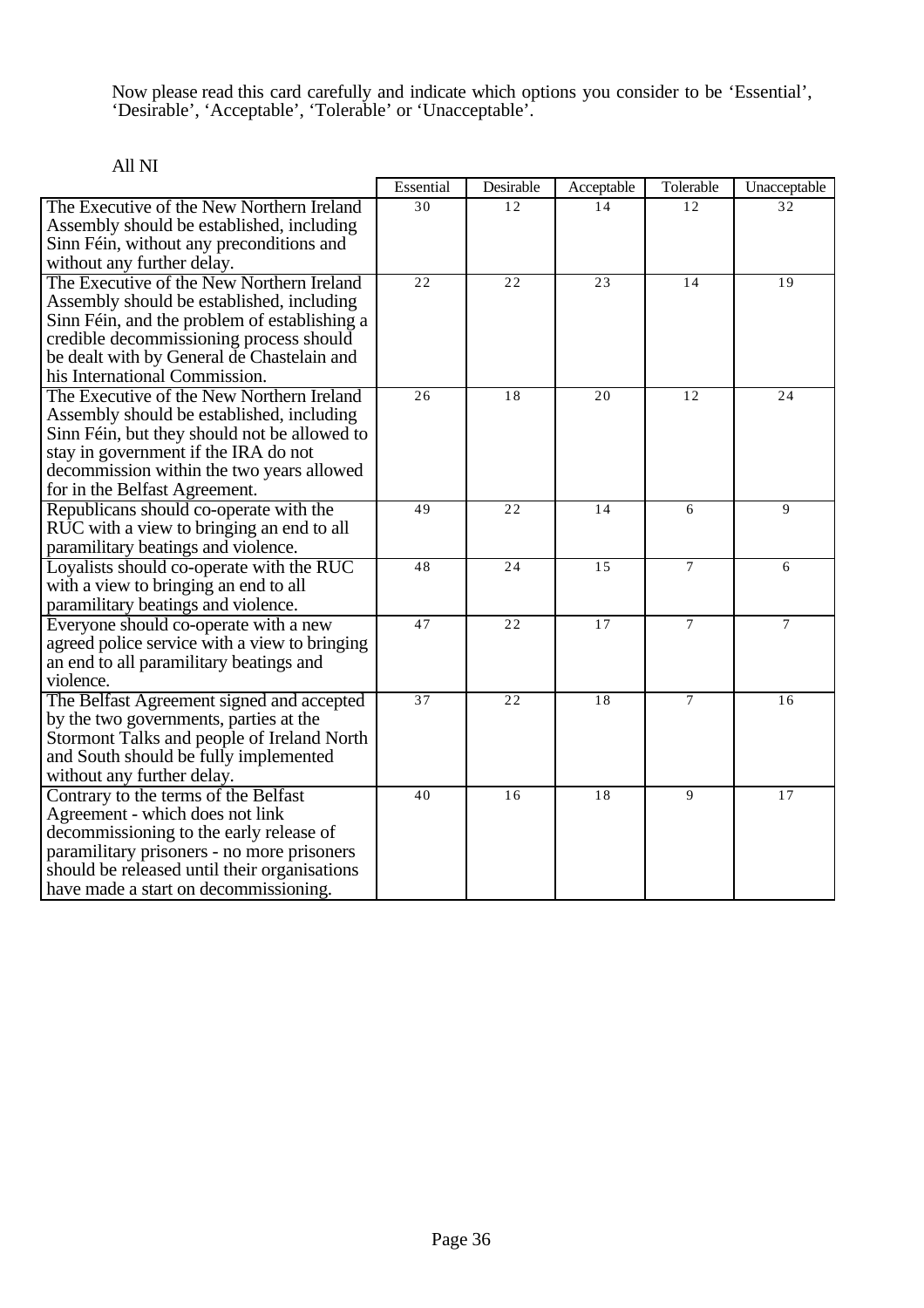### Protestant

|                                             | Essential | Desirable | Acceptable | Tolerable                     | Unacceptable |
|---------------------------------------------|-----------|-----------|------------|-------------------------------|--------------|
| Executive with SF and no preconditions      | 16        | 9         | 10         | 11                            | 54           |
| Executive with SF and credible              | 17        | 17        | 16         | 16                            | 34           |
| decommissioning process                     |           |           |            |                               |              |
| Executive with SF and decommissioning in    | 32        | 18        | 17         | 10                            | 23           |
| two years                                   |           |           |            |                               |              |
| Republicans should co-operate with RUC      | 64        | 22        | 11         |                               | 3            |
| Loyalists should co-operate with RUC        | 62        | 23        | 10         | $\mathfrak{D}_{\mathfrak{p}}$ | 3            |
| Everyone should co-operate with a new       | 57        | 18        | 11         |                               | 9            |
| agreed police service                       |           |           |            |                               |              |
| The Belfast Agreement should be fully       | 2.7       | 19        | 16         | 8                             | 30           |
| implemented without any further delay       |           |           |            |                               |              |
| No more prisoners released until a start is | 56        | 17        | 16         |                               |              |
| made on decommissioning                     |           |           |            |                               |              |

|                                             | Essential | Desirable | Acceptable | Tolerable | Unacceptable |
|---------------------------------------------|-----------|-----------|------------|-----------|--------------|
| Executive with SF and no preconditions      | 52        | 12        | 18         | 13        |              |
| Executive with SF and credible              | 30        | 2.7       | 32         | 10        |              |
| decommissioning process                     |           |           |            |           |              |
| Executive with SF and decommissioning in    | 16        | 17        | 24         | 14        | 29           |
| two years                                   |           |           |            |           |              |
| Republicans should co-operate with RUC      | 26        | 21        | 20         | 14        | 19           |
| Loyalists should co-operate with RUC        | 28        | 24        | 24         | 14        | 10           |
| Everyone should co-operate with a new       | 35        | 28        | 23         |           | 3            |
| agreed police service                       |           |           |            |           |              |
| The Belfast Agreement should be fully       | 50        | 24        | 20         | 6         |              |
| implemented without any further delay       |           |           |            |           |              |
| No more prisoners released until a start is | 17        | 1.5       | 19         | 16        | 33           |
| made on decommissioning                     |           |           |            |           |              |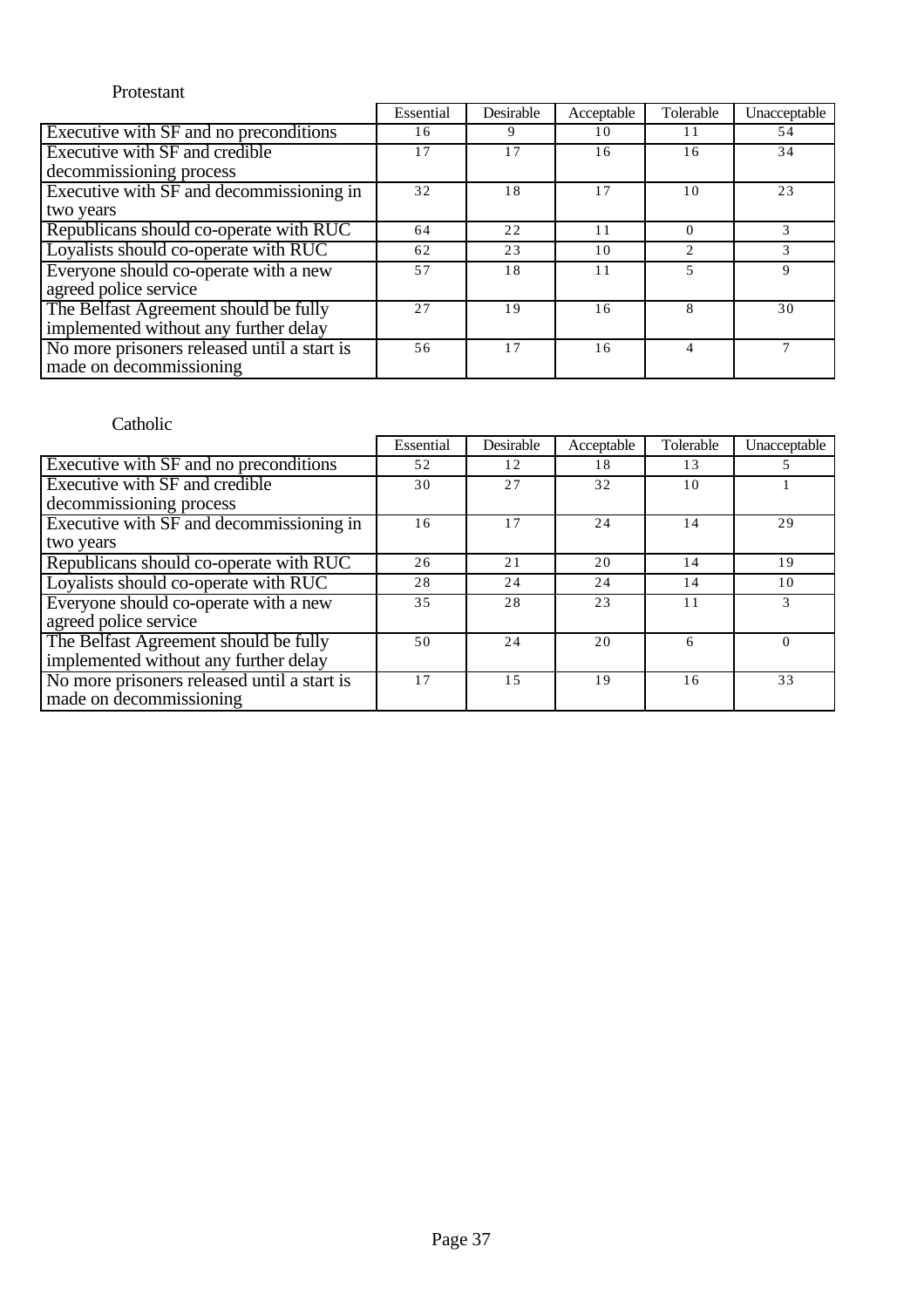|                                             | Essential | Desirable | Acceptable | Tolerable | Unacceptable |
|---------------------------------------------|-----------|-----------|------------|-----------|--------------|
| Executive with SF and no preconditions      | 11        | 6         |            |           | 67           |
| Executive with SF and credible              | 12        | 12        | 8          | 14        | 54           |
| decommissioning process                     |           |           |            |           |              |
| Executive with SF and decommissioning in    | 35        | 12        | 6          | 10        | 37           |
| two years                                   |           |           |            |           |              |
| Republicans should co-operate with RUC      | 80        | 12        |            |           | $\Omega$     |
| Loyalists should co-operate with RUC        | 75        | 1.5       | 8          | C         | $\Omega$     |
| Everyone should co-operate with a new       | 48        | 12        | 16         | 6         | 18           |
| agreed police service                       |           |           |            |           |              |
| The Belfast Agreement should be fully       | 19        | 9         | 13         | 13        | 46           |
| implemented without any further delay       |           |           |            |           |              |
| No more prisoners released until a start is | 69        | 11        | 12.        |           | 3            |
| made on decommissioning                     |           |           |            |           |              |

# UUP

|                                             | Essential | Desirable | Acceptable | Tolerable | Unacceptable |
|---------------------------------------------|-----------|-----------|------------|-----------|--------------|
| Executive with SF and no preconditions      | 6         | 10        | 13         | 13        | 58           |
| Executive with SF and credible              |           | 19        | 24         | 20        | 30           |
| decommissioning process                     |           |           |            |           |              |
| Executive with SF and decommissioning in    | 2.7       | 17        | 26         | 11        | 19           |
| two years                                   |           |           |            |           |              |
| Republicans should co-operate with RUC      | 57        | 22        | 17         |           | 3            |
| Loyalists should co-operate with RUC        | 56        | 24        | 14         | 3         | 3            |
| Everyone should co-operate with a new       | 52        | 18        | 16         | 4         | 10           |
| agreed police service                       |           |           |            |           |              |
| The Belfast Agreement should be fully       | 19        | 24        | 23         | 9         | 2.5          |
| implemented without any further delay       |           |           |            |           |              |
| No more prisoners released until a start is | 51        | 20        | 22         |           |              |
| made on decommissioning                     |           |           |            |           |              |

## PUP

|                                                                                | Essential | Desirable | Acceptable | Tolerable | Unacceptable |
|--------------------------------------------------------------------------------|-----------|-----------|------------|-----------|--------------|
| Executive with SF and no preconditions                                         | 8         | 3         |            | 20        | 62           |
| Executive with SF and credible                                                 | 9         |           | 27         | 18        | 42           |
| decommissioning process                                                        |           |           |            |           |              |
| Executive with SF and decommissioning in                                       | 10        | 11        | 3.5        | 12        | 32           |
| two years                                                                      |           |           |            |           |              |
| Republicans should co-operate with RUC                                         | 59        | 24        | 11         | 3         | 3            |
| Loyalists should co-operate with RUC                                           | 48        | 24        | 21         |           |              |
| Everyone should co-operate with a new<br>agreed police service                 | 37        | 14        | 33         | 11        | 5            |
| The Belfast Agreement should be fully<br>implemented without any further delay | 11        |           | 14         | 6         | 62           |
| No more prisoners released until a start is<br>made on decommissioning         | 19        | 12.       | 33         | 11        | 2.5          |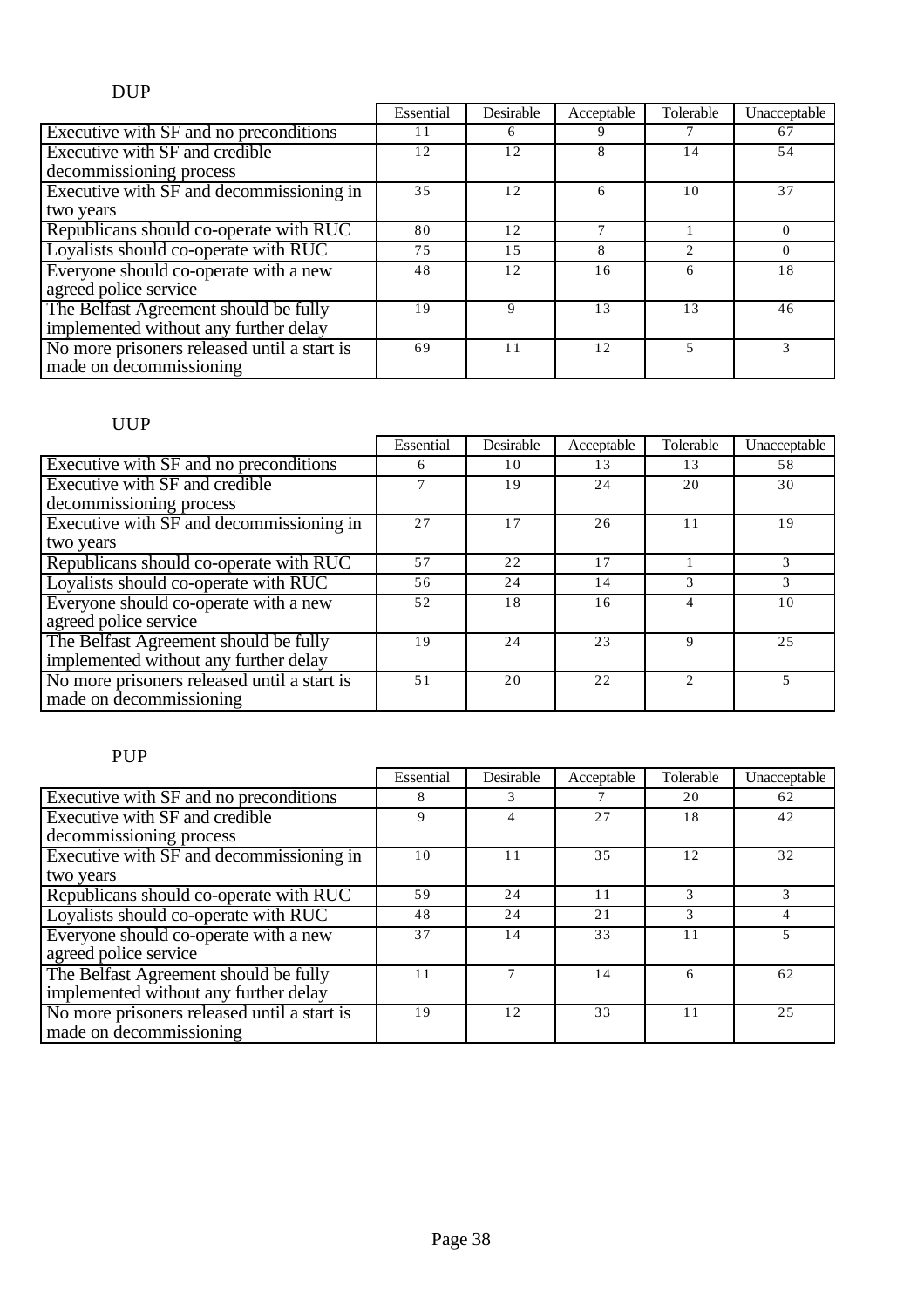| Alliance                                    |           |           |                               |           |              |
|---------------------------------------------|-----------|-----------|-------------------------------|-----------|--------------|
|                                             | Essential | Desirable | Acceptable                    | Tolerable | Unacceptable |
| Executive with SF and no preconditions      | 34        | 24        |                               | 17        | 20           |
| Executive with SF and credible              | 33        | 31        | 12                            | 17        |              |
| decommissioning process                     |           |           |                               |           |              |
| Executive with SF and decommissioning in    | 46        | 1.5       | 15                            | 19        |              |
| two years                                   |           |           |                               |           |              |
| Republicans should co-operate with RUC      | 66        | 32        | $\mathfrak{D}_{\mathfrak{p}}$ | $\Omega$  | $\Omega$     |
| Loyalists should co-operate with RUC        | 67        | 31        | $\mathfrak{D}_{\mathfrak{p}}$ | $\Omega$  | $\Omega$     |
| Everyone should co-operate with a new       | 76        | 22        | $\mathfrak{D}$                |           | $\Omega$     |
| agreed police service                       |           |           |                               |           |              |
| The Belfast Agreement should be fully       | 48        | 2.7       | 8                             |           | 10           |
| implemented without any further delay       |           |           |                               |           |              |
| No more prisoners released until a start is | 50        | 29        | 7                             | 5         | 9            |
| made on decommissioning                     |           |           |                               |           |              |

## SDLP

|                                             | Essential | Desirable | Acceptable | Tolerable | Unacceptable |
|---------------------------------------------|-----------|-----------|------------|-----------|--------------|
| Executive with SF and no preconditions      | 36        | 11        | 26         | 19        | 8            |
| Executive with SF and credible              | 26        | 32        | 30         | 11        |              |
| decommissioning process                     |           |           |            |           |              |
| Executive with SF and decommissioning in    | 17        | 23        | 31         | 16        | 13           |
| two years                                   |           |           |            |           |              |
| Republicans should co-operate with RUC      | 29        | 29        | 31         |           |              |
| Loyalists should co-operate with RUC        | 31        | 31        | 30         |           |              |
| Everyone should co-operate with a new       | 39        | 32        | 26         |           | $\Omega$     |
| agreed police service                       |           |           |            |           |              |
| The Belfast Agreement should be fully       | 39        | 26        | 29         |           |              |
| implemented without any further delay       |           |           |            |           |              |
| No more prisoners released until a start is | 20        | 19        | 28         | 17        | 16           |
| made on decommissioning                     |           |           |            |           |              |

|                                                                                | Essential | Desirable | Acceptable | Tolerable | Unacceptable                |
|--------------------------------------------------------------------------------|-----------|-----------|------------|-----------|-----------------------------|
| Executive with SF and no preconditions                                         | 74        | 10        | 9          |           |                             |
| Executive with SF and credible                                                 | 41        | 21        | 29         |           |                             |
| decommissioning process                                                        |           |           |            |           |                             |
| Executive with SF and decommissioning in                                       | 14        | 8         | 1.5        | 11        | 52                          |
| two years                                                                      |           |           |            |           |                             |
| Republicans should co-operate with RUC                                         | 16        | 8         | 6          | 23        | 47                          |
| Loyalists should co-operate with RUC                                           | 18        | 13        | 16         | 24        | 29                          |
| Everyone should co-operate with a new<br>agreed police service                 | 19        | 2.1       | 22         | 29        | 9                           |
|                                                                                |           |           |            |           |                             |
| The Belfast Agreement should be fully<br>implemented without any further delay | 61        | 17        | 11         | 9         | $\mathcal{D}_{\mathcal{A}}$ |
| No more prisoners released until a start is<br>made on decommissioning         | 9         |           | 13         | 11        | 60                          |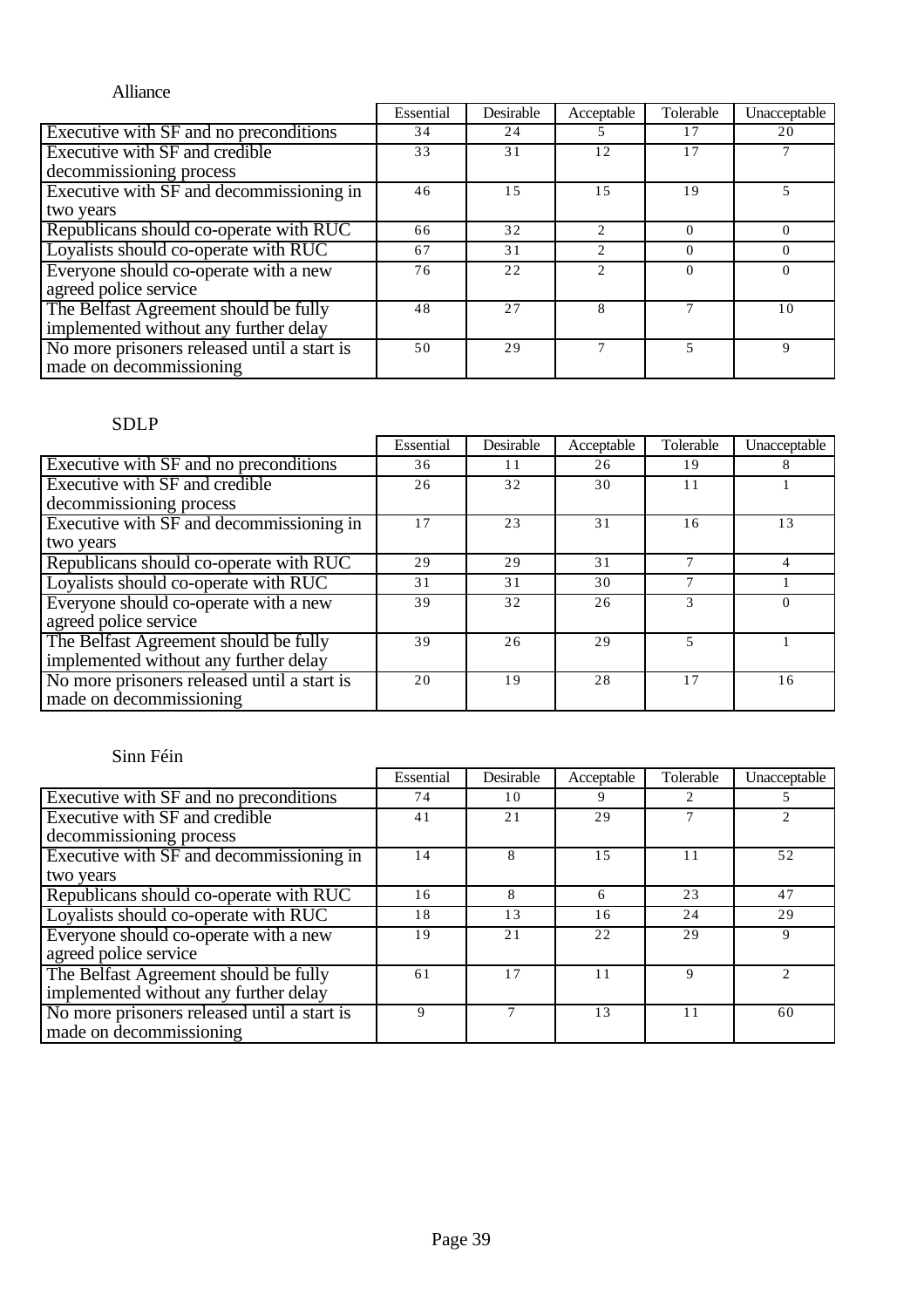# **8 - Building Trust and Confidence**

Failure to implement The Belfast Agreement may be due to a lack of trust and confidence between Unionists, Loyalists, Nationalists and Republicans.

In an effort to overcome this problem the parties who signed the Belfast Agreement could take a number of different actions or 'steps'.

Please indicate which ones you consider to be 'Essential', 'Desirable', 'Acceptable', 'Tolerable' or 'Unacceptable'.

|                                              | Essential | Desirable | Acceptable | Tolerable      | Unacceptable   |
|----------------------------------------------|-----------|-----------|------------|----------------|----------------|
| Loyalist Paramilitary organisations should   | 19        | 25        | 29         | 9              | 18             |
| repeat their apology for the past harms they |           |           |            |                |                |
| have done to the Catholic community.         |           |           |            |                |                |
| Mr. Trimble, for the Unionists, should       | 12        | 22        | 26         | 10             | 30             |
| apologise to the Catholic community for the  |           |           |            |                |                |
| past discriminations they have been          |           |           |            |                |                |
| subjected to.                                |           |           |            |                |                |
| The IRA should apologise for the past        | 34        | 23        | 23         | 8              | 12             |
| harms they have done to the Protestant       |           |           |            |                |                |
| community.                                   |           |           |            |                |                |
| The British Prime Minister should            | 14        | 21        | 22         | 1 <sub>0</sub> | 33             |
| apologise to the Irish people for the        |           |           |            |                |                |
| tragedies of British involvement in Irish    |           |           |            |                |                |
| affairs.                                     |           |           |            |                |                |
| The Taoiseach should apologise for the past  | 16        | 21        | 26         | 12             | 25             |
| religious intolerance permitted by the Irish |           |           |            |                |                |
| State towards their Protestant community.    |           |           |            |                |                |
| The UVF should repeat their promise never    | 44        | 24        | 22         | 6              | $\overline{4}$ |
| to use their weapons in a 'first strike'.    |           |           |            |                |                |
| Mr. Trimble, for the Unionists, should       | 30        | 19        | 27         | 10             | 14             |
| promise to work all the new institutions of  |           |           |            |                |                |
| government in good faith with Sinn Féin.     |           |           |            |                |                |
| The IRA should promise never to use their    | 54        | 21        | 21         | 3              | $\mathbf{1}$   |
| weapons in a 'first strike'.                 |           |           |            |                |                |
| All the new institutions of government       | 32        | 18        | 24         | 10             | 16             |
| should be established, including Sinn Féin.  |           |           |            |                |                |
| The UVF should make a start on               | 50        | 19        | 21         | $\tau$         | 3              |
| decommissioning.                             |           |           |            |                |                |
| The IRA should make a start on               | 54        | 18        | 19         | 6              | 3              |
| decommissioning.                             |           |           |            |                |                |

All NI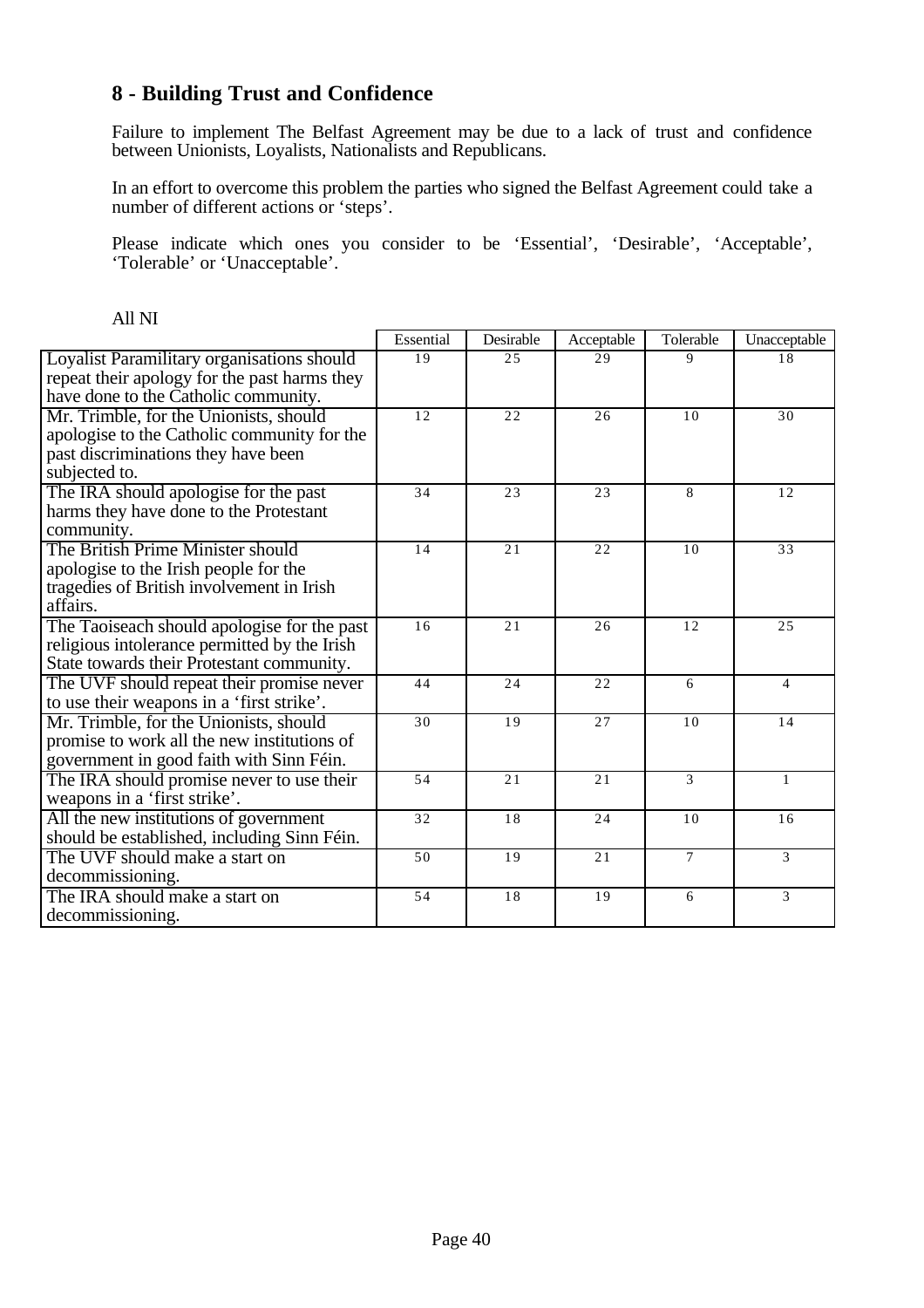### Protestant

|                                       | Essential | Desirable | Acceptable | Tolerable | Unacceptable   |
|---------------------------------------|-----------|-----------|------------|-----------|----------------|
| Loyalists should repeat their apology | 19        | 24        | 26         |           | 22             |
| Mr. Trimble should apologise          |           | 18        | 21         | 12        | 42             |
| The IRA should apologise              | 45        | 22        | 18         |           | 10             |
| The British Prime Minister should     |           | 16        | 17         | 13        | 49             |
| apologise                             |           |           |            |           |                |
| The Taoiseach should apologise        | 20        | 23        | 22         | 8         | 27             |
| The UVF should repeat their promise   | 46        | 21        | 22         |           | 4              |
| Mr. Trimble should promise            | 21        | 14        | 28         | 1.5       | 22             |
| The IRA should promise                | 64        | 1.5       | 17         |           |                |
| Government established including SF   | 20        | 1.5       | 22         | 16        | 27             |
| The UVF should start decommissioning  | 61        | 13        | 18         | 6         | $\mathfrak{D}$ |
| The IRA should start decommissioning  | 69        | 13        | 14         |           |                |

|                                       | Essential | Desirable | Acceptable | Tolerable | Unacceptable   |
|---------------------------------------|-----------|-----------|------------|-----------|----------------|
| Loyalists should repeat their apology | 18        | 26        | 32         |           | 13             |
| Mr. Trimble should apologise          | 19        | 26        | 32         | 8         | 15             |
| The IRA should apologise              | 15        | 24        | 32         | 14        | 15             |
| The British Prime Minister should     | 24        | 27        | 30         |           | 14             |
| apologise                             |           |           |            |           |                |
| The Taoiseach should apologise        | 8         | 19        | 34         | 16        | 23             |
| The UVF should repeat their promise   | 40        | 27        | 23         |           |                |
| Mr. Trimble should promise            | 42        | 24        | 26         | 3         |                |
| The IRA should promise                | 38        | 30        | 26         |           | $\mathfrak{D}$ |
| Government established including SF   | 47        | 22        | 24         |           | 3              |
| The UVF should start decommissioning  | 34        | 26        | 26         | 11        | 3              |
| The IRA should start decommissioning  | 32        | 25        | 26         |           | 6              |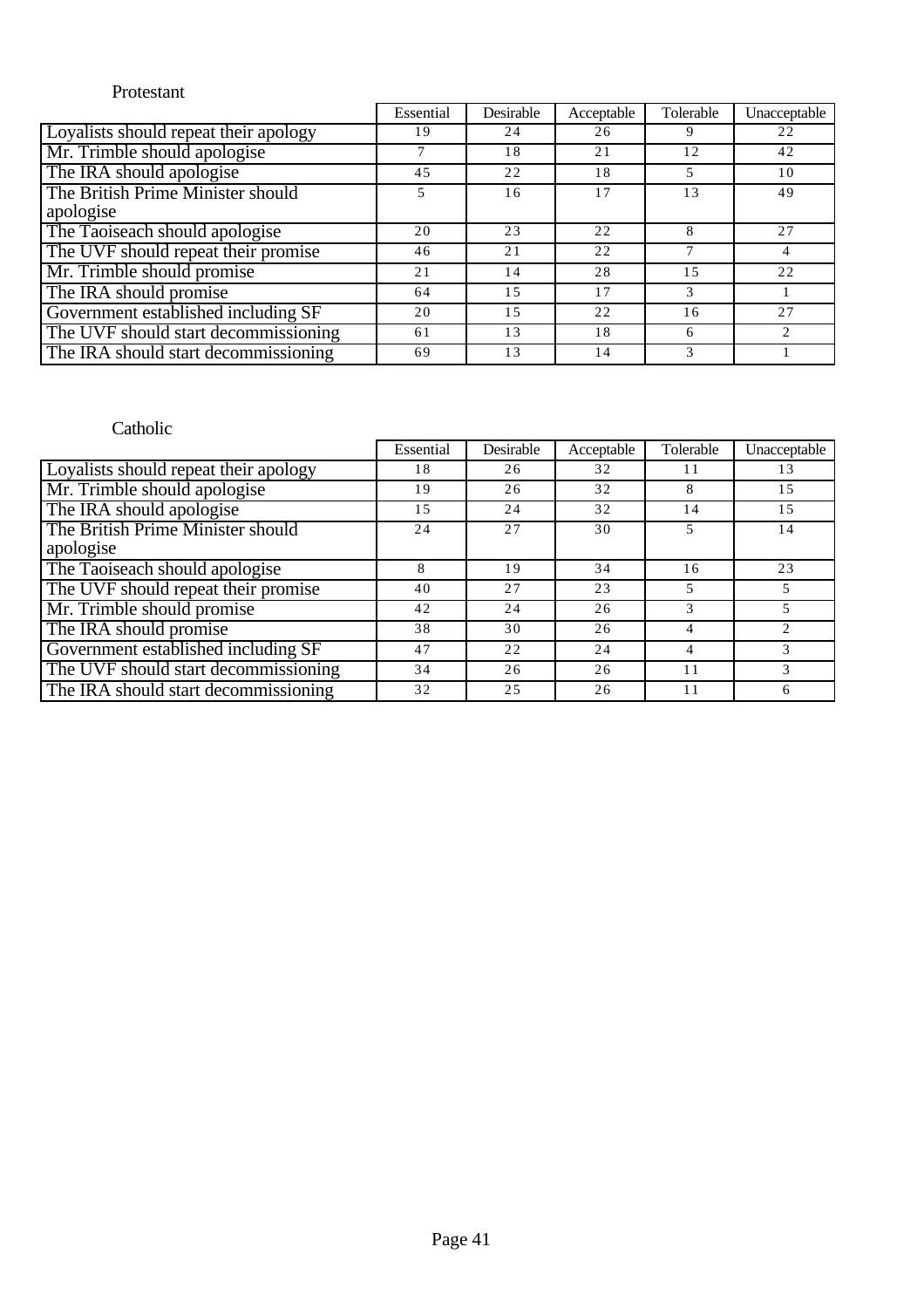# DUP

|                                       | Essential | Desirable | Acceptable | Tolerable | Unacceptable |
|---------------------------------------|-----------|-----------|------------|-----------|--------------|
| Loyalists should repeat their apology | 13        | 17        | 22         |           | 37           |
| Mr. Trimble should apologise          |           |           | 16         |           | 62           |
| The IRA should apologise              | 61        | 1.5       | 8          |           | 12           |
| The British Prime Minister should     | 6         | 6         | 8          | 9         | 71           |
| apologise                             |           |           |            |           |              |
| The Taoiseach should apologise        | 36        | 20        | 13         | 6         | 25           |
| The UVF should repeat their promise   | 48        | 18        | 22         |           |              |
| Mr. Trimble should promise            | 14        | 8         | 19         | 10        | 49           |
| The IRA should promise                | 77        | 10        | 10         |           | $\Omega$     |
| Government established including SF   | 11        | 9         | 17         | 11        | 52           |
| The UVF should start decommissioning  | 61        | 11        | 1.5        | 9         | 4            |
| The IRA should start decommissioning  | 82        |           |            |           | $\Omega$     |

# UUP

|                                       | Essential | Desirable | Acceptable | Tolerable      | Unacceptable  |
|---------------------------------------|-----------|-----------|------------|----------------|---------------|
| Loyalists should repeat their apology | 10        | 26        | 30         |                | 27            |
| Mr. Trimble should apologise          | 6         | 19        | 21         | 14             | 40            |
| The IRA should apologise              | 38        | 19        | 20         |                | 18            |
| The British Prime Minister should     | 6         | 16        | 20         | 1.5            | 43            |
| apologise                             |           |           |            |                |               |
| The Taoiseach should apologise        | 20        | 19        | 29         | Q              | 23            |
| The UVF should repeat their promise   | 47        | 21        | 24         | 6              | $\mathcal{L}$ |
| Mr. Trimble should promise            | 15        | 13        | 35         | 21             | 16            |
| The IRA should promise                | 63        | 12        | 21         | 3              |               |
| Government established including SF   | 13        | 14        | 28         | 23             | 22            |
| The UVF should start decommissioning  | 63        | 13        | 21         | $\mathfrak{D}$ |               |
| The IRA should start decommissioning  | 68        | 12        | 18         |                |               |

# PUP

|                                       | Essential | Desirable | Acceptable | Tolerable | Unacceptable |
|---------------------------------------|-----------|-----------|------------|-----------|--------------|
| Loyalists should repeat their apology | 5.        | 3         | 10         | h         | 76           |
| Mr. Trimble should apologise          | 4         | 2         | 9          | 8         | 77           |
| The IRA should apologise              | 76        | 11        | 8          |           | 4            |
| The British Prime Minister should     |           | 3         | 8          |           | 83           |
| apologise                             |           |           |            |           |              |
| The Taoiseach should apologise        | 45        | 22        | 19         |           | 12           |
| The UVF should repeat their promise   | 14        | 11        | 39         |           | 29           |
| Mr. Trimble should promise            | 8         | 4         | 2.5        | 20        | 43           |
| The IRA should promise                | 76        | 11        | 10         |           |              |
| Government established including SF   | 10        | 4         | 13         | 25        | 48           |
| The UVF should start decommissioning  | 12        | 4         | 22         | 13        | 49           |
| The IRA should start decommissioning  | 80        | 13        | 5          |           |              |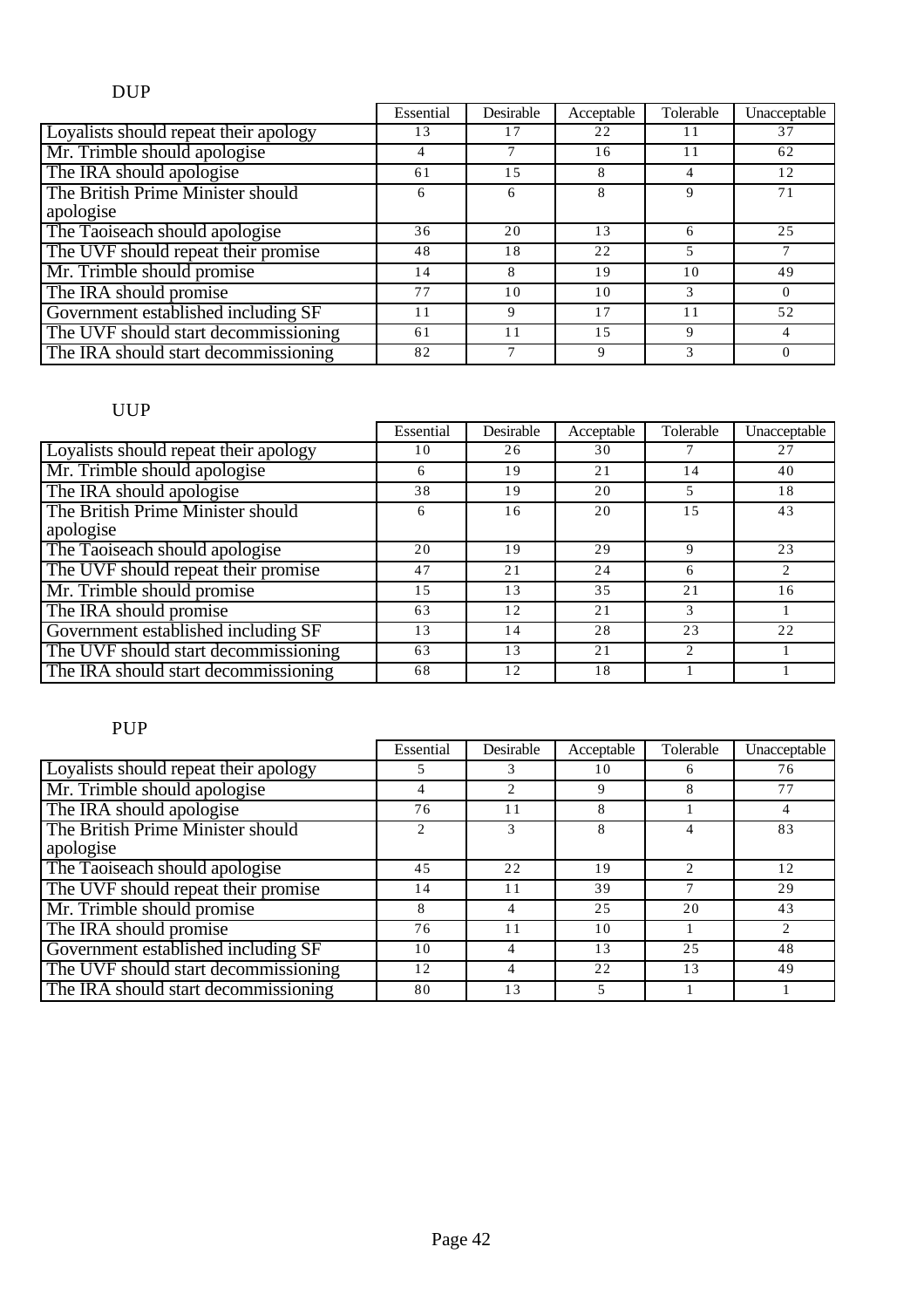# Alliance

|                                       | Essential | Desirable | Acceptable | Tolerable | Unacceptable |
|---------------------------------------|-----------|-----------|------------|-----------|--------------|
| Loyalists should repeat their apology | 32        | 42        | 19         |           |              |
| Mr. Trimble should apologise          | 12        | 31        | 32         |           | 22           |
| The IRA should apologise              | 36        | 42        | 19         |           | $\Omega$     |
| The British Prime Minister should     | 8         | 29        | 24         | 1.5       | 24           |
| apologise                             |           |           |            |           |              |
| The Taoiseach should apologise        | 12        | 27        | 25         | 12        | 24           |
| The UVF should repeat their promise   | 51        | 31        | 15         | 3         | $\Omega$     |
| Mr. Trimble should promise            | 38        | 31        | 24         |           | $\Omega$     |
| The IRA should promise                | 60        | 24        | 14         |           | $\Omega$     |
| Government established including SF   | 43        | 27        | 20         |           | 8            |
| The UVF should start decommissioning  | 64        | 22        | 14         | $\Omega$  | $\Omega$     |
| The IRA should start decommissioning  | 66        | 2.2       | 12.        |           | $\Omega$     |

# SDLP

|                                       | Essential | Desirable | Acceptable | Tolerable | Unacceptable |
|---------------------------------------|-----------|-----------|------------|-----------|--------------|
| Loyalists should repeat their apology |           | 28        | 42         |           | 15           |
| Mr. Trimble should apologise          |           | 27        | 44         | 6         | 15           |
| The IRA should apologise              | 28<br>11  |           | 41         |           | 15           |
| The British Prime Minister should     | 10        | 28        | 42         |           | 15           |
| apologise                             |           |           |            |           |              |
| The Taoiseach should apologise        |           | 22        | 42         | 13        | 20           |
| The UVF should repeat their promise   | 38        | 29        | 28         |           |              |
| Mr. Trimble should promise            | 24        | 27        | 37         |           |              |
| The IRA should promise                | 38        | 28        | 30         |           |              |
| Government established including SF   | 28        | 24        | 34         | 8         | 6            |
| The UVF should start decommissioning  | 40        | 24        | 32         | 3         |              |
| The IRA should start decommissioning  | 38        | 24        | 34         |           |              |

|                                       | Essential | Desirable | Acceptable | Tolerable | Unacceptable |
|---------------------------------------|-----------|-----------|------------|-----------|--------------|
| Loyalists should repeat their apology | 21        | 21        | 22         | 23        | 13           |
| Mr. Trimble should apologise          | 29        | 24        | 20         | 13        | 14           |
| The IRA should apologise              | 16        | 17        | 20         | 34        | 13           |
| The British Prime Minister should     | 44        | 28        | 10         |           | 15           |
| apologise                             |           |           |            |           |              |
| The Taoiseach should apologise        | 9         | 16        | 20         | 26        | 29           |
| The UVF should repeat their promise   | 36        | 26        | 17         | 11        | 10           |
| Mr. Trimble should promise            | 61        | 20        | 13         | 3         | 3            |
| The IRA should promise                | 32        | 32        | 23         | 9         | 4            |
| Government established including SF   | 70        | 1.5       | 12         |           |              |
| The UVF should start decommissioning  | 27        | 19        | 16         | 29        | 9            |
| The IRA should start decommissioning  | 23        | 17        | 16         | 28        | 16           |